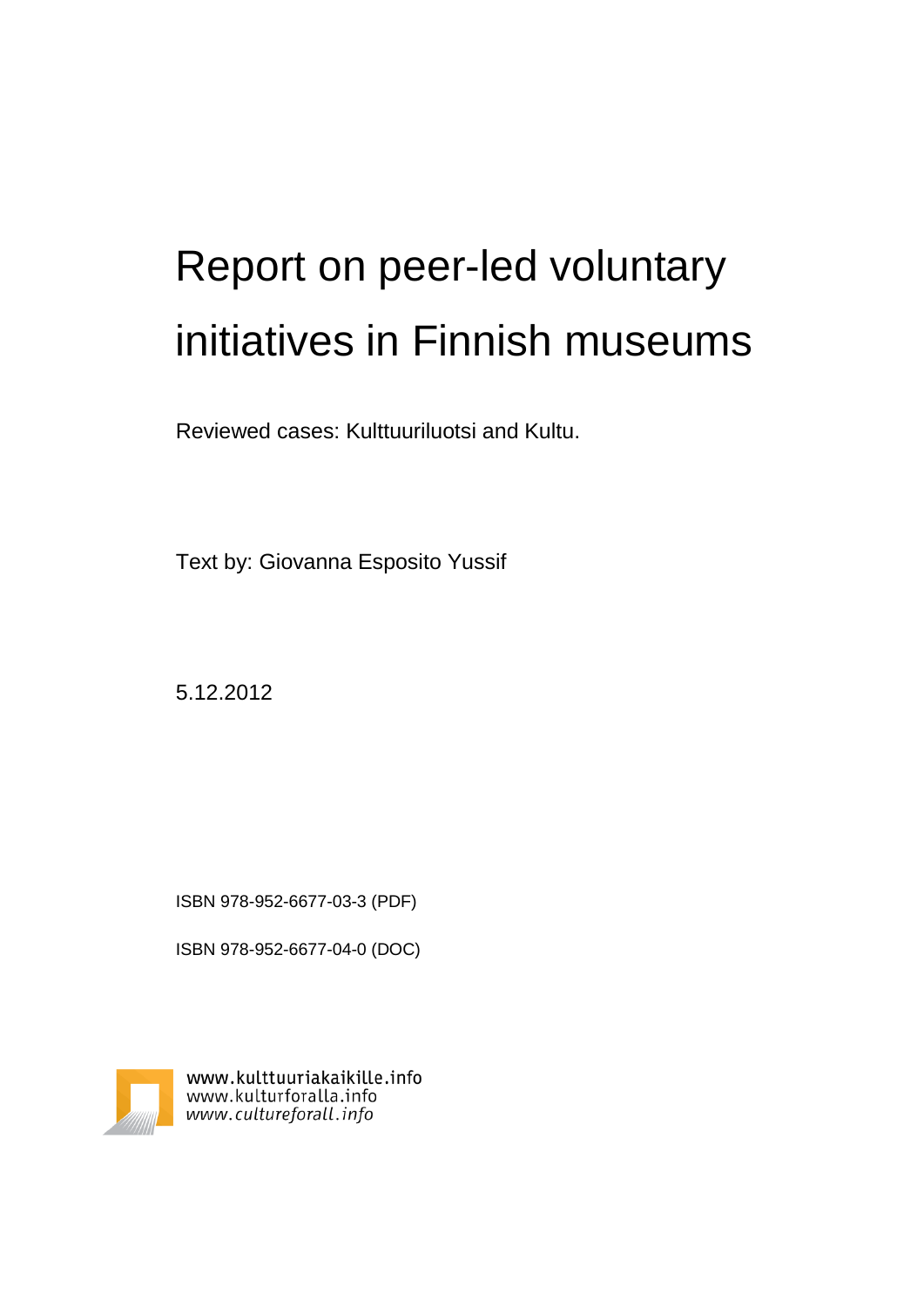# Index

| 3.2 Volunteering in Finland: legal framework policy and the role of active citizenship8    |  |
|--------------------------------------------------------------------------------------------|--|
|                                                                                            |  |
| 3.4 Kulttuuriluotsi. An innovative voluntary service created to increase access to culture |  |
|                                                                                            |  |
|                                                                                            |  |
|                                                                                            |  |
|                                                                                            |  |
|                                                                                            |  |
|                                                                                            |  |
|                                                                                            |  |
|                                                                                            |  |
| 4 Activating and including young people in museums within the volunteering discourse20     |  |
| 4.1 Youth in Action programme: considering youth from a European perspective 21            |  |
|                                                                                            |  |
|                                                                                            |  |
|                                                                                            |  |
|                                                                                            |  |
|                                                                                            |  |
|                                                                                            |  |
|                                                                                            |  |
|                                                                                            |  |
|                                                                                            |  |
| 4.11 Dissemination of activities and the challenge of reaching others36                    |  |
|                                                                                            |  |
|                                                                                            |  |
|                                                                                            |  |
|                                                                                            |  |
|                                                                                            |  |
|                                                                                            |  |
|                                                                                            |  |
|                                                                                            |  |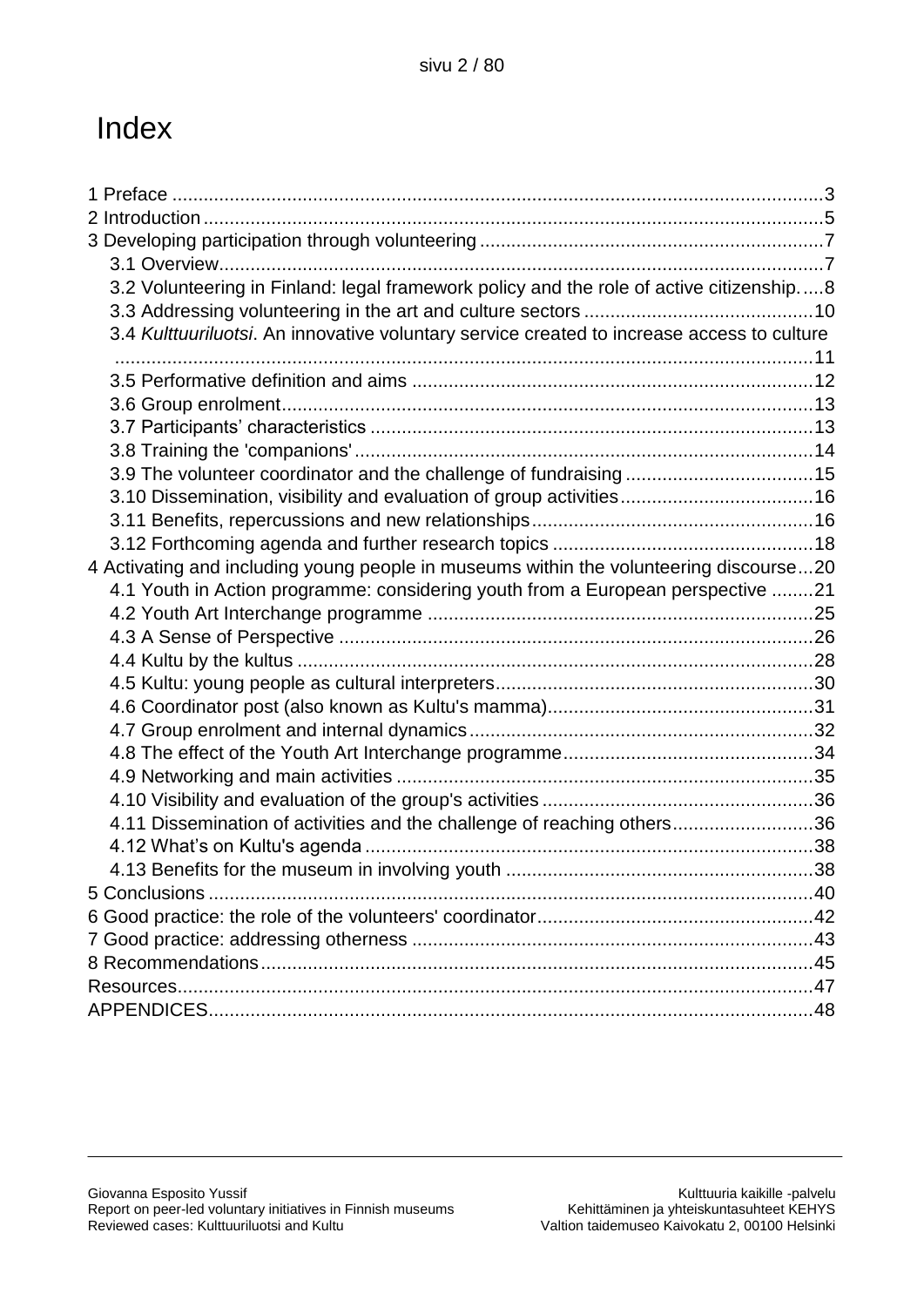# 1 Preface

This report was commissioned by Culture for All and the Department of Community Relations and Development KEHYS at the Finnish National Gallery. It seeks to shed some light on the work developed by *Kulttuuriluotsi* and *Kultu*, two voluntary actions led by two major Finnish museums. These initiatives were designed in order to attract new and diverse audiences into participating in and with the museums and other art and culture-related institutions. Both programmes have promoted activities that range from peer-led tours to decision-making in peer-led projects involving the museum"s collections. Among their central priorities are the inclusion of people with fewer opportunities within the art and culture scene and, in the particular case of Kultu, the promotion of cultural diversity and intercultural dialogue. The research was conducted from September to November 2011. It deployed a mixed methodology, involving one-toone interviews with key members of the groups as well as the available documentation and existing literature.

Developing participation through volunteering, the first section of the report portrays a brief overview of the notion of volunteering; how this civil action is perceived in Finland from the legal framework, and how the lack of national strategy regarding this specific matter is key to jeopardising the volunteering ecology within the art and culture arena. It also examines Kulttuuriluotsi (known in English as Art and Culture Companions), an innovative voluntary initiative created by the Educational Department at the Jyväskylä Art Museum. It responds to the need for increasing accessibility in the Jyväskylä region in Central Finland to cultural and art-oriented events, activities and services to society at large – particularly for the elderly, people with disabilities, and individuals that are not familiar with the art and culture spheres.

Activating and including youth in museums within the volunteering discourse focuses on the young people's voluntary group at the Kiasma Museum for Contemporary Art. Kultu was devised by Kaija Kaitavuori and created under the wings of the avant-garde programme Youth Art Interchange (YAI), a trans-European youth initiative that served as a catalyst and a platform for young people (between the ages of 16 and 25) to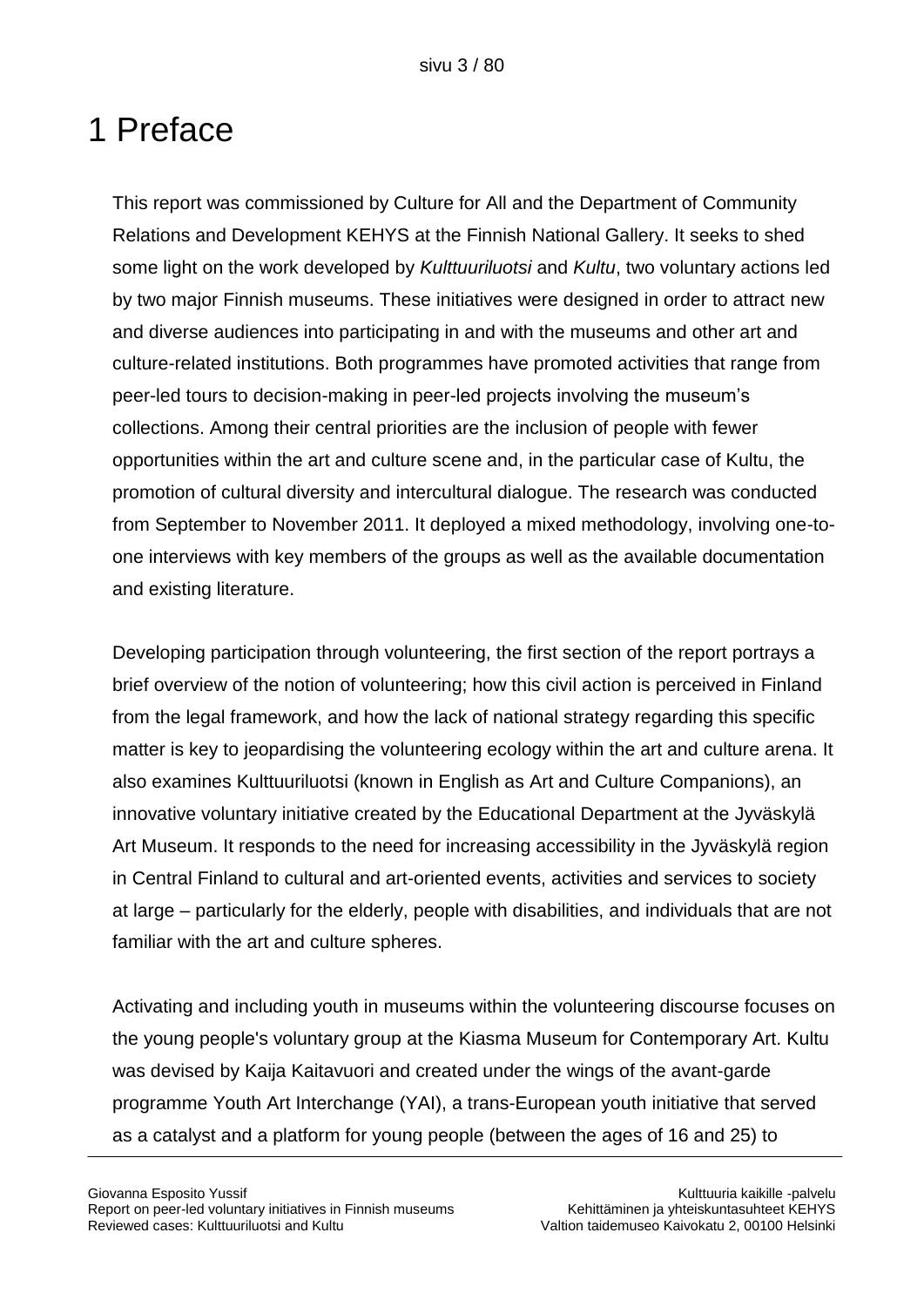### sivu 4 / 80

collaborate creatively with and within art institutions. The department of Culture for All selected this group as its main focus in order to establish whether Kultu´s primary goals regarding cultural diversity and inclusion of people with fewer opportunities were still taken into account. It is important to bear in mind that the research took place in a time when the group was heading in a new direction, since the YAI programme had ended, they had no fixed supervisor, and they had been on a long break from activities.

Since both groups have been in a constant state of flux since their conception, it is important not to conceive them as fixed products that can be reproduced, but as examples that can encourage or inspire fellow museums to approach similar attitudes accordingly to their institutional aims. With this matter in mind, the final discussion centres on two key issues that are of pivotal importance for the well-being of the researched initiatives: the role of the volunteer's coordinator and how these groups have dealt with the topic of addressing otherness.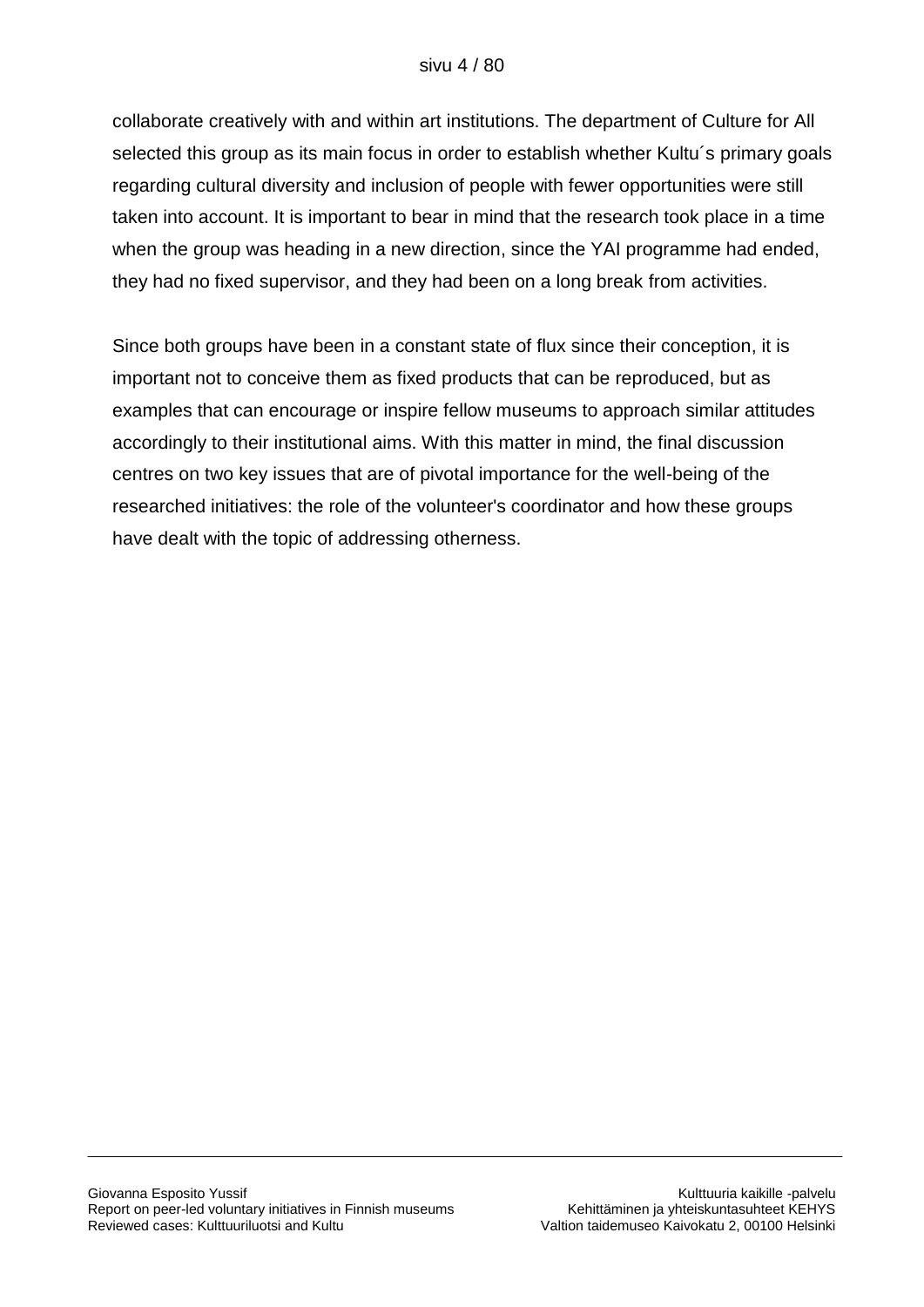# 2 Introduction

The creative act is not performed by the artist alone; the spectator brings the work in contact with the external world by deciphering and interpreting its inner qualifications and thus adds his contribution to the creative act. Marcel Duchamp

At their best, museums can be critical and political arenas with a significant relevance in society by producing or enabling innovation capital. Used creatively, their nature as repositories of historical memory<sup>1</sup> can help establish a comparative framework and a clear understanding of what really is different, new and contemporary about the present and thus, challenge the assertions of cultural difference – or identity – with which we are constantly bombarded in this global media epoch that lacks historical awareness.

Unfortunately, this is not always the case. Many institutions continue to be fixated in either defunct or stale patterns of representation and are unable to engage in a dialogue with the complexities of the present and the community-oriented notions that have arisen in recent decades. This is accentuated, especially if we take into account the complex sharing platforms that the Internet has generated (open-source software, web 2.0, social media, etc). As a result, in the last few decades, the audience spectrum for museums, galleries and performing arts institutions has been impaired.

As Groys states, "in order to properly assess the predicament of the museum as an institution one must first acknowledge the fact that, rather than representing the majority of those interested in art and culture as it did in the past, the museum now only speaks

Groys, 2008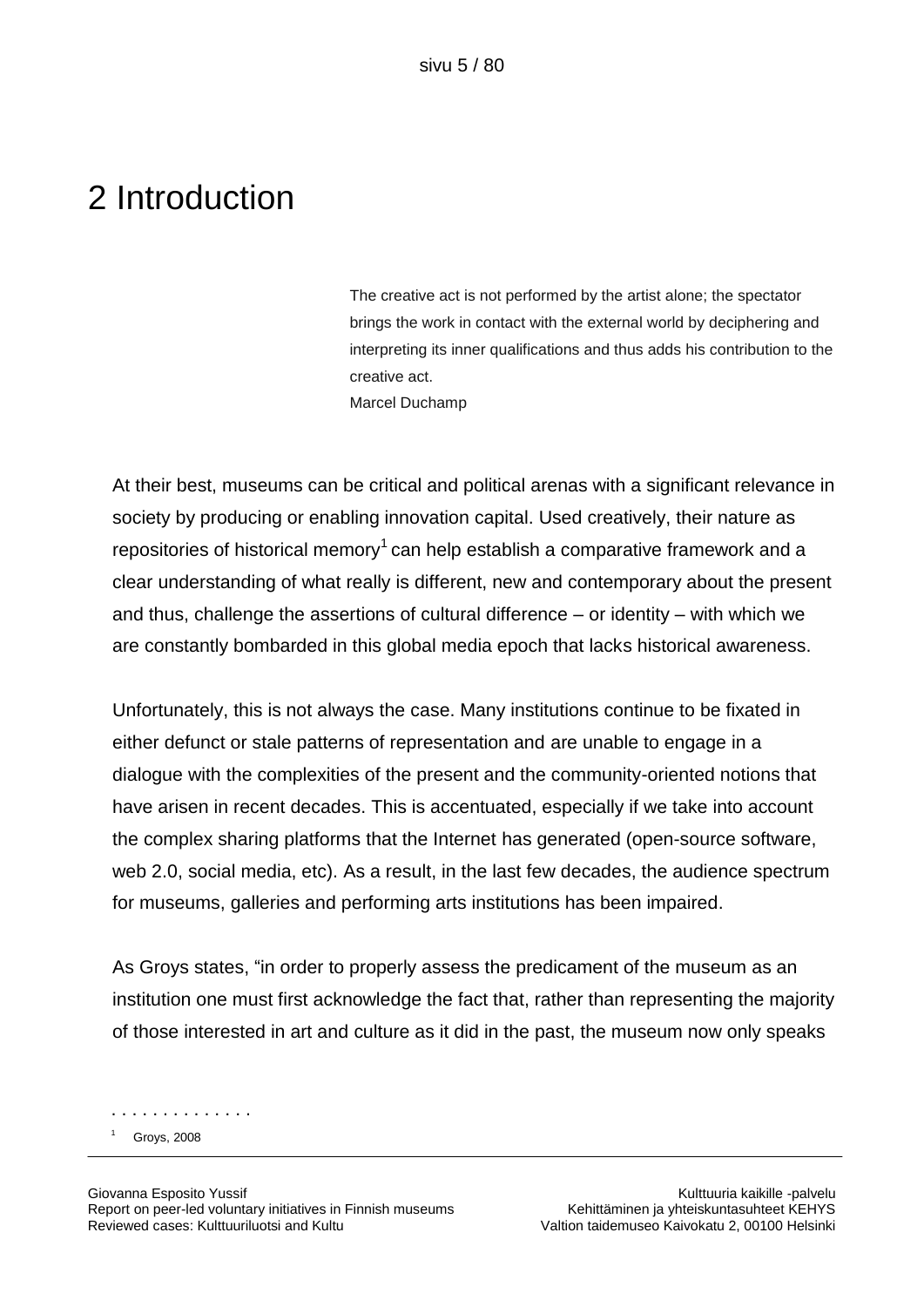#### sivu 6 / 80

for a minority"<sup>2</sup>. Clearer examples of this situation can be found in the USA<sup>3</sup> and the  $UK<sup>4</sup>$ , where current research has shown that the main audience and volunteers at the institutions in these countries represent predominantly people from a white ethnic background who are middle aged or older. Although this might not be the particular case in Finland, it is still important to evaluate the art and cultural institutions of this country and to ask whether there is room for forward thinking, diversity and youth.

There is an immense amount of work to be done for the survival of the arts and cultural institutions. Therefore, there is an undeniable need to rethink and update the museums, their staff and protocols, so they can still be a viable option, and an option wiling to engage in dialogue with all people, disregarding their social status, savviness, minority position, physical ability or disability, etc. Improving institutional practices requires a systemic effort and an open debate regarding the principles that concern the entire museum<sup>5</sup> and their surrounding communities. There can no longer be room to think of standardised target groups or a homogeneous audience, but many, with different levels of involvement, interests and needs. Art and cultural institutions have to keep up with the changes in the art paradigms, which go hand-in-hand with the increasing state of flux in the audiences' roles; from passive spectators and visitors to participants, users, customers, consumers, learners, prosumers<sup>6</sup>, or producers<sup>7</sup>. The categories may overlap according to the intensity of engagement and compromise what the individual is willing to give, or to what is required – and allowed – by the artist, the artwork, or the institution. For the museum's benefit, it is important to consider the audience's active participation as a way to renew its position within the community structure.

Taking some of these issues as starting point, the report focuses on museum volunteering not only as a sustainable tool used by cultural institutions to subsist, but

- . . . . . . . . . . . . . .
- 2 Ibid
- <sup>3</sup> Simon, 2010
- <sup>4</sup> CASE, 2011
- <sup>5</sup> Kaitavuori, 2008
- <sup>6</sup> Concept coined by Alvin Toffler (*The Third Wave*, 1980) which combines producer and consumer.
- <sup>7</sup> Concept coined by Axel Bruns which combines producer and user. More info o[n http://produsage.org/node/9](http://produsage.org/node/9)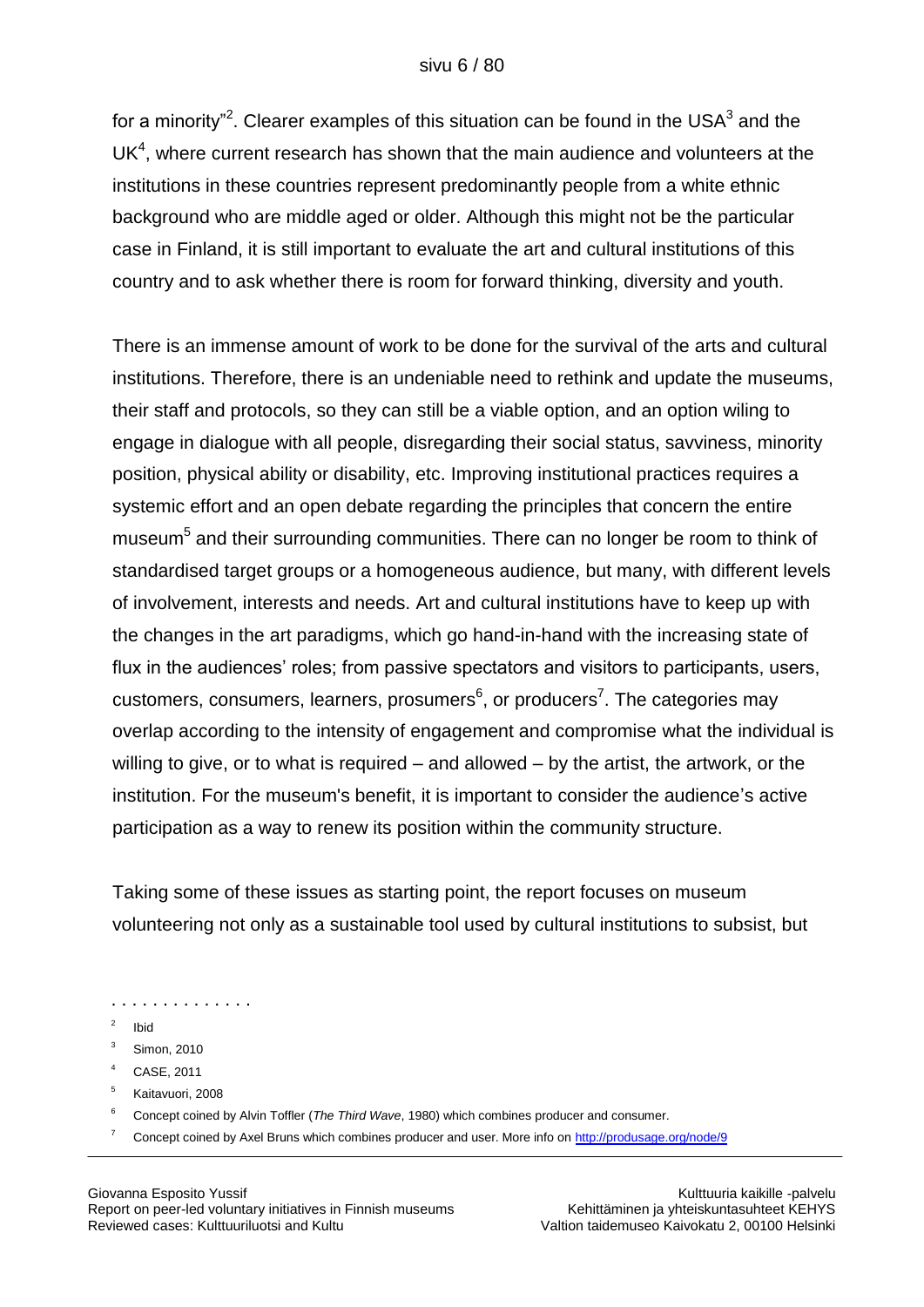mainly as a feasible option to reconnect, activate and engage new people with the art and cultural spheres.

# 3 Developing participation through volunteering

Volunteers are vital assets for the ecology of most art and heritage institutions; many depend directly on volunteering in order to be able to operate. It is precisely for that reason that volunteers must not be perceived just as a free workforce, but as an invaluable resource that can open up and further activate these institutions, providing them with fresh perspectives and new audiences. The range of tasks volunteers undertake varies across museums and this can directly influence who chooses to get involved with a particular institution: younger people are more prone to go to museums where they feel they are represented and that their voice is heard. In this sense, it is crucial to raise awareness of the value and importance of volunteering as a form of active engagement with art and culture, and to understand that it requires investment, creativity and understanding to build the capacity of museums to involve volunteers.

### 3.1 Overview

Volunteering has been a central pillar of civic renewal strategies, seen as a core act of citizenship and a key to developing strong and prosperous communities ${}^{8}$ . In the best scenarios, volunteering can provide platforms that foster non-formal learning, critical discourse and the exchange of ideas; it increases citizens" awareness regarding decision-making processes as well as their participation within social structures. Volunteering may also help to promote the exchange of ideas and experiences; strengthen the notion of equal rights and opportunities among individuals; and uphold intercultural understanding, respect and diversity.

. . . . . . . . . . . . . . <sup>8</sup> D'Souza et al., 2011

Giovanna Esposito Yussif Kulttuuria kaikille -palvelu Report on peer-led voluntary initiatives in Finnish museums Kehittäminen ja yhteiskuntasuhteet KEHYS Reviewed cases: Kulttuuriluotsi and Kultu Valtion taidemuseo Kaivokatu 2, 00100 Helsinki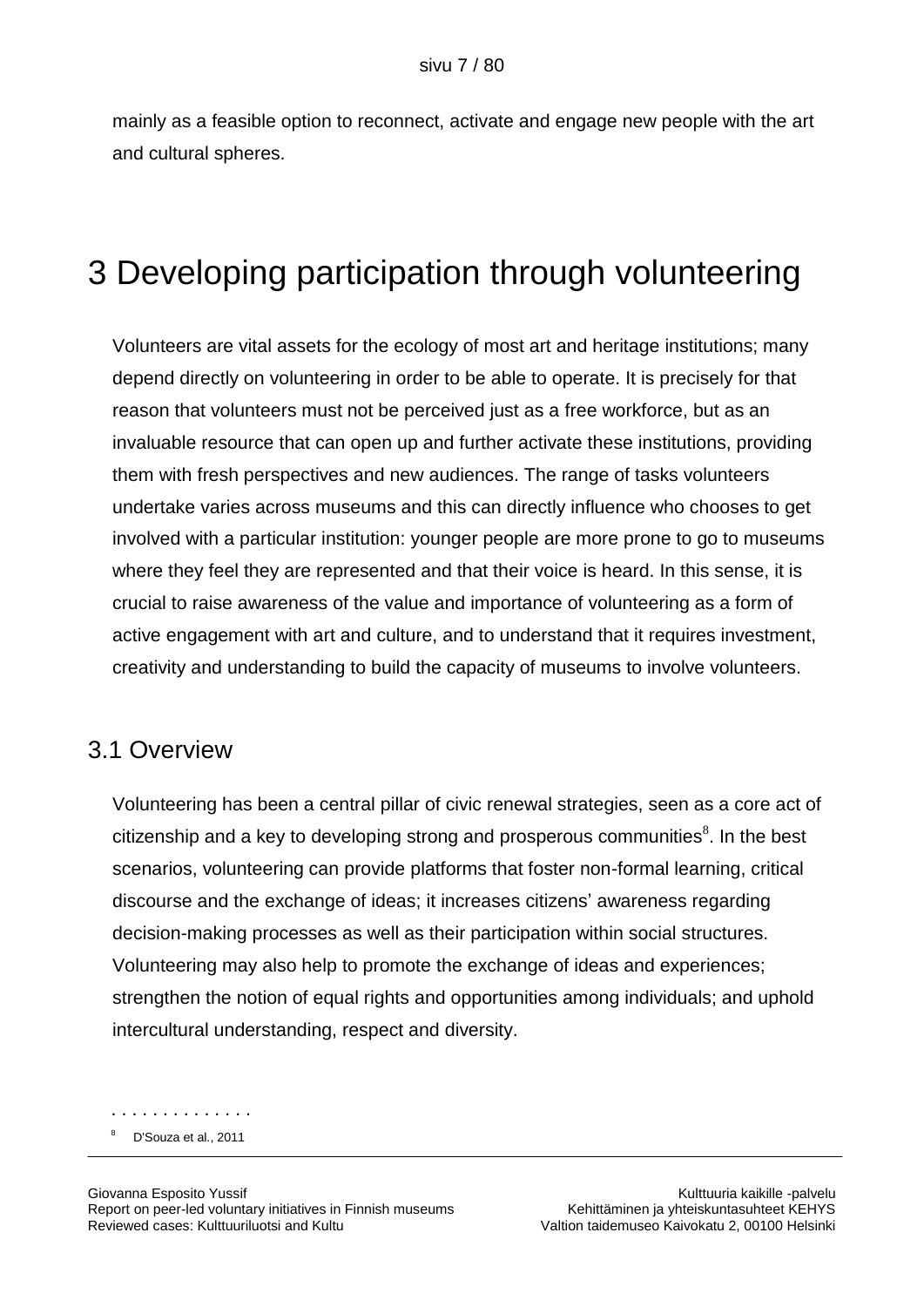There is not one but a variety of definitions concerning voluntary work, and all of them require the following criteria to be satisfied: that it is an unpaid activity, undertaken upon the volunteer's own free will, and that it is beneficial for others. A more flexible understanding can be seen in recent definitions which propose that volunteering can include some financial reward or incentive as long as unpaid time is also involved and that volunteering can be undertaken as core activities in courses or programmes.

According to Wang (2004)<sup>9</sup>, the primary motivations for individuals to volunteer are:

- Altruistic value: personal values and belief in helping others.
- Personal development: challenging self, gaining experience and sharing skills and knowledge.
- Community concern: making a contribution to the community and promoting volunteering.
- Social adjustment: volunteering is important to significant others, family members.
- Ego enhancement: volunteering to feel part of a unique experience.

# 3.2 Volunteering in Finland: legal framework policy and the role of active citizenship.

According to the national study on volunteering outlined in the *Study on Volunteering in the European Union – Final Report,* Finland lacks a legal framework for the regulation of volunteering, as well as a clear and consistent policy regarding volunteering at a national level<sup>10</sup>. This might seem at odds if it is considered that the concepts of volunteering and non-formal education have had a substantial impact on Finland's history as decisive agents "in the process of nation building which took off from a cultural awakening to create a status for the Finnish language and foster a distinct Finnish identity<sup>"11</sup>. During the nineteenth century and the first half of the twentieth

Wang (2004) quoted in Ibid.

 $10$  In Finland, volunteering is mainly regulated by a number of laws. Non-profit organisations engaging with volunteers do not need to notify public authorities about volunteers as long as they are carrying out activities for the public good, and they are not engaging in delivering services on behalf of a public or private organisation. For profit-making organisations, the employer is responsible for the insurance and protection of an employee if he or she carries out voluntary work during working hours. For more information about these subjects see the *Country Report*.  $11$ Hilger, 2008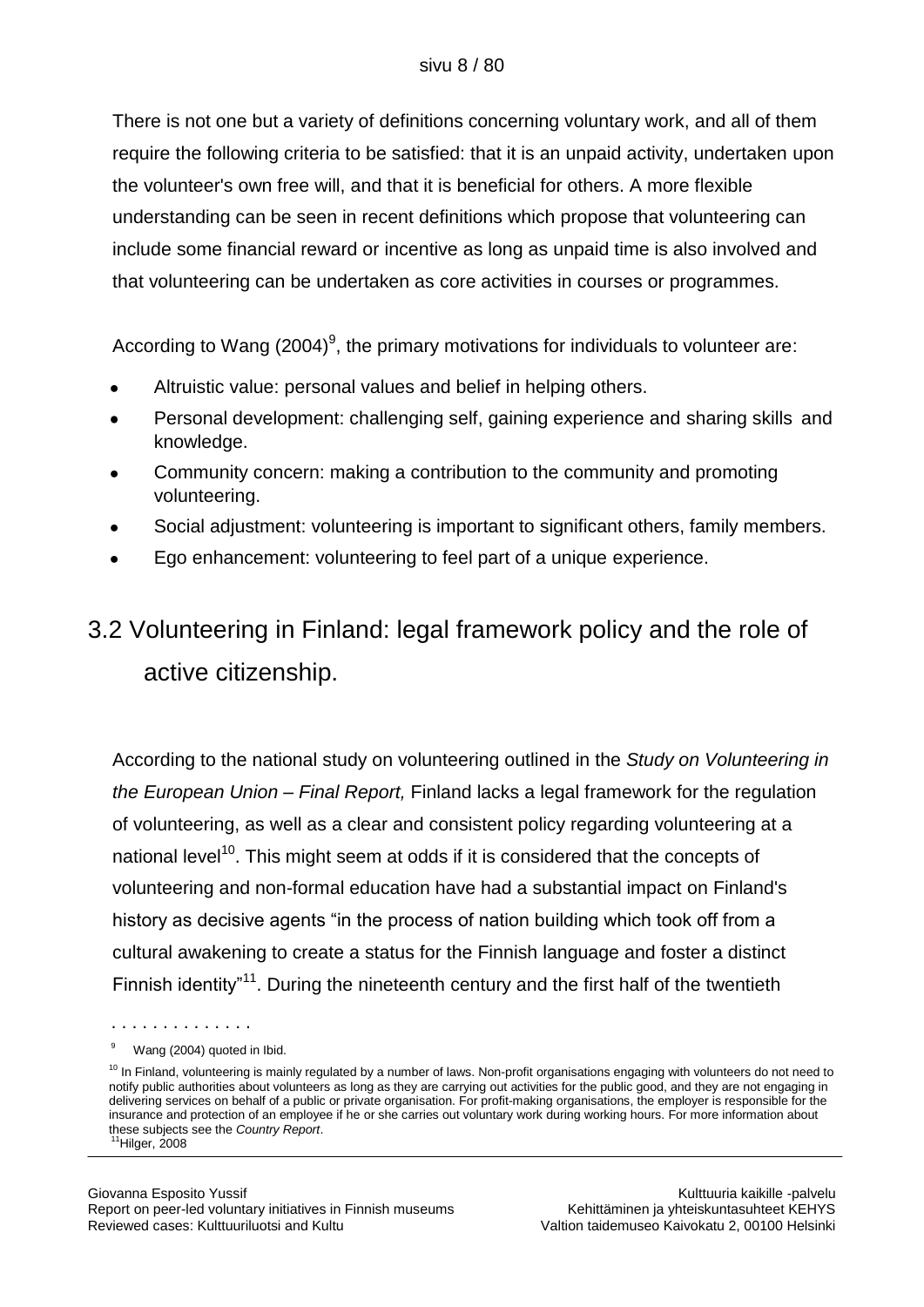#### sivu 9 / 80

century, volunteering and civil associations were primary channels that promoted and fostered the redistribution of social rights and responsibilities, as well as platforms to advocate for the rights of women at home, basic human rights and education. Both mechanisms had a crucial role in the 1930s and 1940s in "providing people [with] activities to take part in during their free-time and to forget about the difficulties suffered over the past few decades<sup> $12$ </sup>, as well as to help to reconstruct the country's morale.

The *Study on Volunteering in the European Union. Country Report: Finland* (2011) states that although the number of voluntary organisations remains high, membershipbased volunteering is in decline. Voluntary members of local voluntary groups are getting older and therefore there is a concern about the future of voluntary organisations. There are no signs of lower levels of involvement in volunteering or less interest, the difference lies in the sense that Finnish people, young people in particular, now prefer to determine the level of their involvement. They speak more openly about what they want to achieve with their voluntary engagement, showing greater interest in project-based volunteering.

The topic of active citizenship is a seminal concern in the current volunteering discussion. In Finland, the issue has moved from the margins of the policy line-up to a key position in the current political agenda as a result of the increasing concern within EU policies to focus and fund projects that promote democratic principles<sup>13</sup>. Kansalaisyhteiskuntapolitiikan neuvottelukunta KANE, a committee designed to enhance the cooperation between the civil society and the public administration, is a result in this shift of interests. KANE is currently working on removing the obstacles that affect the work of voluntary organisations.

. . . . . . . . . . . . . .

 $12$ Ibid.

<sup>13</sup>These topics will be addressed in more detail further on in the report.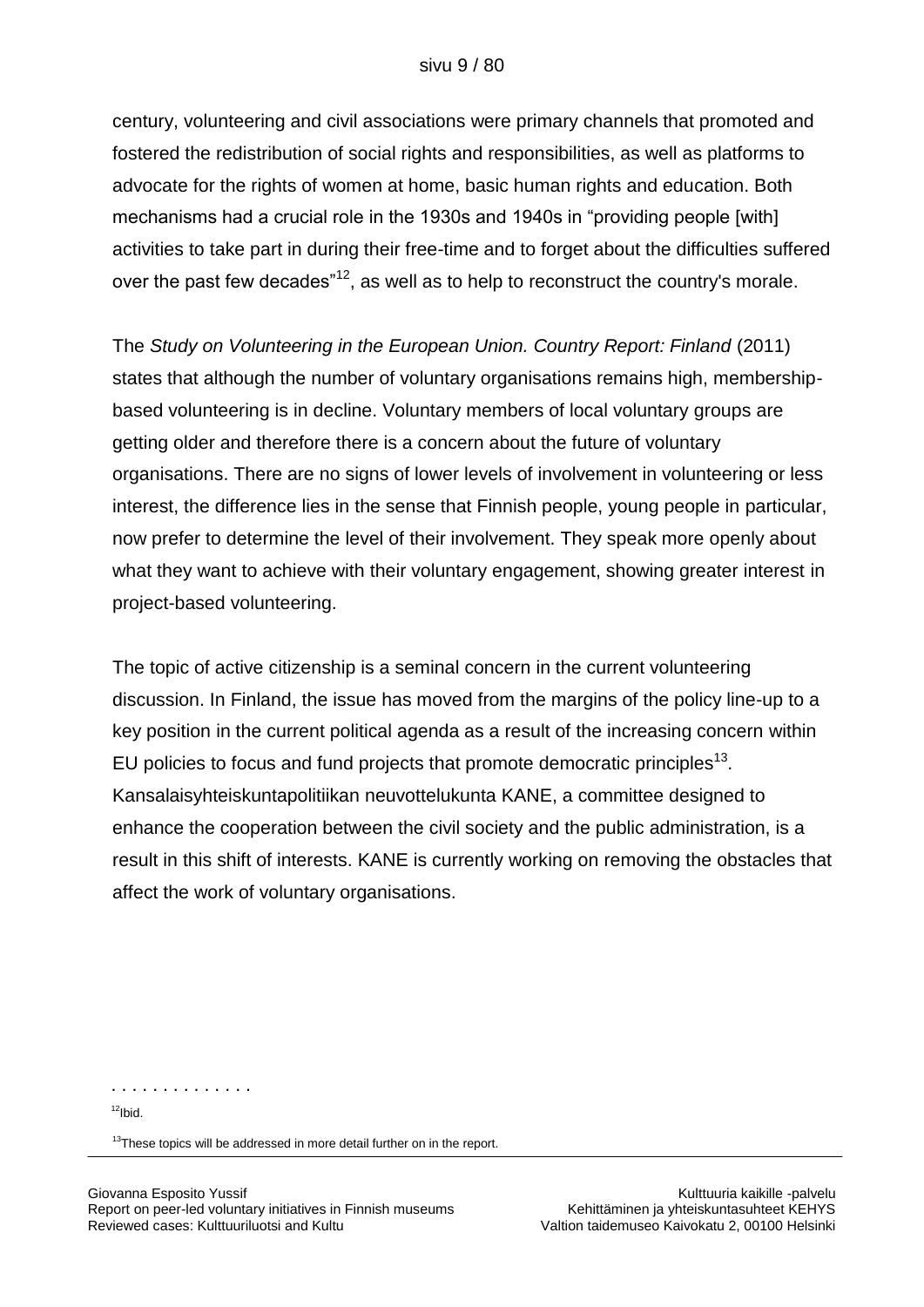## 3.3 Addressing volunteering in the art and culture sectors

The above-mentioned reports touch vaguely on the subject of volunteering in art and cultural sectors. The *Country Report* mentions the clear correlation between education levels and the tendency to volunteer, and the increase over recent years in the number of cultural associations – many of them focused on one particular theme: different art forms, the preservation of the local community, promoting multicultural dialogue, and so on.

It is important to underline that while volunteers give their time freely, they are not cost free. In order to gain this 'added value', art and cultural organisations must provide them with good quality support. Fundraising is a central activity for the survival – and autonomy – of the organisations that support volunteering. In recent years, this has become a challenge since the growth of voluntary initiatives has increased. This is a central concern, since in Finland voluntary organisations depend more on self-financing than many of their European counterparts as the proportion of state funding is relatively  $low<sup>14</sup>$ .

Therefore, it is vital for the well-being of volunteering to establish a national strategy that may help to channel funding into key priority areas such as youth volunteering and volunteer management. It is also important to identify current trends, invest in research, and promote the active use of evaluation tools in the current initiatives in order to tackle the need for robust evidence and raise awareness of the benefits of supporting volunteering in the field of arts and culture. It may also help to turn the focus into proactive voluntary activities that might be overlooked in the current reports<sup>15</sup>.

With this in mind, we turn our focus to *Kulttuuriluotsi* and *Kultu*, as key examples of voluntary participation within the national museums agenda that can be implemented elsewhere in the art and cultural sectors. Both groups have made a substantial

<sup>14</sup> Study on Volunteering in the European Union. Country Report: Finland (2011)

<sup>15</sup> The *Country Report* mentions that beyond volunteering in the sports sector, there are no further studies on other types of activities undertaken by volunteers.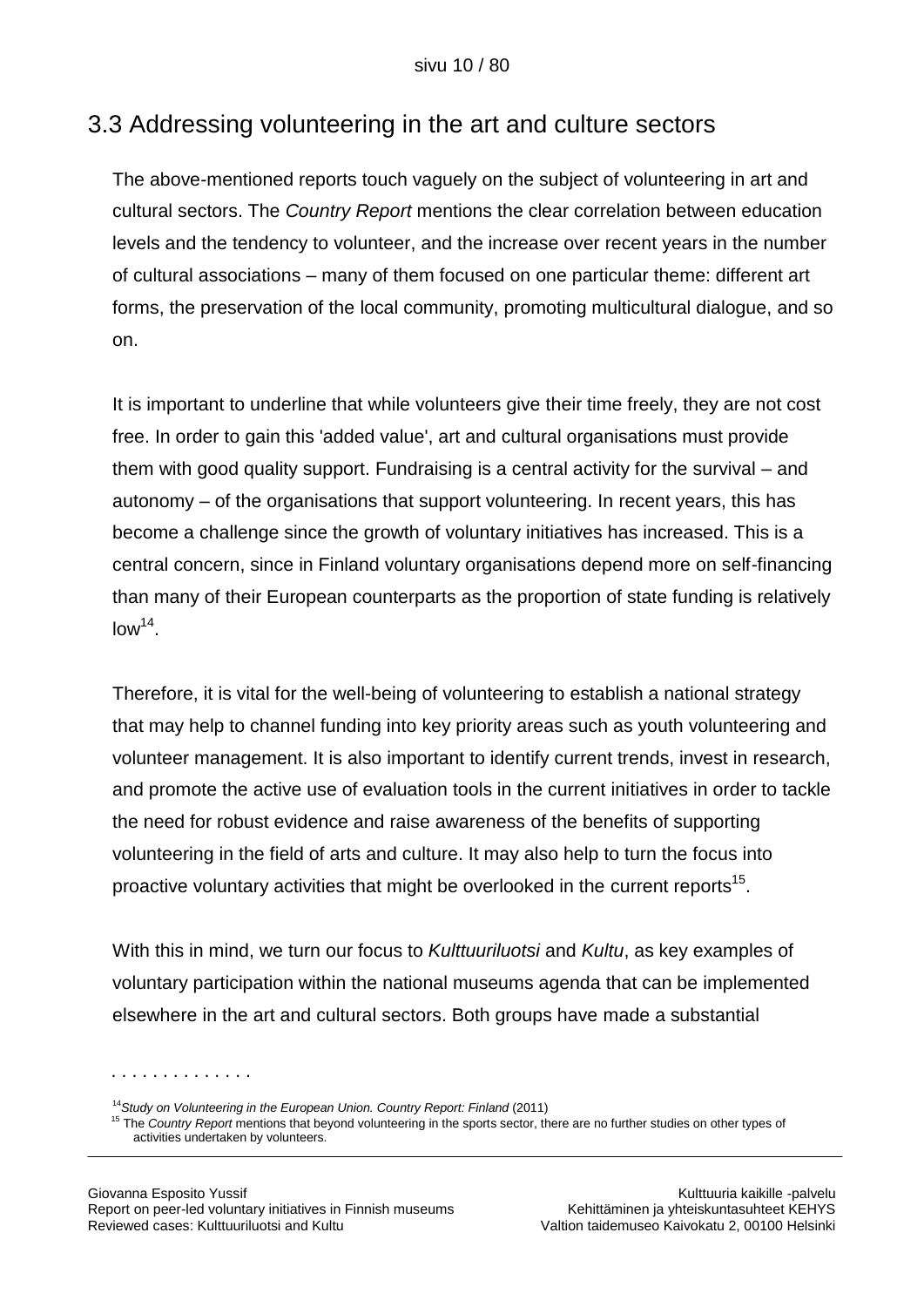breakthrough in the museums they have worked with and the target groups they aim to affect. Both have inspired others to undertake similar actions.<sup>16</sup>

# 3.4 *Kulttuuriluotsi*. An innovative voluntary service created to increase access to culture

Kulttuuriluotsi – translated into English as Art and Culture Companions – is an innovative service of "voluntary friends available for museums and exhibitions, theatre or concerts<sup>"17</sup> with the goal of enhancing the quality of life and well-being of the persons involved. Developed in the spirit of 'Culture for all' by Sirpa Turpeinen, educational curator at Jyväskylä Art Museum, this peer-supported bottom-up initiative arises from the desire to promote and develop high quality voluntary work in the art sphere by applying the principles of voluntarism to the cultural services of Jyväskylä. It responds to the need for increasing accessibility to cultural/art-oriented events, activities and services to society at large – particularly for the elderly, people with disabilities, and individuals that are not familiar with the art and culture spheres. The service is free of charge and can be used by individuals, associations and institutions.

The programme started in 2006 at Jyväskylä Art Museum in cooperation with the Alvar Aalto Museum, the Museum of Central Finland, the Finnish Craft Museum, Jyväskylä University Museum and the Natural History Museum of Central Finland. As a result of the intense networking and dedication of their coordinator, Hannemari Laitinen – as well as from the active participation and interest of the volunteers – the original cooperation has expanded and currently includes Galleria Becker, Kuokkala Manor Gallery, the Aviation Museum of Central Finland, Jyväskylä City Library, Jyväskylä City Theatre and Jyväskylä Symphony Orchestra.

<sup>16</sup> An example of a young peer-lead voluntary activity inspired by *Kultu* can be seen in *Tennaris*, a group organised by the Helsinki Art Museum. A conversation with their coordinator, Amal Laala, can be found at Appendix 2

<sup>17</sup> http://www.jyvaskyla.fi/taidemuseo/english/art\_and\_culture\_companions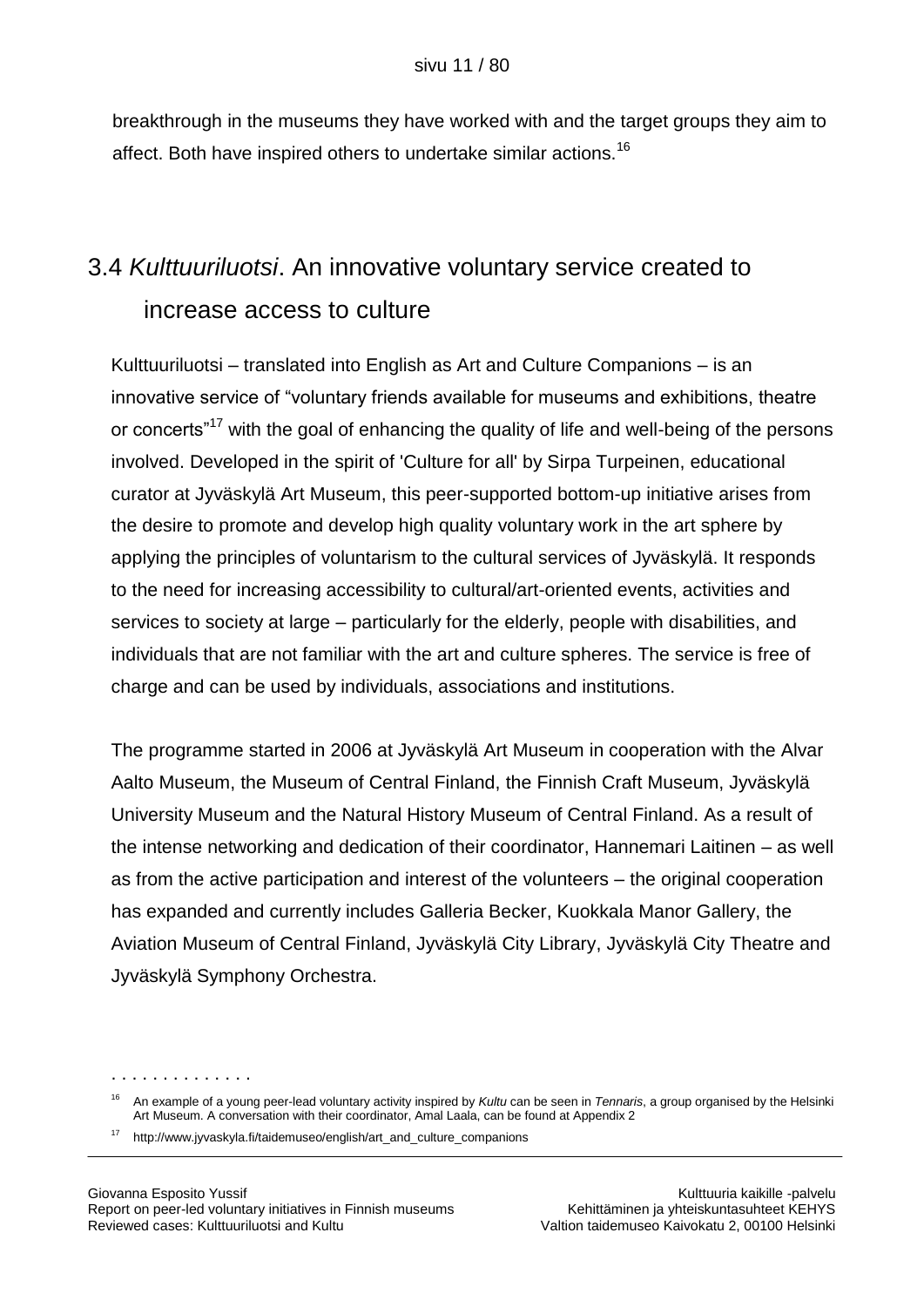Since 2010 other organisations, such as the Central Finland Dance Organisation, have used Art and Culture Companions in order to broaden their audience and attract new participants to their events. Giving the volunteers the opportunity to choose to be educated in dance and film (Dance and Movie Companions) has been a way to encourage a new audience to enjoy dance performances and promote alternative films and festivals (Laitinen, 2011). Access to museums is free for the companions and users of their service. The Theatre, Symphony Orchestra and Dance Organisation offer special discounts on the ticket price for events at their venues as well as free training courses related to their activities.

## 3.5 Performative definition and aims

Kulttuuriluotsi"s literal translation into English is "cultural pilots". The decision to change the English name to Art and Culture Companions seeks to portray a clearer view of the volunteers" performative action: they are trained in subjects related to art and culture in order to act as peer guides for targeted groups and individuals in museum exhibitions and other cultural activities.

The project was initially designed to meet the needs of senior citizens, individuals with mobility and sensory disabilities and health problems, and support activities in their retirement and nursing homes. It is also focused on socially excluded individuals and anyone who needs encouragement to take part in the cultural activities of the city. Among the main aims conceived by Art and Culture Companions since its inception are to:

- Promote life-long learning opportunities.
- Promote community and well-being.
- Promote participation and involvement of senior citizens and individuals with  $\bullet$ special needs in the cultural field.
- Increase knowledge and understanding of art and cultural practices for an older audience who may have limited experience in these matters.
- Promote the consumption of culture services.
- Combat social isolation, loneliness and boredom.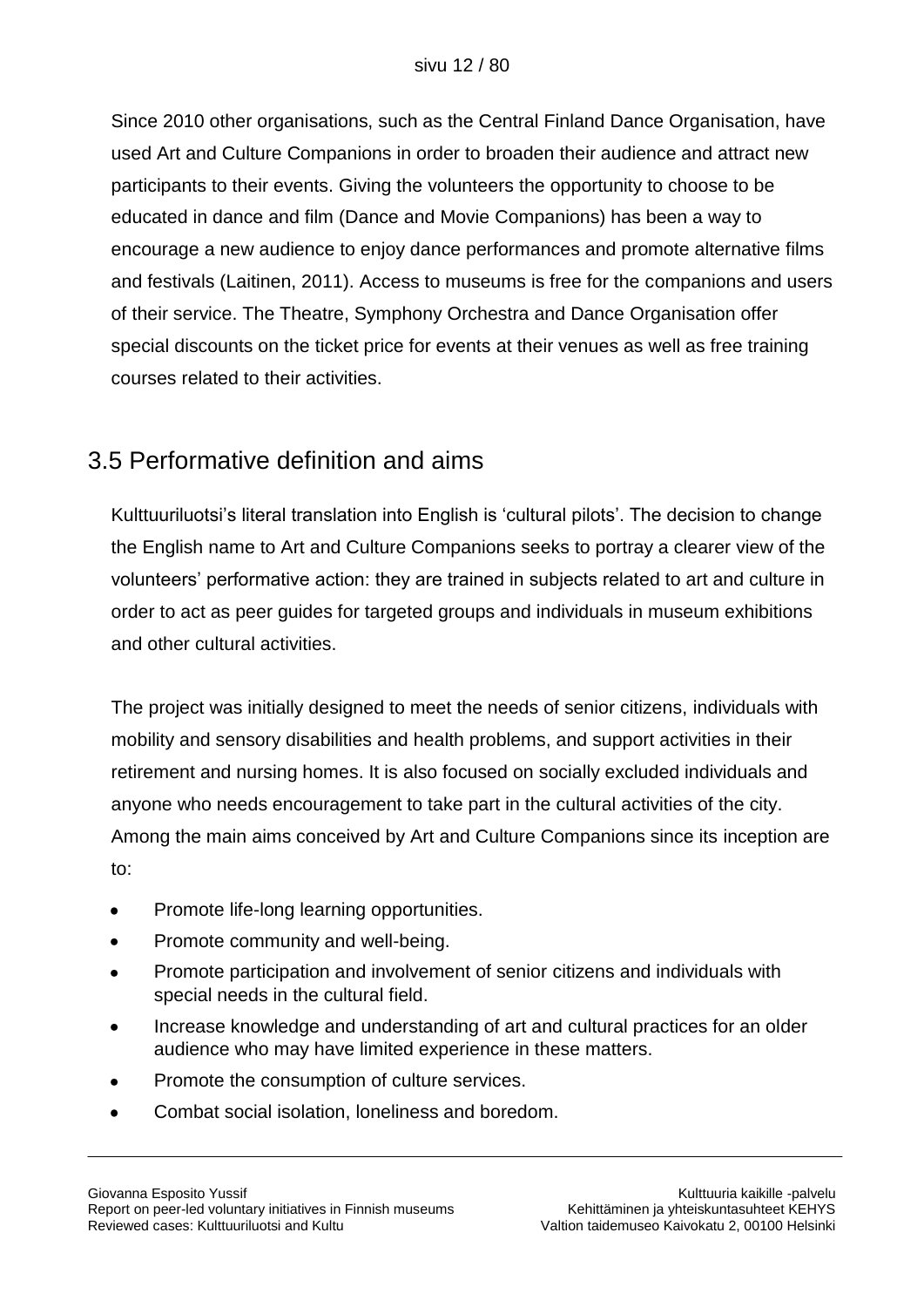- Generate a sense of empowerment and inclusion.
- Build a functional network of voluntary cultural 'ambassadors'.
- Provide recreational opportunities for everyone involved.

### 3.6 Group enrolment

The programme is flexible, thus allowing the actors to do as much as is suitable for them according to their own interests, possibilities and time at their disposal. It has been noted that the most recurrent characteristics of those joining the group are that they are retired or that their social group has recently disappeared, and that they are willing to learn, get involved and share their time with others. As Laitinen says, "they get so much for themselves from this activity that we don't have to make any special tricks [in order to attract them]; it's just ordinary activity"<sup>18</sup>.

The promotion for the group enrolment relies on word-of-mouth by the group members and the staff of voluntary and health branches. Subscriptions are made via telephone or e-mail to the coordinator; the compulsory information consists of telephone number, address, e-mail and personal interests. No further data is required and is left to each person's will if there is anything else they would like to share, i.e. areas of expertise, personal interests and wishes. The volunteers are organised into groups according to their interests, selected activities and opportunities. While the training is organised by Laitinen, the internal organisation of the volunteer groups should work autonomously.

## 3.7 Participants" characteristics

There is no particular volunteer profile, although there are some characteristics that are common among the participants. Many of the volunteers in this project had previously been involved in other voluntary activities such as work with the Finnish Red Cross; pastoral work; Save the Children; youth organisations; mental health organisations and

<sup>&</sup>lt;sup>18</sup> Interview with Laitinen at Appendix 1.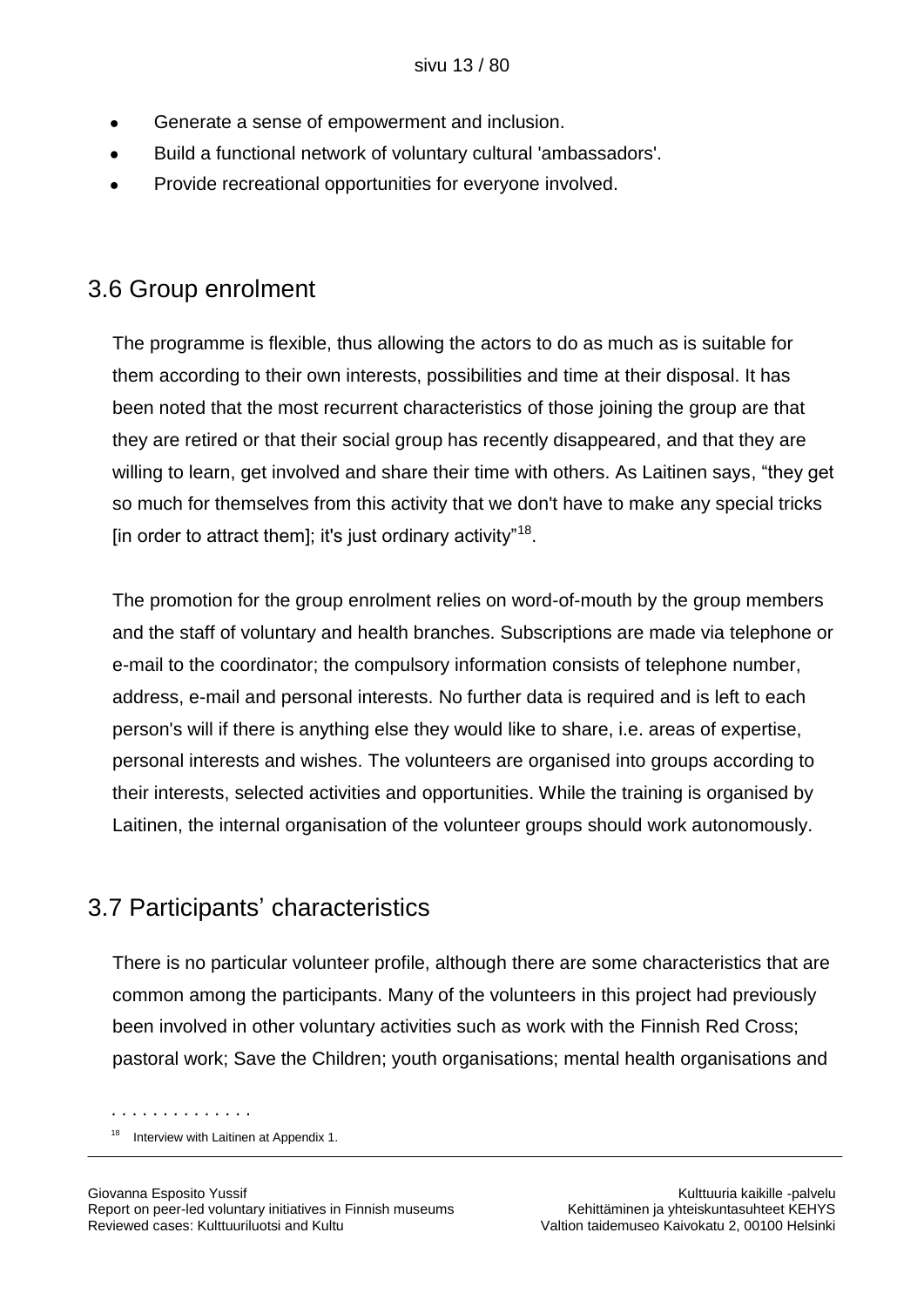other health promotion associations; grassroots work with the elderly, people with disabilities, migrants, refugees, and prisoners; as well as volunteering in sports, nature and culture schools (Laitinen, 2009).

Currently there are around 120 active *Art and Culture Companions.* The age range is quite wide, the oldest volunteer is 82 years old and the youngest is 20. There are approximately ten people from the first course (2006) that are still active. One of the common features of the participants has been that most of them – 9 out of 10 – are women, and most of them belong to the ethnic majority of Finland. Many of them have various craft or cultural interests and hobbies, and are retired, unemployed, or active members of organisations for the disabled and for promoting health – such as nurses. Younger members are mainly students form the fields of art education, cultural management, nursing and social sciences.

## 3.8 Training the 'companions'

Since the volunteers will accompany visitor groups acting as their peer guides, the training is crucial to help them familiarise themselves with the space and the staff of the venues and to generate trust between the volunteers and the cultural agents. Free-ofcharge training is offered to the volunteers as a tool for introducing them to museums and other cultural venues, and to provide them with information regarding the cultural services that are offered in their region.

The trainee group consists of 25 to 30 people who are elected accordingly to the order of registration and the information provided by them. The basic training includes a visit to the main partner museums. The curators and/or educators of each venue act as tutors for the 'companions' and provide them with a guided tour through the facilities and related information (history, current activities, special services and contact information). Visits are made every few weeks, lasting approximately two hours each. The training seminar ends with a summary of the information provided by the museums as well as discussions on peer guides, voluntarism, well-being and topics related to the exhibitions. Secondary training courses may be available in order to provide the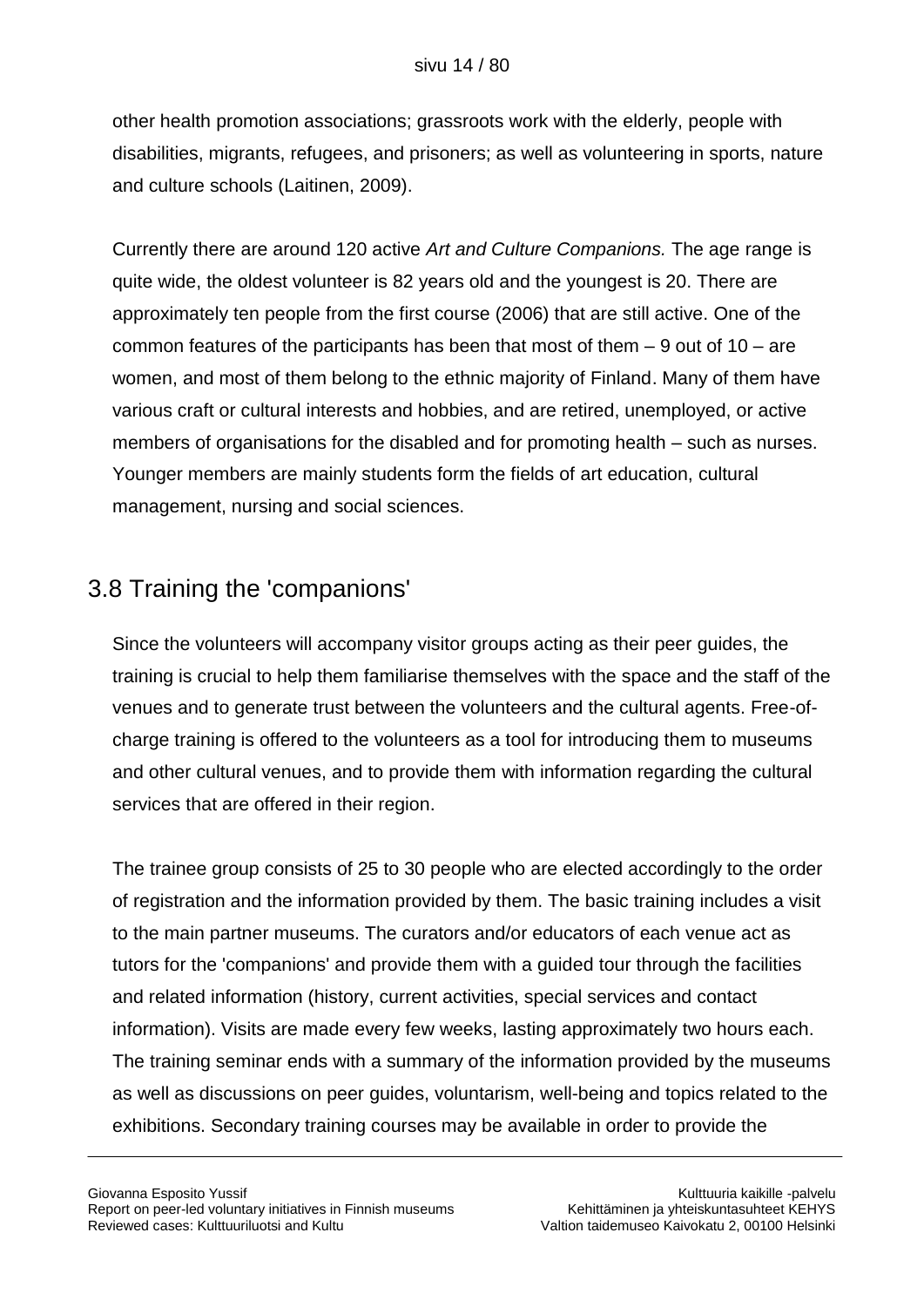'companions' with basic know-how for dealing with the target groups or individuals with particular necessities (Manerus, 2009). The activities are delivered in a friendly, flexible and relatively informal way.

Further training and activities are provided by other cultural institutions, often in accordance with the year's cultural highlights. This consists of meetings, museum visits, guided tours, exhibition openings, seminars, lectures, workshops, museum etiquette, events, other voluntary work in museums, and the social development of the peer group (Laitinen, 2009). The training and seminars are also designed to enable the volunteers to take a more active role, thus facilitating the formation of autonomous groups (Manerus, 2009, Laitinen, 2011). It is important to denote that knowing and understanding the particularities of the places they will visit in the future increase feelings of confidence, involvement and ownership, which allows them to provide a better service for others.

### 3.9 The volunteer coordinator and the challenge of fundraising

The volunteer coordinator is a central point of contact and enhances the communication between the volunteers and the related institutions. Since 2008 the person responsible for the project and the coordinator of the programme has been Hannemari Laitinen. Her background is in Art Education and Community Art, which, according to Manerus (2009), has directly influenced the operational nature of the organisation. The main responsibilities of her position are the coordination of the programme and related events, planning and organising the training and educational activities, contact with the volunteers and the cultural venues, networking, information, contents, and updates for the website and other forms of dissemination, support for the volunteers, and pairing<sup>19</sup>.

Being a service based on voluntary activities, the costs of the programme are quite low – the funds are allocated mainly to the coordinator"s salary and printing materials. Up to the current time, the programme has received a grant of EUR 3,000 from the Ministry of

<sup>19</sup>The coordinator 'pairs' the groups or individuals with a Companion according to mutual interests and time availability.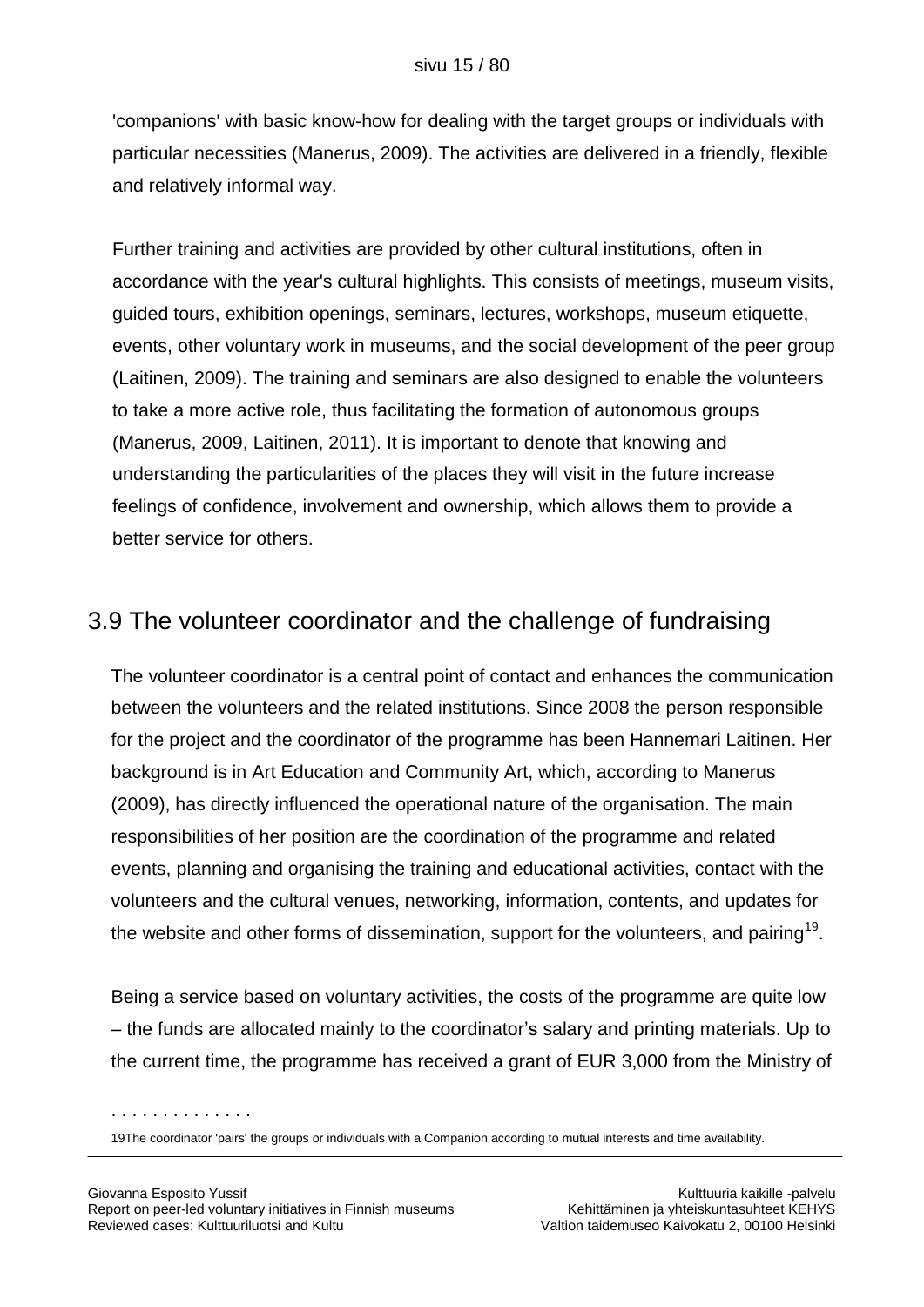Education and the support of Jyväskylä Art Museum. Laitinen is currently employed by the Jyväskylä Art Museum and Cultural Services. It is important to stress that although Laitinen has been working for the past three years shaping, developing, organising and constructing the day-to-day of Art and Culture Companions, she is still hired on a sixmonth contract basis, which makes her job and the continuation of the programme dependent on the support of Jyväskylä Art Museum and the willingness of other organisations to fund the initiative.

## 3.10 Dissemination, visibility and evaluation of group activities

Generally, the information of the service is transmitted via word-of-mouth and by the volunteers and workers in the cultural, social and health branch – mainly through the nurses and staff of older people"s homes and nursing homes. It has also been made public through Vapari, a volunteer newsletter and website based in Jyväskylä, and other cultural newsletters. The visibility of the activities to the general audience relies on Taideapteekki, a brochure that promotes public cultural services and events designed for older people living in the Jyväskylä region, the webpage of Jyväskylä Art Museum $^{20}$ , and the webpage of the Art and Culture Companions<sup>21</sup>.

Information for the companions is communicated via e-mail and posted on their webpage. The web resource was implemented bearing in mind the relentlessness use of social media tools among senior citizens, and was designed by Milka Manerus to provide visibility, further information for the members of the programme and to allow the 'companions' to keep in contact with each other through the chat application. As for its evaluations, the programme relies on feedback and brainstorming with the volunteers.

## 3.11 Benefits, repercussions and new relationships

"Instead of the pharmacy pills you get art pills" (Laitinen, 2011)

[20http://www.jyvaskyla.fi/taidemuseo/english/art\\_and\\_culture\\_companions](http://www.jyvaskyla.fi/taidemuseo/english/art_and_culture_companions)

It is the only online information of the service in the English language.

[<sup>21</sup>http://kulttuuriluotsi.ning.com/](http://kulttuuriluotsi.ning.com/)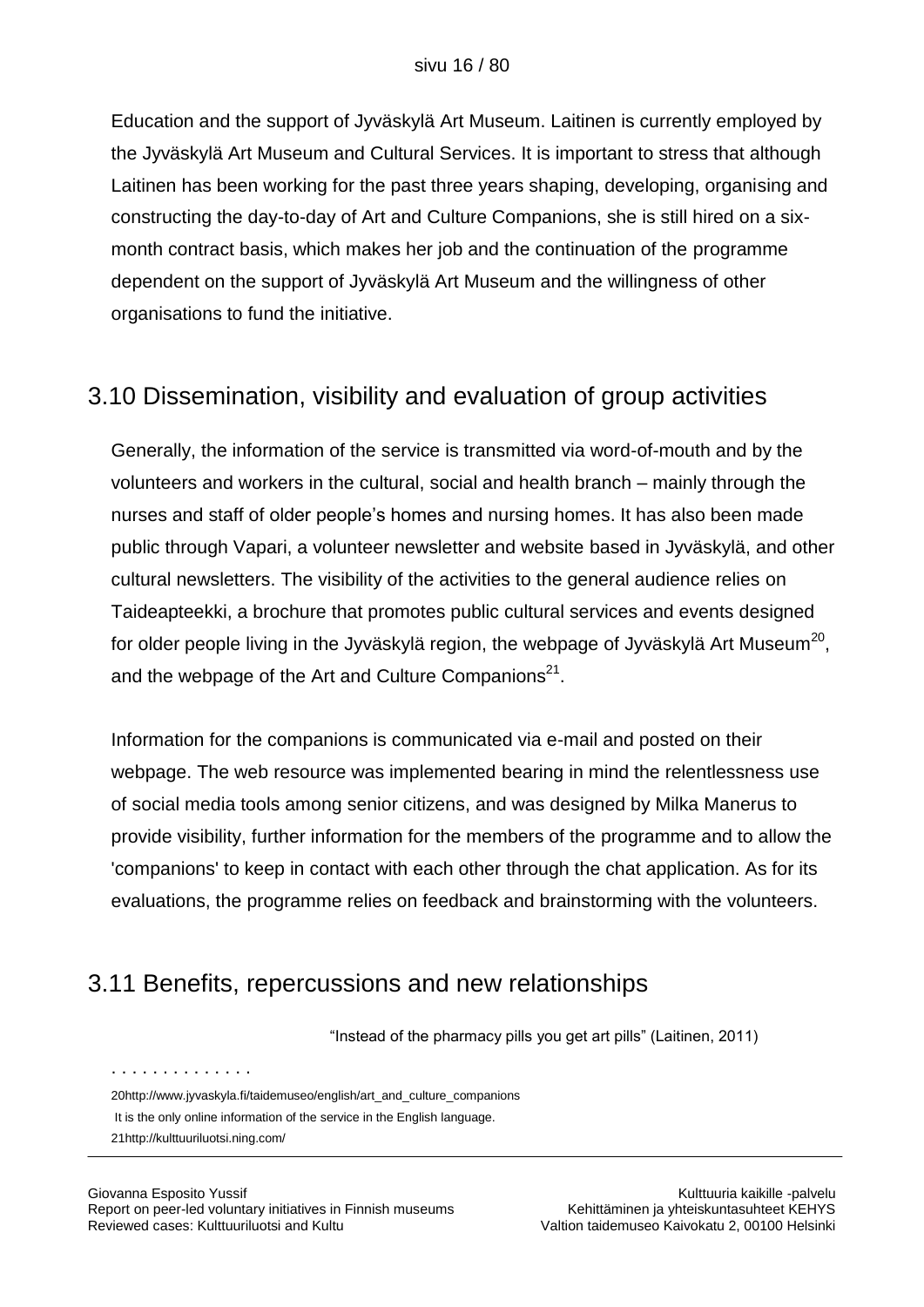The Finnish Museum Pedagogical Association Pedaali awarded their 2009 annual prize to the Art and Culture Companions project and its co-workers. Although the recognition of the work they had made is clear, the benefits the service has provided to the volunteers and the users had been documented and researched is quite scarce.

The Art and Culture Companions initiative has prioritised citizens that are lonely, socially excluded or forgotten due to their age, physical or mental disabilities, by providing a service that allows them to meet new people and to be active participants in the cultural life of the city. The programme has challenged the notion that activeness and learning are related to youth, proving that it is has more to do with willingness to proactively participate in life.

Other benefits that have been stressed by the volunteers are that participating in this type of activity has given a new meaning to life after retiring: it increases social interaction and it favours the creation of new bonds among peers by fostering a sense of community and a sense of belonging. It strengthens the self-esteem and boosts a sense of empowerment of those involved, and mainly it facilitates the experiencing of new cultural experiences. In internal reviews it has been mentioned by many 'companions' that this service and its related activities had "made their life richer" (Manerus, 2009; Laitinen, 2011).

In order to more clearly grasp the benefits these types of activities have, there is a need to further explore the positive repercussions and the relationships that have emerged between the volunteers, the institutions, their staff and the users of the service. Therefore it is important to establish research regarding the repercussions that the Art and Culture Companions service has had in the cultural sphere of Jyväskylä and among its actors.

In the conversations with Laitinen and Manerus, it was mentioned that this programme is activating the local museums and their staff by fostering dialogue and interaction with new people. This interaction poses different challenges such as how to create an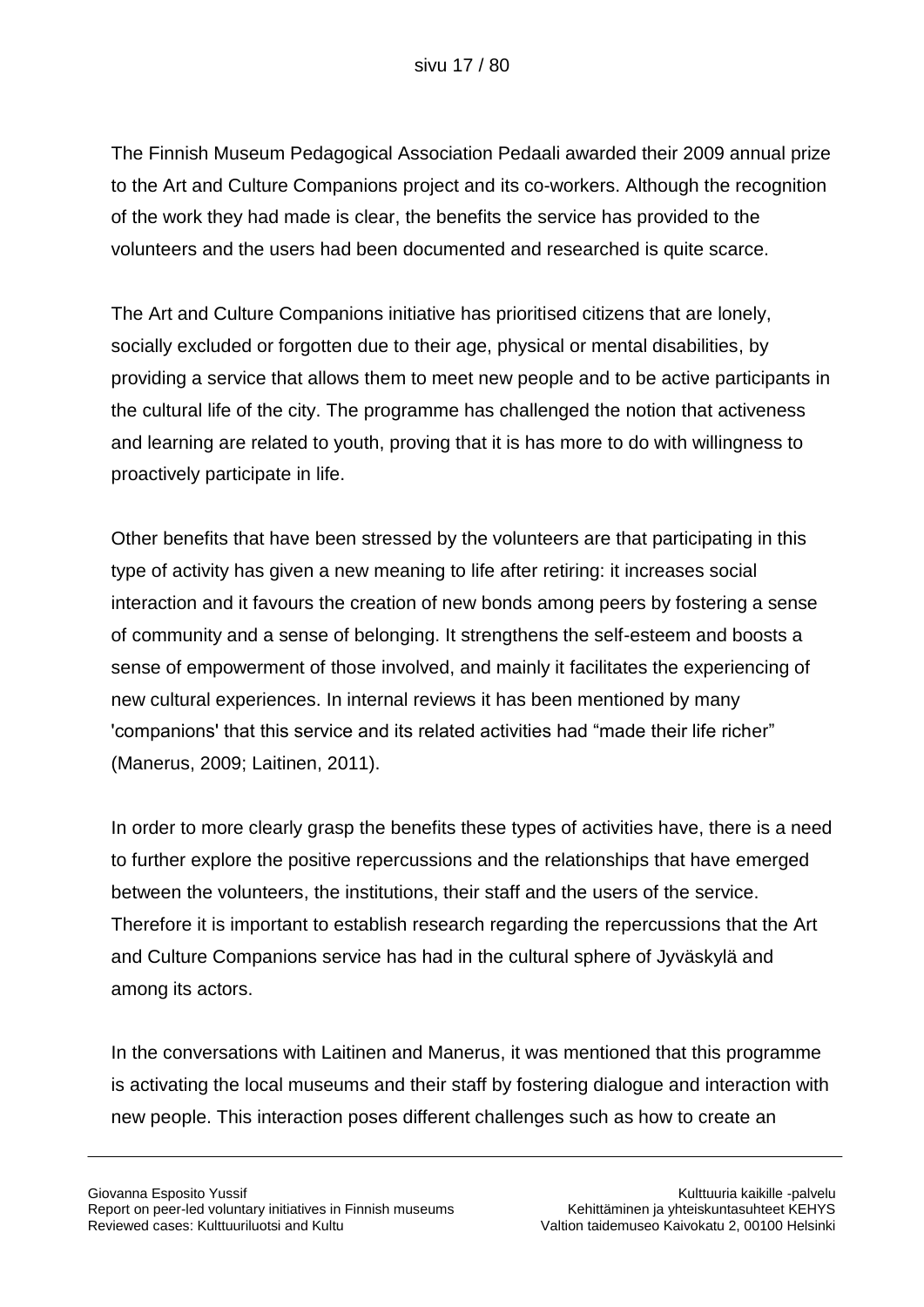exhibition for those who cannot visit the space, or how to reconsider the museum and its exhibitions, bearing in mind the physical, mental or cultural other.

Reciprocally, the volunteers have been activated within their local art scene. There are two relevant examples of the increasing interest and compromise with the cultural sphere, relating directly to the spirit of Culture for All. Kultsi is a group of eight 'companions' with a common curatorial interest. Jyväskylä Art Museum has offered them the option to select works from their collection and they will provide them with a space within the museum for the show, planned for February 2012. Art and Culture Companions Do Art Themselves is a group of amateur artists who presented their works in an exhibition at Jyväskylä City Library in April 2012.

## 3.12 Forthcoming agenda and further research topics

In the forthcoming agenda, the group has been challenged to tackle the growing requirements of the city to promote inclusion and enhance dialogue with members of the international community of Jyväskylä. Accordingly, they aim to attract and develop a group that includes individuals from foreign backgrounds and immigrant communities as a way of helping people become adjusted to the Finnish culture (Laitinen, 2011). They also plan to continue fostering the autonomy of the volunteers so they can independently organise their own activities.

During the conversations with Laitinen and Manerus, further discussion was had in terms of the need to promote the service as an important part of the cultural agenda and well-being strategy of the City of Jyväskylä towards securing a future for the Art and Culture Companions initiative. It is also important to provide a clear panorama of the influence of this programme in other organisations and institutions that have been inspired to start their own voluntary groups – in cities like Kuopio, Turku, Oulu, Lahti, Vantaa, Hanko and Tampere. A clear example of the programme"s influence can be found in the Age Institute of Finland, which is launching a "Culture Friend" service for old people in Helsinki and Sagalund Museum in Kemiö, which will also start its own service.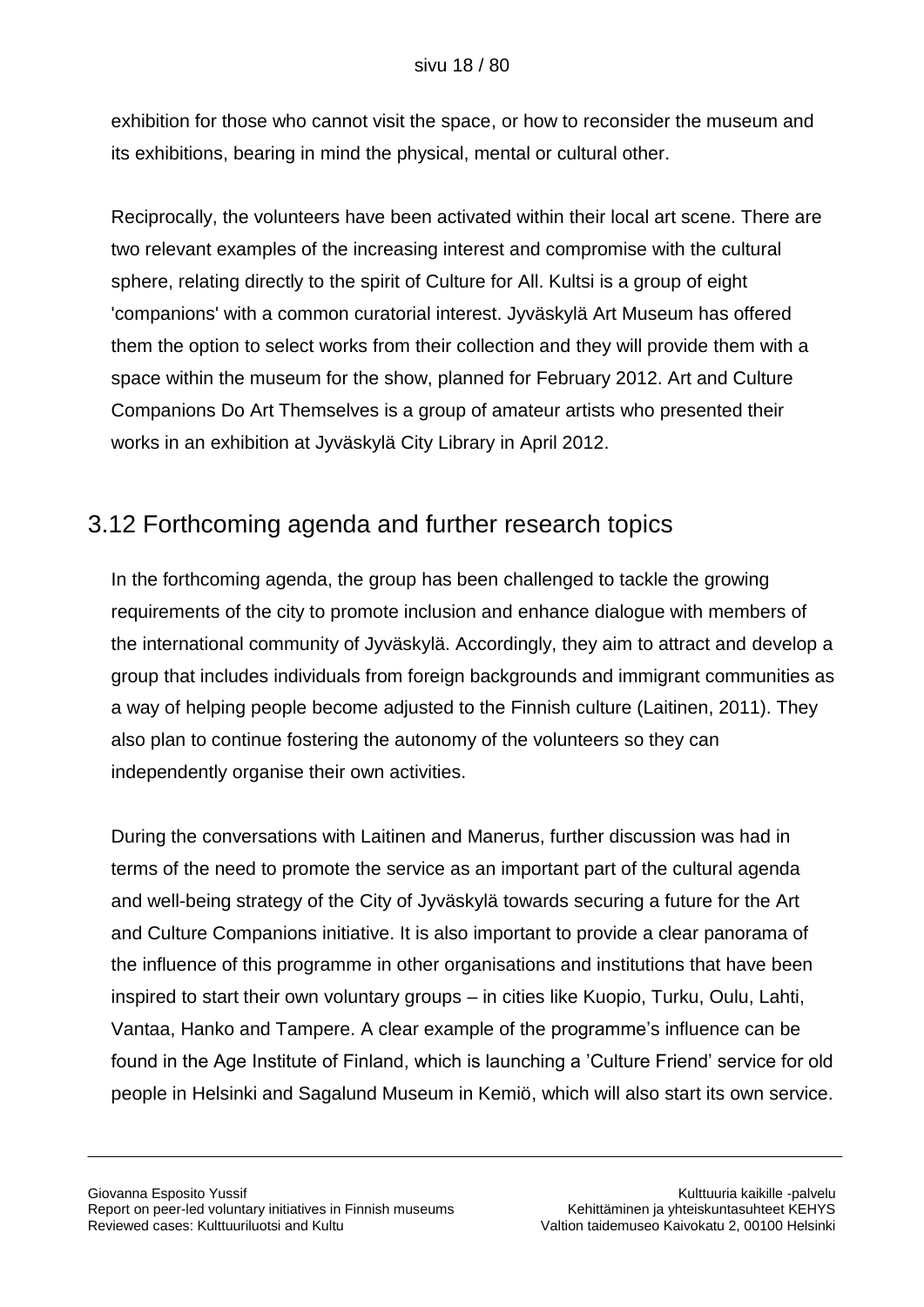The growing services of cultural companions and art friends might benefit from uniting under an umbrella. Therefore, it will help to create a network system that allows them to share information, knowledge, contacts and ideas in order to strengthen and update their resources, thus providing a better service to their communities. Further on, this platform will allow us to reflect on and research the question whether the growth of cultural events and related activities in museums – in Jyväskylä and other regions – is related to the increment in demand promoted by these voluntary initiatives and the services they provide.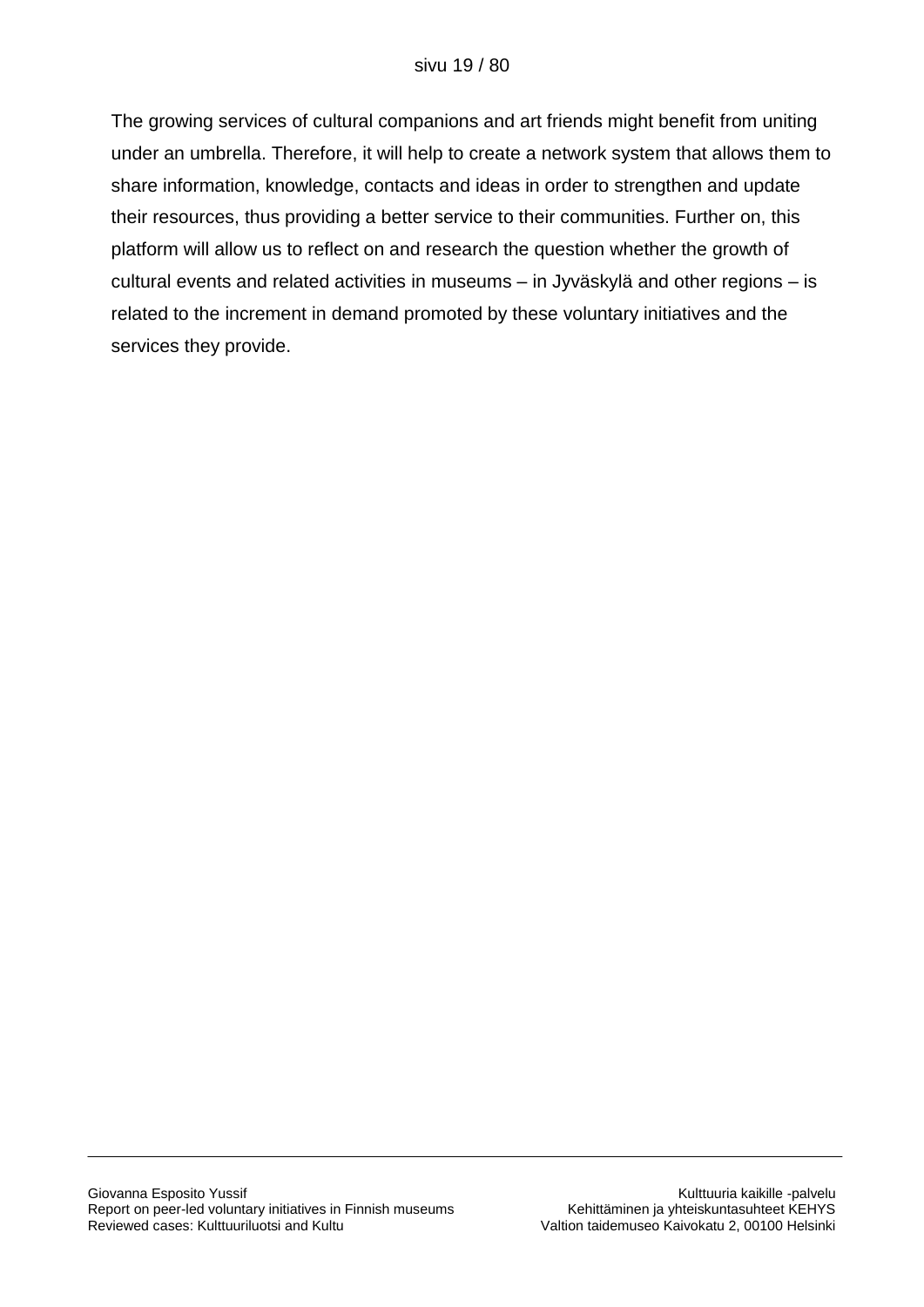# 4 Activating and including young people in museums within the volunteering discourse

[The] formation of personal identity is emphasised when young people are growing up. Art and cultural heritage are important parts of this process. A historically multi-layered living environment and education in cultural heritage gives young people an opportunity to get in touch with the past, to create an individual view of the world and to see themselves as a part of larger temporal continuum. At its best, knowledge of cultural background increases willingness to acquaint oneself with other cultures, understanding of diversity and dialogue between cultures. Culture and art give the child a chance for participation where communality and individuality are simultaneously realised. (…) Voluntary child and youth organisation activities play an important role in the development of children and young people. Taking place in non- formal learning, that is to say learning outside the educational system, is largely self-motivated. (…) Children and young people must be supported and encouraged to find their own strengths and talents. Every child and young person has an opportunity to become part of the common cultural heritage, get acquainted with works of art and experiment with different forms of artistic expression in order to develop themselves, the community and its culture through them.<sup>22</sup>

*The Finnish Government's Child and Youth Policy Programme 2007 – 2011* was issued by the Ministry of Education in order to "define the aims, focus areas and practical measures to improve the well-being of children and young people". It is an essential document for the discussion in this report since it underlines how important the Finnish government considers the voluntary youth organisations and the contact with the art and cultural arena for the development of child and young persons.

<sup>&</sup>lt;sup>22</sup>The Finnish Government's Child and Youth Policy Programme 2007 - 2011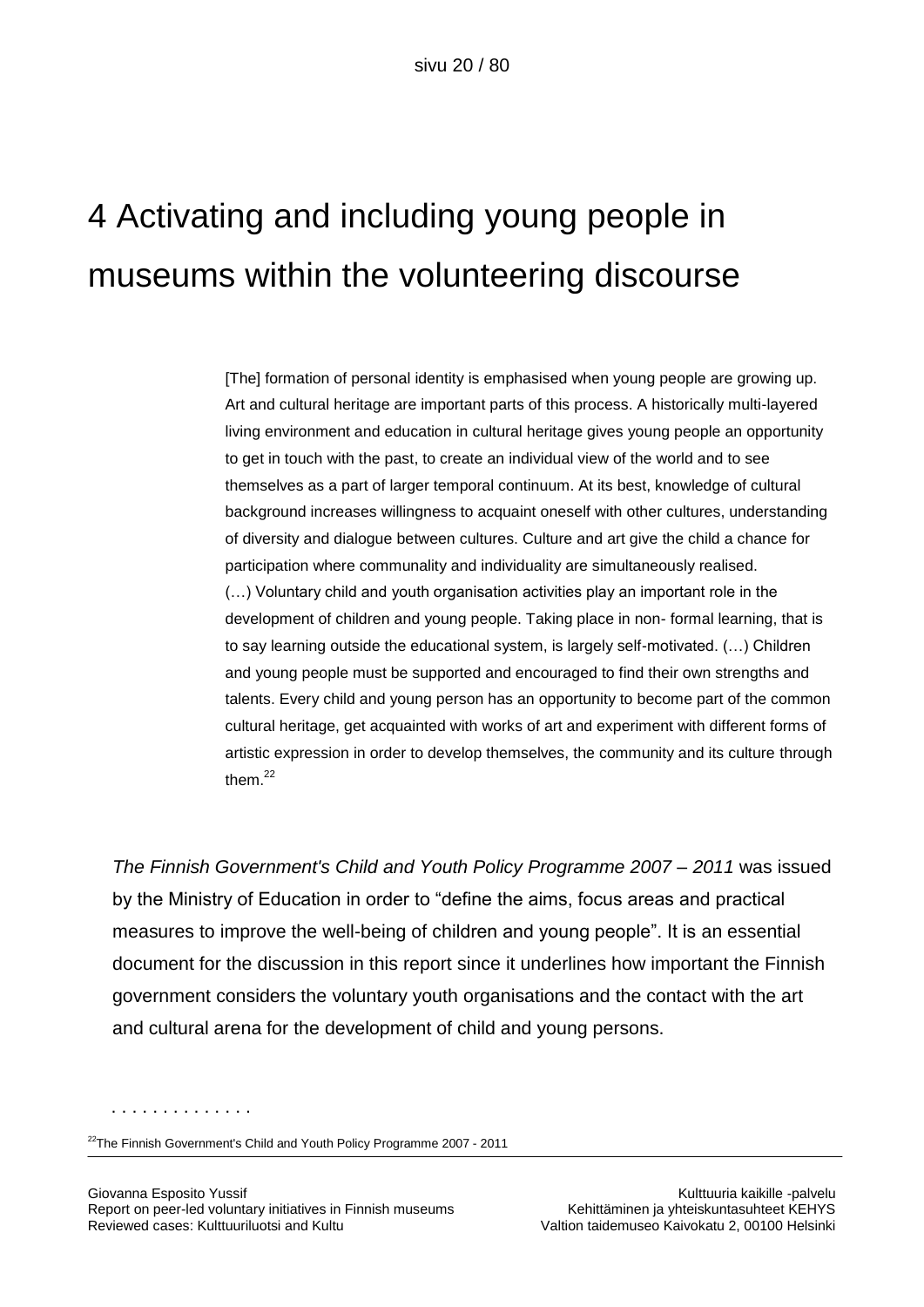The Child and Youth Policy emphasises on the vital aspect of promoting cultural content and the importance of culture in order to enhance the communitarian bonds. It conceives museums as "learning environments" and relays the task of promoting and involving with the art and cultural spheres mainly to the individual, schools and other youth organisations. If we consider museums as public spaces and platforms for learning, then it is imperative that these institutions share as well the interest and the task of generating a dialogue with the younger generations. This is done by addressing them through proactive and challenging initiatives designed to increase the representation and participation of kids and young persons within their programmes. The aim is not only to serve society better, but to conform a strategy towards involving, ensuring and cultivating new audiences for museums and institutions at large.

On another discursive level, the non-formal learning promoted by generating voluntary initiatives can also be conceived as vocational education and training, thus providing the youngsters with qualifications that are beneficial in the employability dimension. Youth volunteering within the art and culture sphere can therefore be re-affirmed as an emancipatory practice that favours young people on their search to clarify who they are and who they want to be. Youth-led platforms starts with young people who chooses to be involved, engages with them on their terms through a negotiated programme, and work arduously towards outcomes they help to shape. The non-formal education approaches, established by carefully developed trusting relationships, aim to open up new opportunities both for personal learning and for expressing the young persons' voice. Through it, young people can become more aware of themselves and their surrounding environment, thus becoming more confident in responding to it.

# 4.1 Youth in Action programme: considering youth from a European perspective

The aims of the Finnish government with regards the inclusion of young people follow the aims of the European model. The fifth clause of Article 149(2) of the Treaty establishing the European Community (ECT) states that community action is aimed at "encouraging the development of youth exchanges and exchanges of socio-educational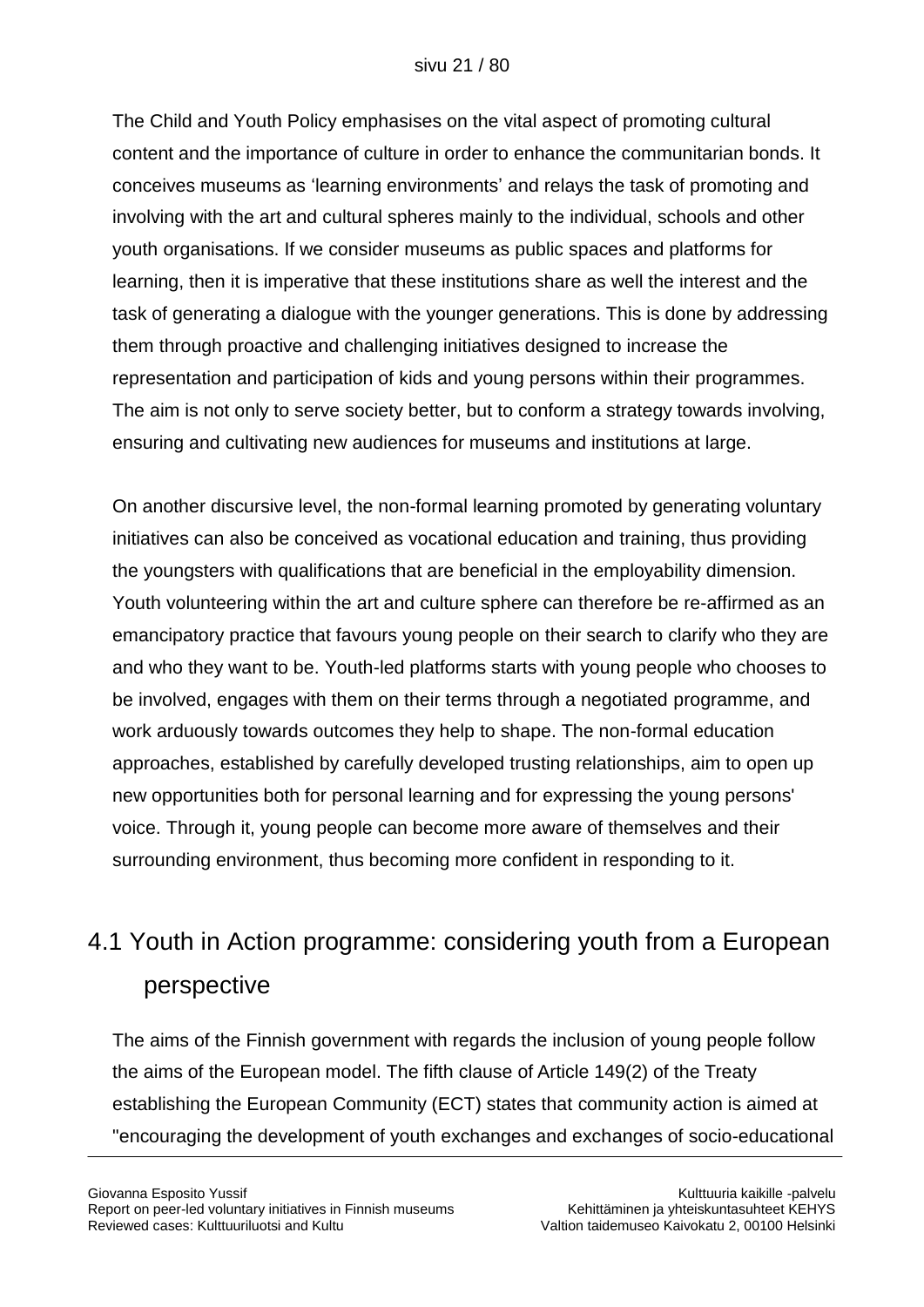instructors". Responsibility for youth affairs rests with the Member States, and action by the EU is essentially initiated by the European Council, primarily through recommendations and programmes designed to develop cooperation and mobility at the EU level. Such action is guided by an open method of coordination.

The 2001 White Paper on a new impetus for European youth marked a new stage in EU action. It essentially proposed that cooperation between Member States should be enhanced and that more account should be taken of the youth dimension in sectorial policies. Following up the White Paper, in March 2005 the European Youth Pact identified the fields in which consolidation is required, with a view to achieving the Lisbon Strategy objectives and strengthening education and training. The pact places the emphasis on improving the education, training, mobility, vocational integration and social inclusion of young Europeans, while helping to reconcile work and family life.

Going beyond this general framework for action, the Union is able to call on specific instruments to promote cooperation, thanks to the *Youth in Action* programme for the period 2007 – 13. This programme is designed to encourage young people, especially the most disadvantaged and the disabled, to participate in public life, and also to promote their sense of initiative, entrepreneurial spirit and creativity. In this way it boosts the mobility of disadvantaged young people in an informal education setting, and also, through the European Voluntary Service (EVS), it fosters involvement in projects within associations and local communities, both in Europe and developing countries, thus promoting mutual understanding.

The Youth in Action programme was adopted by the European Parliament and Council for the period 2007 to 2013, aiming to promote non-formal learning<sup>23</sup> and young people's active participation in society. It fosters social cohesion and mutual understanding and seeks to create more and equal opportunities for all young people in education and the labour market (employability dimension), as well as to promote the

. . . . . . . . . . . . . . <sup>23</sup> Terminology in Appendix III

Giovanna Esposito Yussif Kulttuuria kaikille -palvelu Report on peer-led voluntary initiatives in Finnish museums Kehittäminen ja yhteiskuntasuhteet KEHYS Reviewed cases: Kulttuuriluotsi and Kultu Valtion taidemuseo Kaivokatu 2, 00100 Helsinki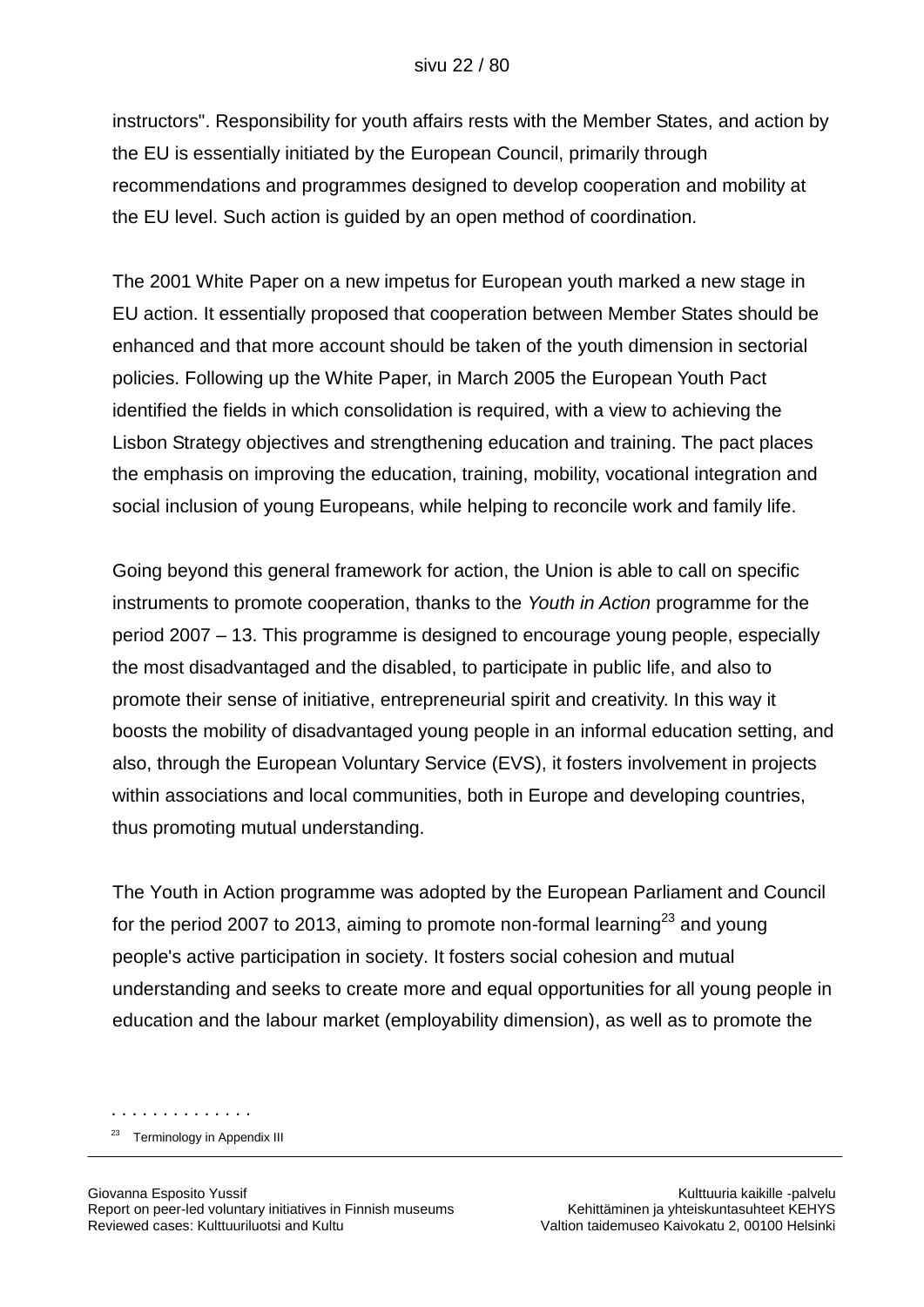active engagement, social inclusion and solidarity of all young people (participatory dimension) regardless of their educational, social and cultural background.

It contributes to supporting the 'Youth on the Move' flagship initiative of the EU 2020 Strategy which puts young people at the centre of the EU's agenda to create an economy based on knowledge, innovation, high levels of education and skills, adaptability and creativity, inclusive labour markets and active involvement in society. Youth in Action also fits into the context of the new EU competences conferred by the Lisbon Treaty (article 165), which calls the European Union to encourage the participation of young people in democratic life in Europe.

The general priorities addressed through the programme seek to promote dialogue on the following topics:

- European citizenship: encourage young people to reflect on European topics and to involve them in the discussion on the construction and the future of the European Union by generating and supporting programmes that should reflect a 'European dimension', and offer young people the opportunity to identify common values with their peers in spite of their cultural differences.
- Participation of young people: encourage young people to be active citizens. By  $\bullet$ supporting various forms of teaching, promoting and fostering participation to young people, Youth in Action seeks to increase their participatory role and involvement in the civic life of their communities as well as in the overall system of representation.
- $\bullet$ Democracy: the Youth in Action programme encourages young people to get involved in projects that have a positive impact on the community in general.
- Cultural diversity: by stimulating awareness and reflection on differences in  $\bullet$ values and facilitating joint activities of young people from different cultural, ethnic and religious backgrounds, the programme aims to develop intercultural learning, promote respect for cultural diversity and fight against racism and xenophobia.
- Inclusion of young people with fewer opportunities: promote effective access to  $\bullet$ formal and non-formal education, transnational mobility and participation, active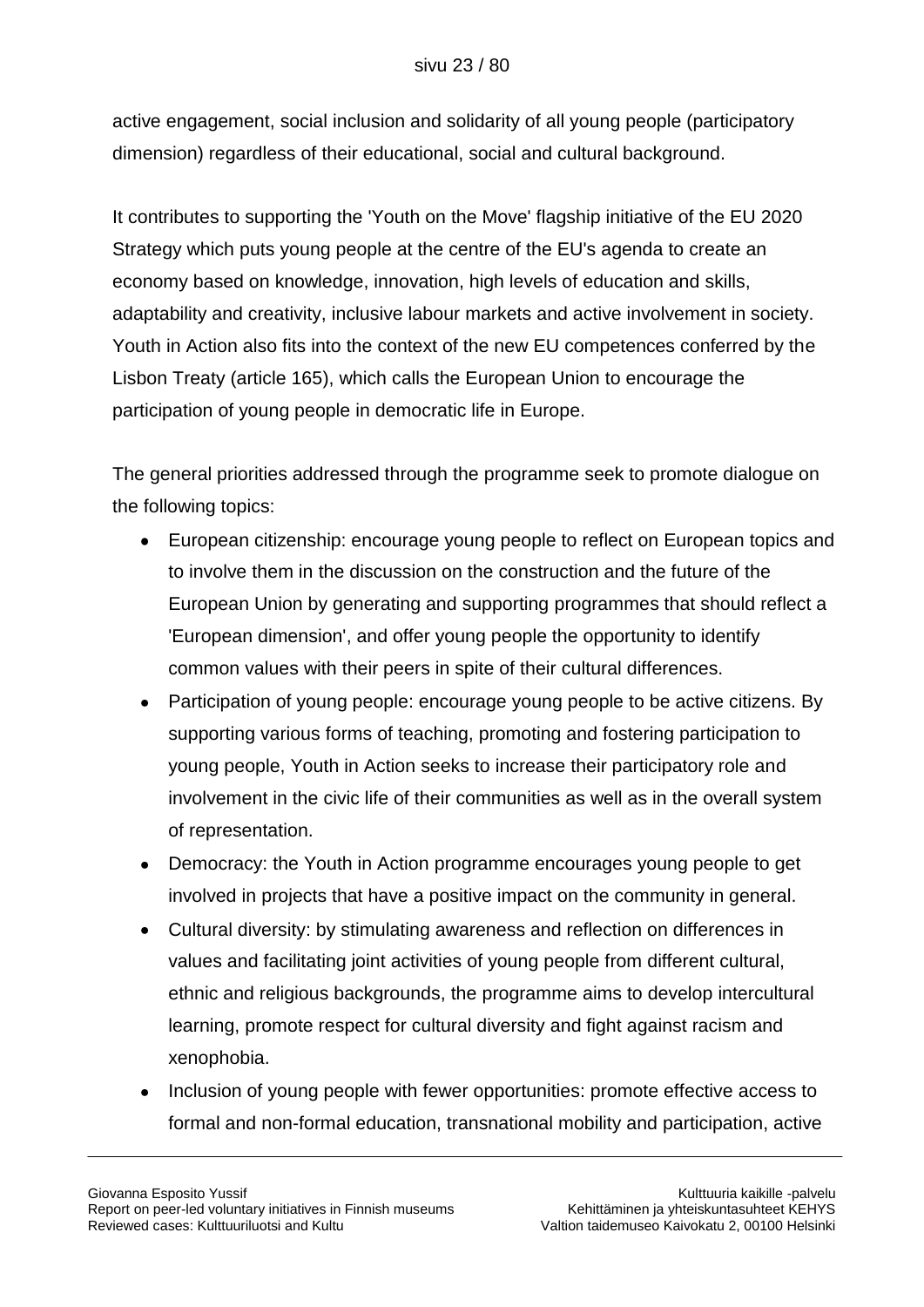citizenship, empowerment and inclusion of all young people. The programme fosters the inclusion of young people with fewer opportunities who face social and economic barriers, disabilities, educational and cultural differences, health programmes and geographic obstacles, etc. in order to enhance social inclusion and contribute to social cohesion and accessibility for all.

2011 was the European Year of Volunteering, aspiring to encourage projects aimed at raising the awareness of the value and importance of volunteering as a form of active engagement and as a tool to cultivate – or improve – competencies for personal, social and professional development. Other key priorities were aimed at tackling youth unemployment by encouraging projects that focus on issues of youth unemployment and/or stimulating unemployed young people's mobility and achieving their participation in society; generating inclusive growth by encouraging projects addressing the issue of poverty and marginalisation and encouraging awareness and inclusion of young migrants, disabled young people, and where relevant Roma youth; and to promote creativity and entrepreneurship by encouraging youth initiatives aimed at stimulating young people's spirit of initiative, and their ability to think imaginatively and originally.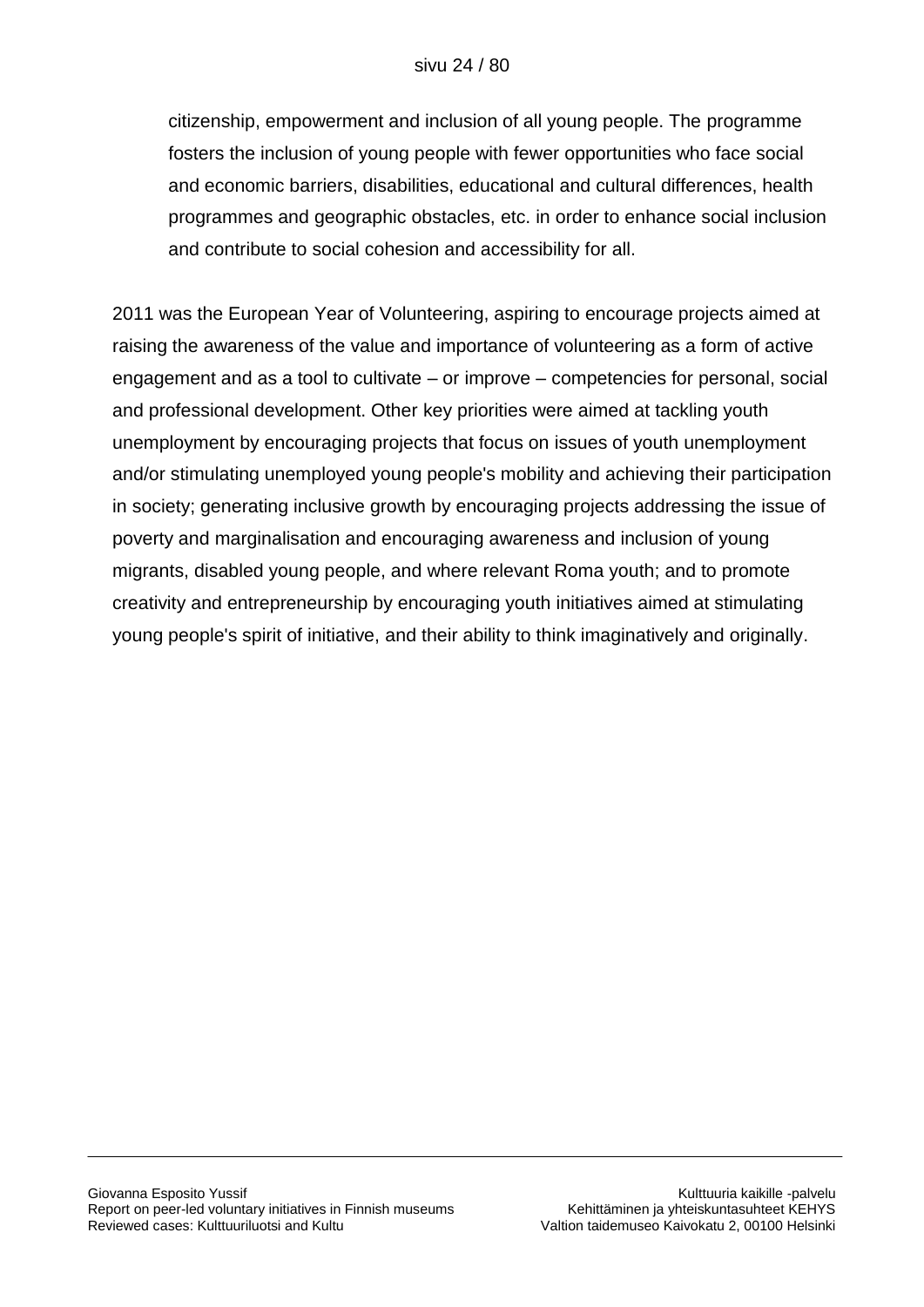### 4.2 Youth Art Interchange programme

Several museums have groups for young people, which organise programmes for their respective age group. These groups meet frequently, work with museum staff and artists, and ponder consider ways of bringing museum collections to the attention of various audiences and of interpreting the collections to these audiences. (…) Successful projects show that audiences may have much to offer museums. It would be peculiar to suggest that museum staff members are the only people who are capable of relevant thinking.

(Kaija Katavuori 2010)

In 2007 the British Council brought together a group of educational curators from Tate Britain, Tate Liverpool, Centre Pompidou, Kiasma and Reina Sofia<sup>24</sup> in order to encourage European arts institutions to make use of their Youth in Action programme. Together they envisioned the Youth Art Interchange (YAI) programme, an innovative European cultural exchange programme managed by young people between the ages of 16 and 25.

YAI was designed and curated by Eleri Lloyd, Mark Miller, Laura Turner, Shaun Curtis, Abigail Christenson, Lindsey Fryer, Florence Morat and Kaija Kaitavuori, and is a partnership between Tate Britain, London; Tate Liverpool, Liverpool; Centre Pompidou, Paris; and Museum of Contemporary Art Kiasma, Helsinki. Support and funding for this programme came from the European Commission through its Youth in Action programme, the British Council, the Youth Opportunities Fund, the Eleanor Rathbone Charitable Trust, and the participating institutions.

<sup>&</sup>lt;sup>24</sup> Reina Sofia left the project before its completion.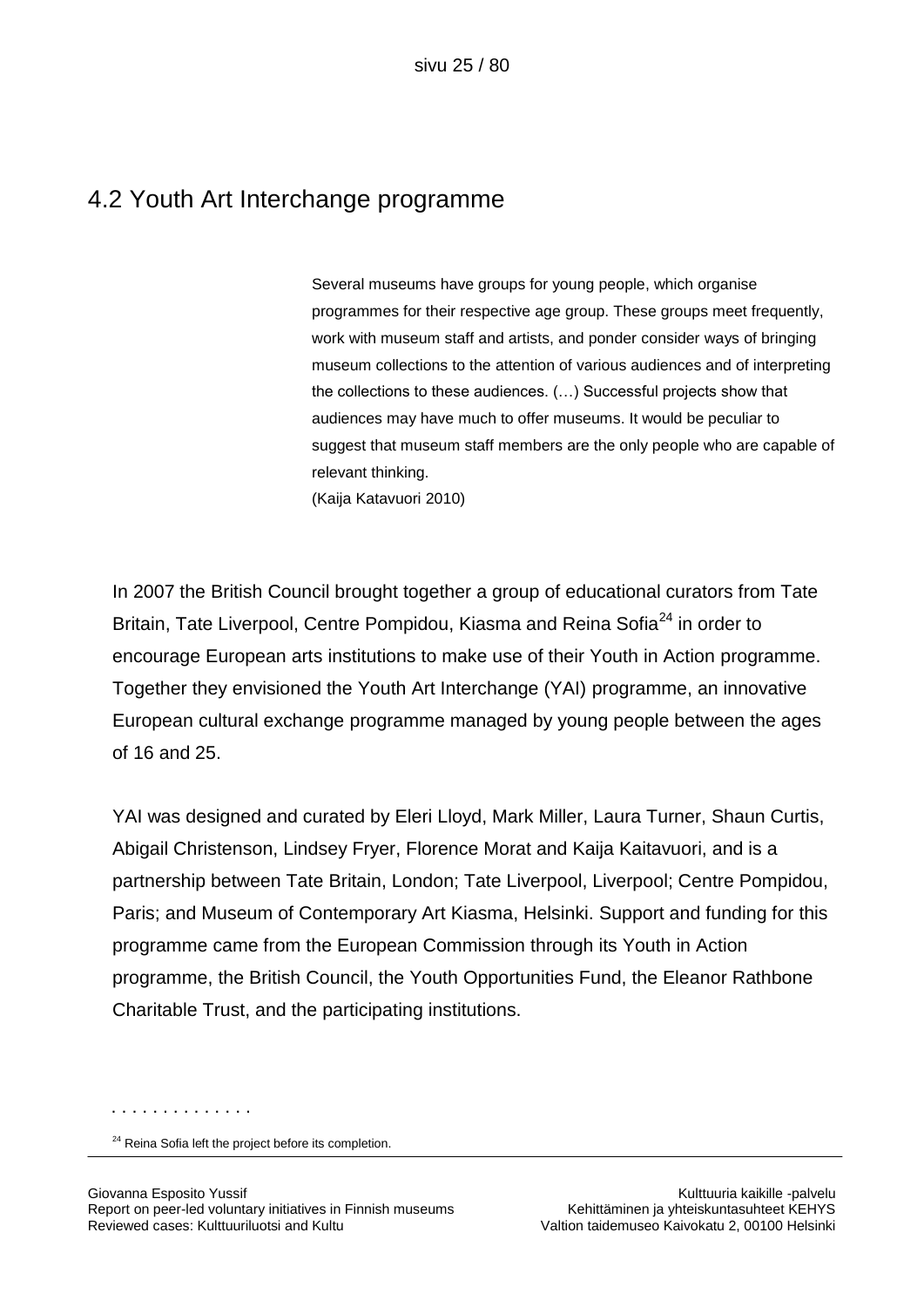With the Youth Art Interchange programme, the opportunity for young people to interact with professionals from a wide spectrum of the cultural field and to add their own voices to ongoing discussions about art, identity, cultural democracy and European citizenship is opened up. The programme was conceived as a trans-European youth initiative<sup>25</sup> functioning as a catalyst and a platform for young people to collaborate creatively with art institutions. This hands-on participatory project provided new ways for diverse young people from four European countries to express themselves and engage in professional practice. In order to achieve this, the educational curators and the coordinators of the groups carefully crafted experiences that allowed the participants to create, share, and connect with each other, thus contributing to more fluid and equitable relationships among staff members, visitors and community participants of the museums involved.

### 4.3 A Sense of Perspective

YAI rose as an experimental platform that allowed young people to meet, share experiences and contribute to the creative and cultural life of their communities through work with art and artists. The programme was divided into two phases; Phase I, referred as *The Mail Art Project* (2007) and Phase II, entitled *A Sense of Perspective*, which ran from 2009 to 2011. YAI phase II hosted collaborative cross-gallery collectioninspired events that were curated by and for young people. During a two-year period, around forty young people developed a project entitled *A Sense of Perspective* in the four museums. With a shared objective they chose to work on the theme of 'democracy' in London, the theme of 'fear' in Helsinki, the idea of the 'in-between' (generations, cultures, countries) in Liverpool, and 'controversy in art' in Paris.

The participant groups in A Sense of Perspective were Young Tate, from Tate Liverpool, created in 1994; Tate Forum, from Tate Britain, created in 2002; Art

<sup>&</sup>lt;sup>25</sup>Salto-Youth resource centre describes transnational youth initiatives as follows: "could be realised in common with young people from at least one other country. This project should be based on a real partnership and aimed at exchanging and sharing the practices developed by young people in their respective communities. It must involve a minimum of 4 people in each country, aged 15 to 30. To support this initiative, a well-structured programme and a timetable for the project must be provided. It must be clearly linked to the objectives. The project can last anywhere between 3 and 18 months, including preparation, implementation, evaluation, dissemination and follow-up. Furthermore, the project must have a European dimension and an impact in the local community. More information in http://www.salto-youth.net/rc/participation/youthinitiatives/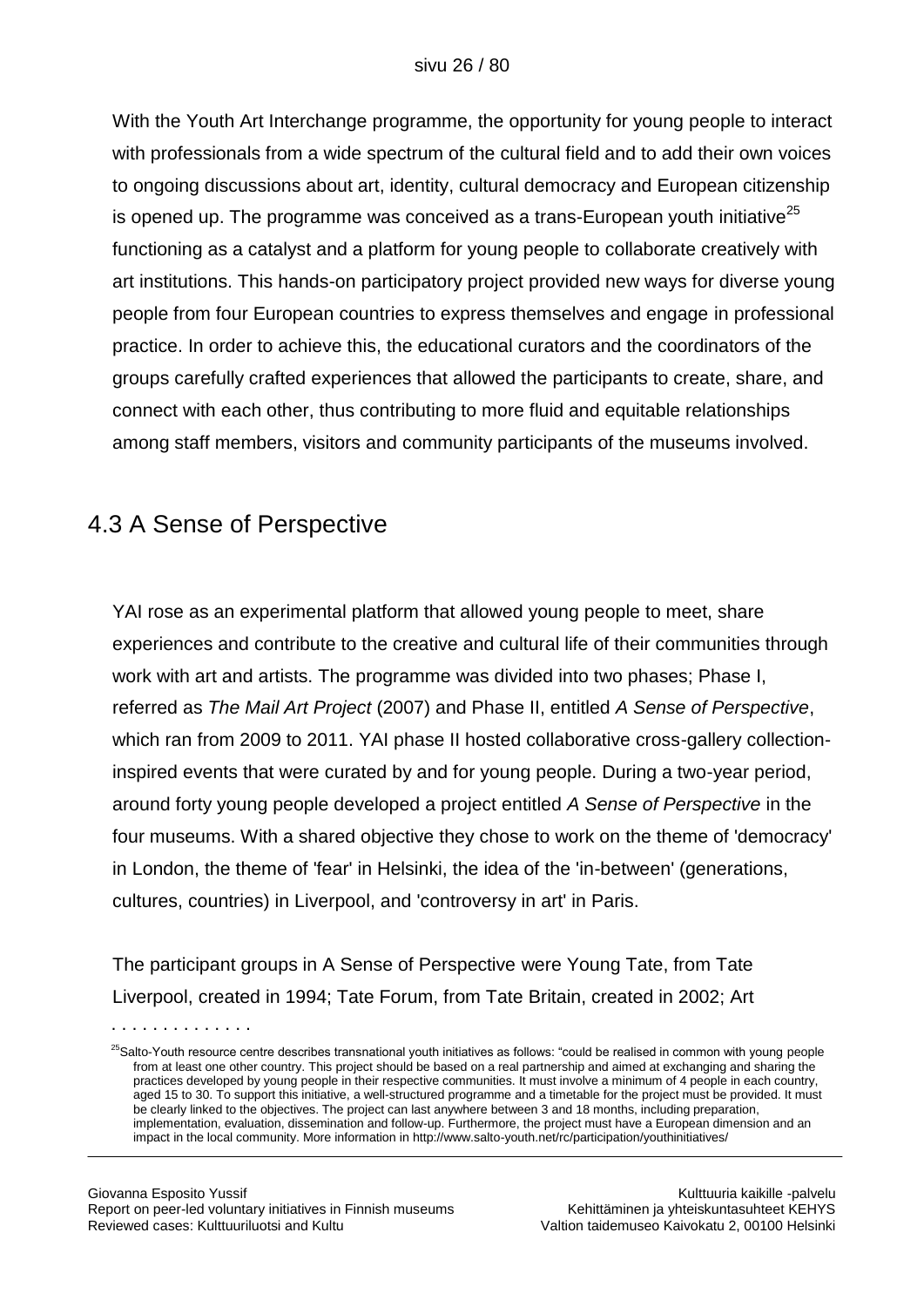Sessions, from Centre Pompidou, created in 2007; and Kultu, from Kiasma Museum of Contemporary Art, created in 2008. The groups – with young people aged between 16 to 25 – had the common aim of appealing to every young person who is available and motivated into participating and generating activities within the museum for their peers.

The structure for the second phase was centred on four 'launch weekends' of cultural activities, one in each city, attended by eight young people from each museum accompanied by two educational curators as supervisors. The launches were preceded by a 'feasibility visit' that consisted of two young volunteers from the partner museums to contribute to the construction of the events with planning and ideas. The activities (debates, workshops, artistic collaborations and performances) and the exhibitions were created by the young people for young people with the supervision of their coordinators.

The main concern was to create intercultural dialogue and inclusion of young people in core decision-making processes. Simultaneously, the project explored the possibilities of contemporary art as a platform for participation with the core value of advocating for pro-positive human relationships across countries and cultures. Accordingly to YAI's core priorities, it addressed topics such as European citizenship, participation of young people in democratic life, cultural diversity and intercultural dialogue, and the inclusion of young people with fewer opportunities.

Through the structure, designed by the educational curators, the young volunteers were able to learn concrete professional skills on how to conceive, shape and construct an exhibition. Thus they gained a deep insight into the museum endeavours and artists' practice. These hands-on experiences helped to build their confidence and boosted a collective pride. It allowed them to meet new people that share the same interests. In addition, it increased the employability dimension of the participants; some of the young people gained paid employment or internship placements in the museums they participate with.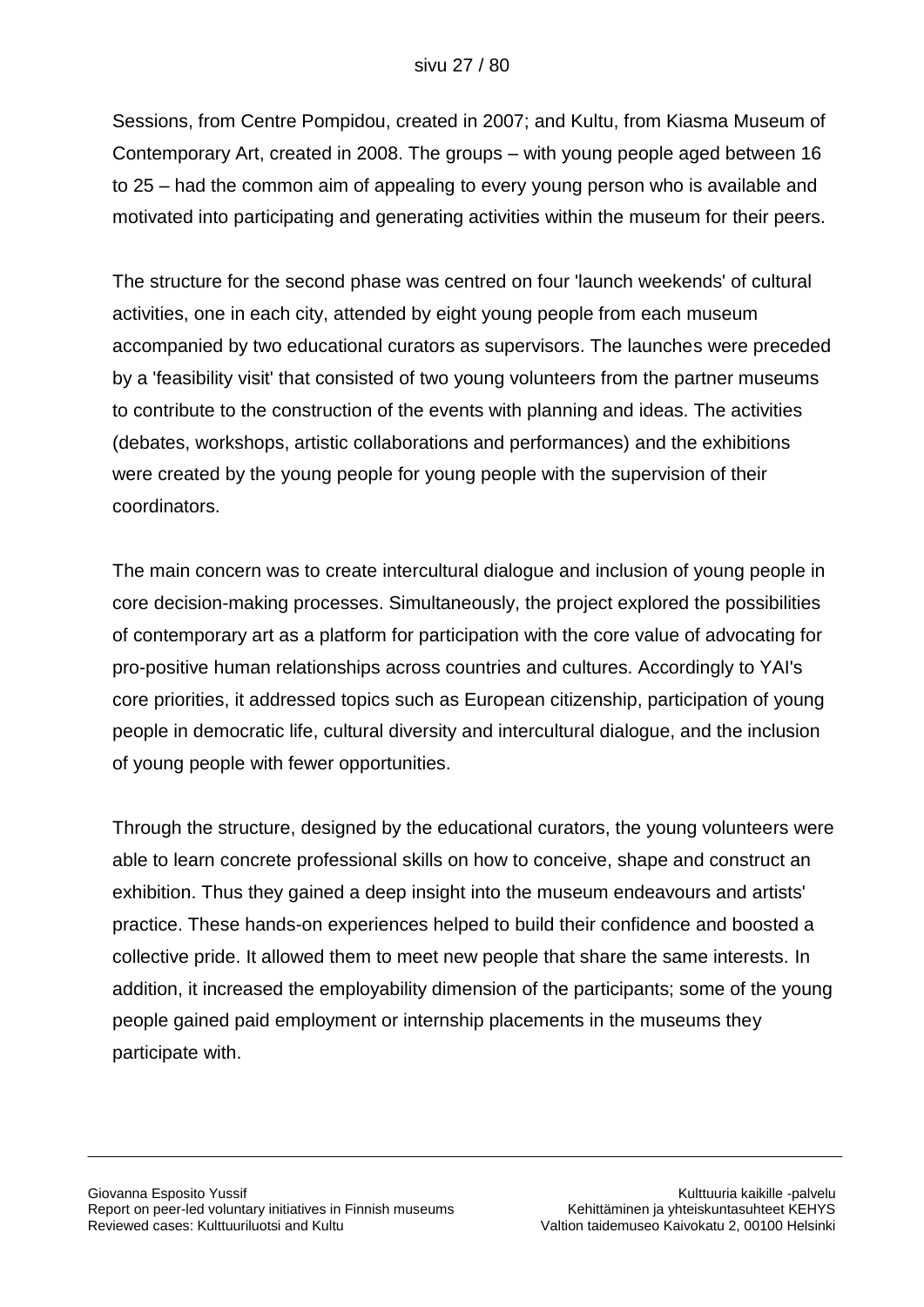The direct consequence of the programme was the creation of youth groups at Kiasma and Centre Pompidou, as well as the possibility of free access to the permanent collections of those museums for the young volunteers. It created a platform that allowed young people's ideas to impact the main programme of the museums involved, hence diversifying the audiences within those institutions. This situation can be clearly seen at Kiasma, with the flow of young people attracted by the events organised by *Kultu*. Another important aspect is that by promoting such activities they created a sense of trust and formed a lasting relationship between the institutions and the members of the group.

The events for YAI were widely promoted on the website and in the magazines and brochures of the participant institutions, through social media, and specialised publications. Other ways to share information about the programme consisted of a closing seminar at Pompidou, a peer-lead evaluation report (constructed through the quantitative and qualitative data collected directly from the participants in the project as well as the quarterly reports required for each institution, and peer-lead evaluation), and a forthcoming in-depth report on the whole project.

### 4.4 Kultu by the kultus

Through the report there has been an interest in having the members or participants within the group to have a spokesperson and to describe their activities. The following part includes briefs of the conversations that took place in September 2011 with the following Kultu members:

### **Eeva Sarlin/Kultu member since 2009**

She heard of the project through a random encounter on a night bus with a neighbour's daughter who had been part of Kultu. *My background is more in sports and when I told my friends I was DJing at Kiasma, they would be like "oh, in Kiasma? I can't go", and I realised how black and white it can be. Before I didn't think I could be artistic or creative*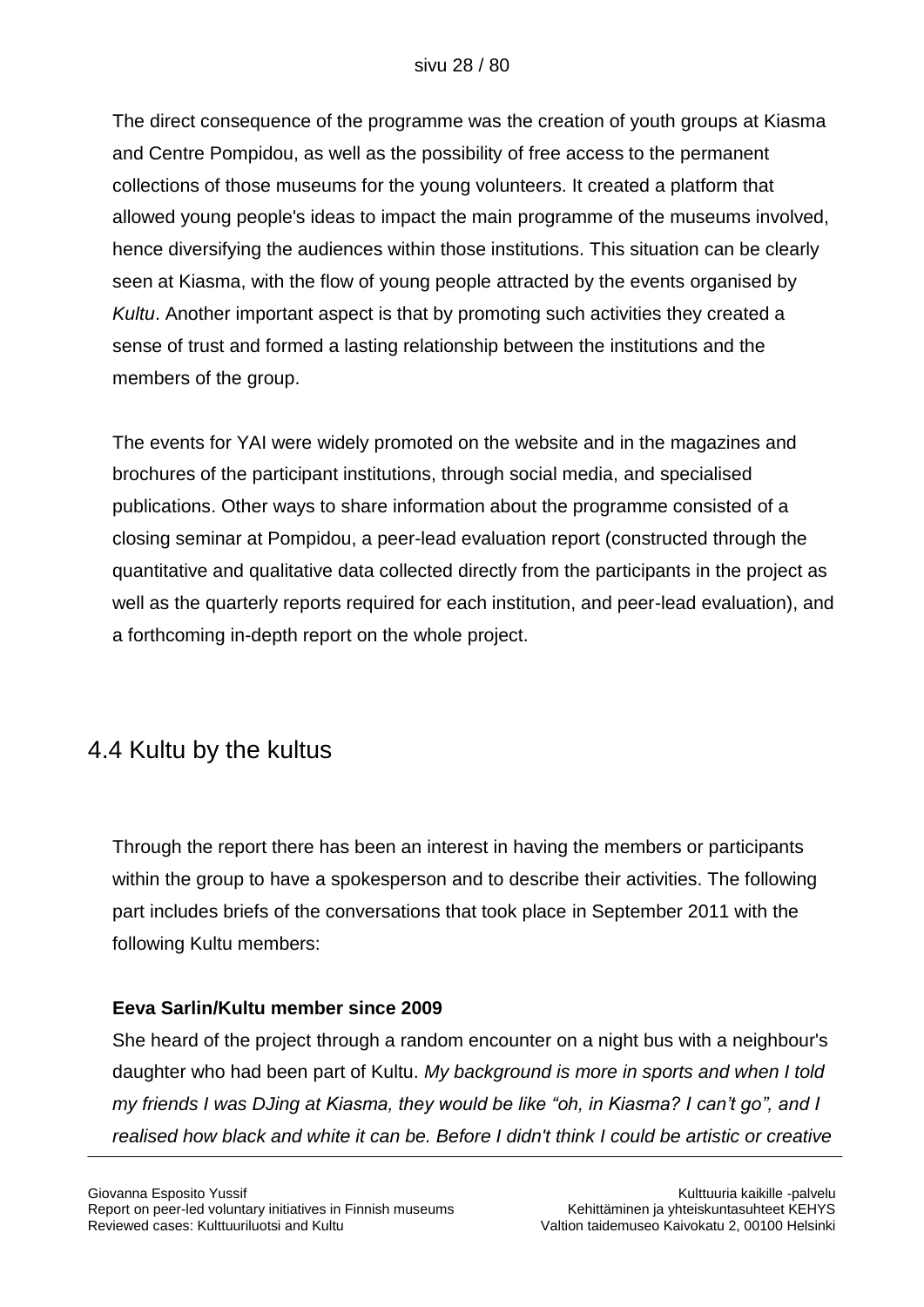*in any way, I just thought I like sports, and that is the mentality. I couldn't imagine the ice hockey team going to the museum just for fun. Well now it is easier, but when we were 16 it was really sort of strict, you had to be in one group and you couldn't mix different identities.*

### **Reija Meriläinen/Kultu member since 2009**

She got the info through Facebook. *Petra posted the link to the Kiasma page with the comment 'Art fools unite' and I was thinking, I'm an art fool, I want to unite! It just sounded good on the website so I applied.*

### **Sarah Dilin/Kultu member since 2010**

She heard about the programme through Ahmed Al-Nawas. *Kultus is a small community, a family; everyone motivates and helps each other. I think it is still early days and that in five years it will be much bigger and we, as Kultu members, can help activate others.*

### **Wisam Elfadl/Kultu member since 2010**

She heard about the programme through Umayya Abu-Hanna. *You meet people who are excited about the same topics you are, everyone involved in the meetings wants to do something, there is an active sharing and after the reward of travelling and knowing that you are working for something big.*

### **Päivi Matala/Päivi inherited Kultu in 2009 and worked with them as their**

**coordinator until June 2011** (or 'Kultu mamma', as she was referred by Reija and Eeva) *Kultus are my favourite thing in my work, to see them get new ideas and interact with each other. They have so many ideas and are so inspiring; they spread the energy outside of Kiasma and bring new people here.*

### **Minna Raitmaa/Head of the Education Department at Kiasma**

*My mission in the museum is to show people that contemporary art is a tool for anyone to understand their life better, it is very personal and very intimate and it works in every environment and for anyone. There are no limits to what you can get involved in.*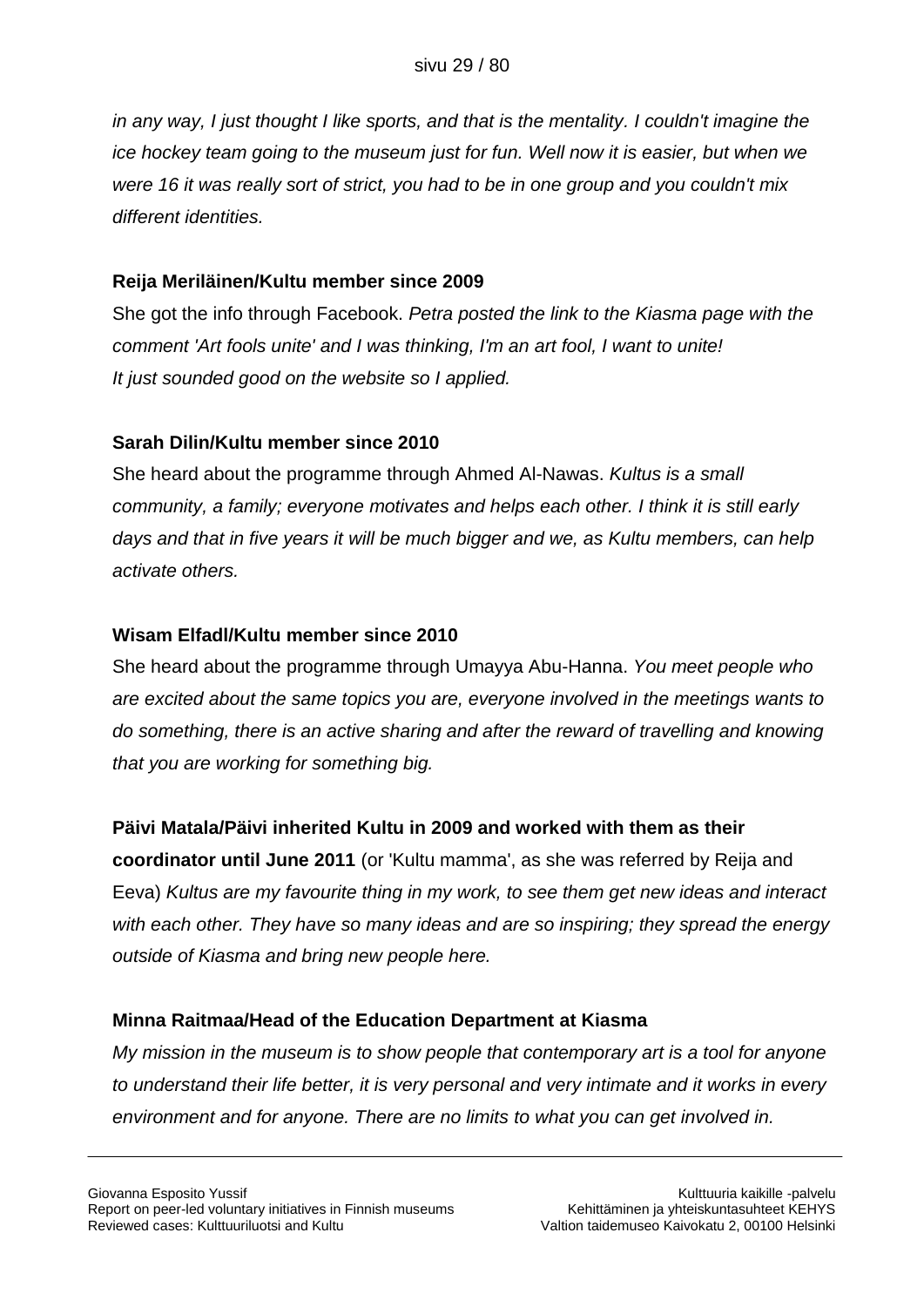### 4.5 Kultu: young people as cultural interpreters

When people ask what kultus are about I just say well... ah... hum... We do all these projects... It's not something that I can easily explain. It is a platform, a way to put your energy, creativity and ideas together and get inspired by other people's ideas. Also the good reputation Kiasma allows you to automatically attract new people [members], if you were to do this without a back-up organisation it wouldn't be as easy to get people interested, and also to gather together the facilities, the good location and the resources of Kiasma makes organising projects much more easier. It is like they say that when you have your foot in the door it is easier to get in. This is something quite unique for me; before I was involved in Kiasma for me it was a big institution, sort of inaccessible, cold and really big. Usually you go to museums abroad and then realise that there is one closer to me as well. Eeva Sarlin

*Kultu* started in 2008 under the wings of the then Head of Education of Kiasma Museum of Contemporary Art, Kaija Kaitavuori. The group was inspired by Young Tate and was created after the brainstorming encounter promoted by the British Council in 2007 in accordance with Kaitavuori's interest in developing positive initiatives aimed at developing audience participation and inclusion in and with the museums. The young cultural interpreters, aka 'kultus', are young volunteers (currently aged between 18 and 25) united by a common interest in art and culture and actively working for art-related projects in Kiasma. Since its inception, the group has aimed to attract more varied audiences to contemporary art and to the museum exhibitions<sup>26</sup> in order to increase its accessibility. It is an attempt to bring contemporary art closer to people that it usually does not reach, and with a particular emphasis on young people and cultural minorities.

The programme seeks to offer young people the full use of the institution for producing their own activities with their peers as the audience in mind. Under this philosophy, the

<sup>26</sup> http://kultublog.wordpress.com/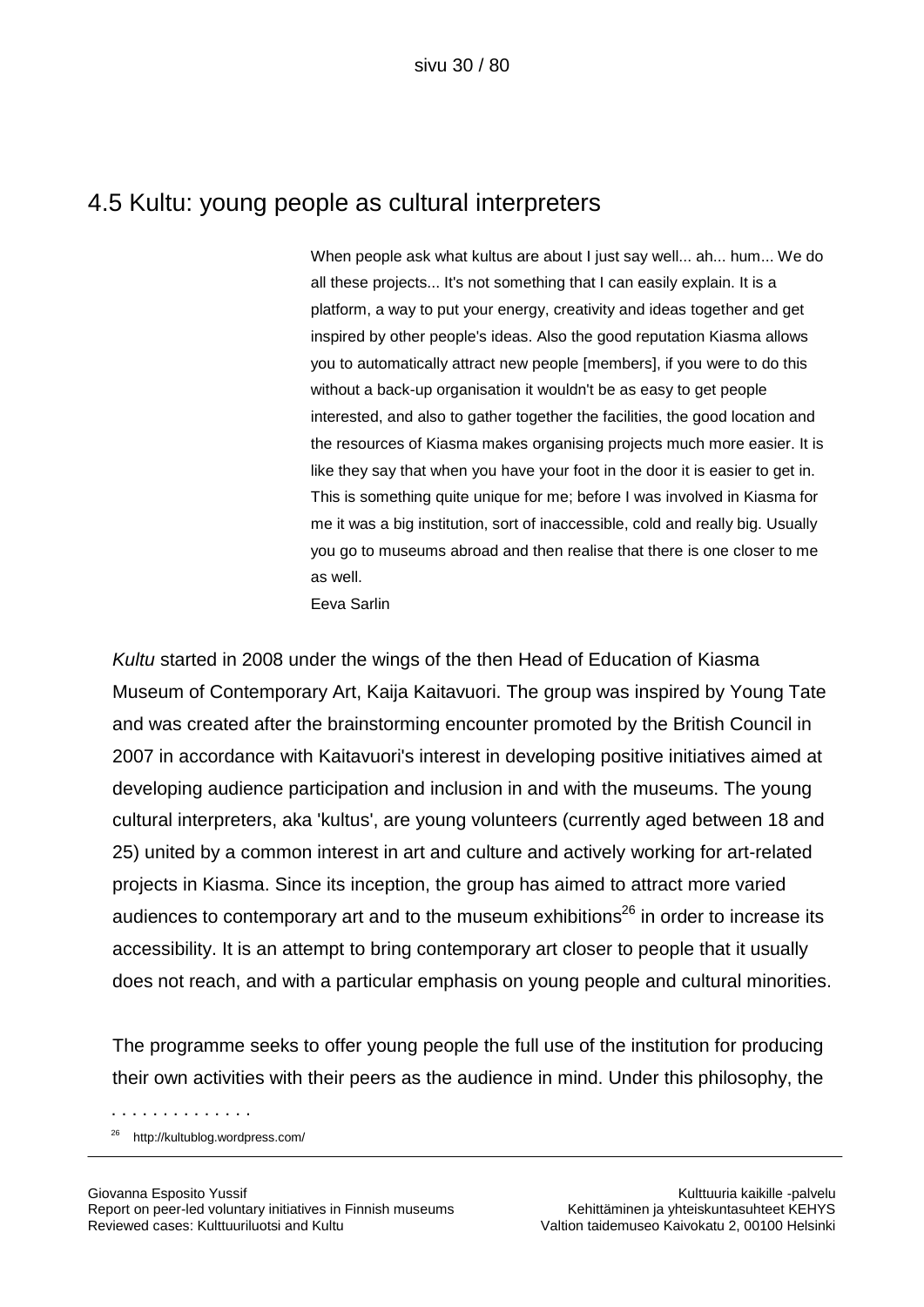'kultus' are both participants and users. According to Kaitavuori, "in a participatory approach, visitors are considered sovereign citizens who have something original to say about the work of the museum, they have a personal relationship to the content of that work, and they appreciate the museum"s significance in their personal lives and in the wider society. Users of a museum have the complete confidence of the museum to make their own decisions with regard to their personal relationship to the museum. (…) From the viewpoint of a museum user, a museum is not a place for learning new things or acquiring new experiences, but rather a place for bidirectional interaction. Museum users have something to offer the museum, in which they are not just there to take something away".<sup>27</sup>

### 4.6 Coordinator post (also known as Kultu's mamma)

Working with them taught me a lot about organising things; doing and learning at the same time. I feel like their mother, I organise things and take care of them. I have deadlines and keep the concept of the projects in order to get everything ready according to the museum schedule. Trust me, the bigger picture was in my hands. Päivi Matala

Kaija Katavuori was in charge of the group from 2008 to 2009. Päivi Matala was the coordinator from 2009 to June 2011. Until November 2011 there was no fixed coordinator, the role was covered temporarily by the members of the Department of Education, Minna Raitmaa (Head of Education) and Sanna Hirvonen (Educational Curator). All the coordinators have been members of the Department of Education at Kiasma, sharing their time between the coordinator post and their regular activities at the museum.

> Everyone is taking it very easy now, before Päivi came there was another Kultu's mamma, and now we are waiting for a new mamma to come. The main point is us, the Kultu's mamma helps to reach and connect between

. . . . . . . . . . . . . . <sup>27</sup> Kaitavuori, Op. Cit.

Giovanna Esposito Yussif Kulttuuria kaikille -palvelu Report on peer-led voluntary initiatives in Finnish museums Kehittäminen ja yhteiskuntasuhteet KEHYS Reviewed cases: Kulttuuriluotsi and Kultu Valtion taidemuseo Kaivokatu 2, 00100 Helsinki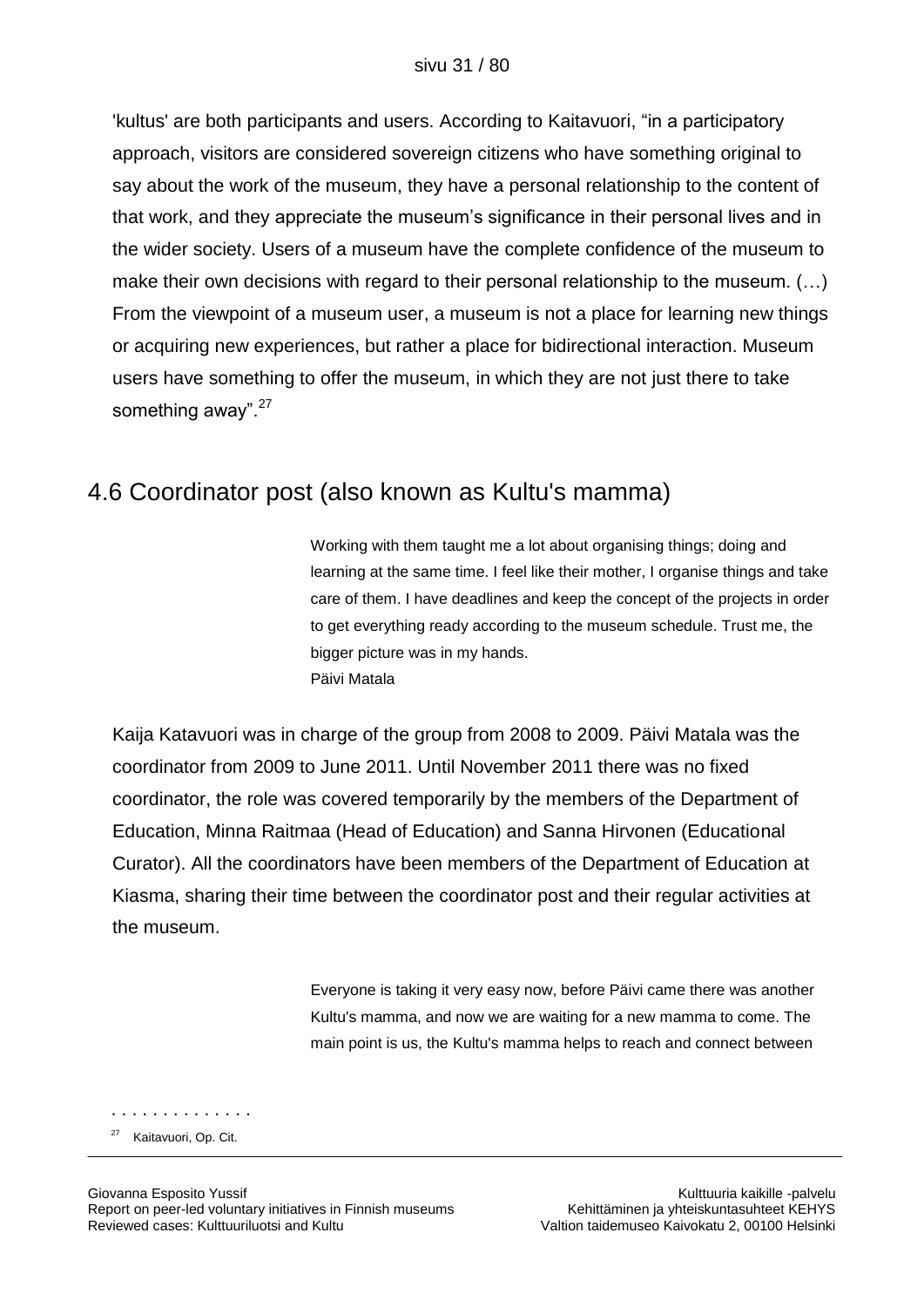the members and with the museum. There is always somebody with us, sending a message out about the projects that we can get involved in. Sarah Dillin

Although most of the activities are designed with a peer-lead concept in mind, allowing young people to take responsibility and work on their own, the coordinator provides the framework in which they can operate within the safety regulations, protocols and schedules of the museum. They supervise the group's activities, gather material for their workshops and projects, mediate with the group and the museum's staff, coordinate the activities with the partner museums in the YAI programme, and conduct the evaluation process according to the protocol established by YAI (quarterly reports and internal evaluations).The coordinator did not seek to secure funds for the activities and since 2009 to June 2011 the project funding has been allocated by YAI with the support of Kiasma. The main challenge of the coordinator was to activate the young people.

### 4.7 Group enrolment and internal dynamics

The older ones are passing on the knowledge; they organise the boot camps and teach the newcomers what it means to be a 'Kultu' in order to get the group working. Päivi Matala

By November 2011 the group had 31 participants, and of those the majority were in their early 20s and were predominantly women. According to Matala, providing further data on the participants" background was not made available for the YIA quarterly reports since it "would be incorrect in Finnish culture to ask in terms of privacy". The group has open applications once a year, generally during the autumn and the numbers of entries depend on how many members are still active after the summer holidays. The basic requirements to participate are that the person is aged between 16 and 25, interested in art, active, and willing to learn new things. The members of the group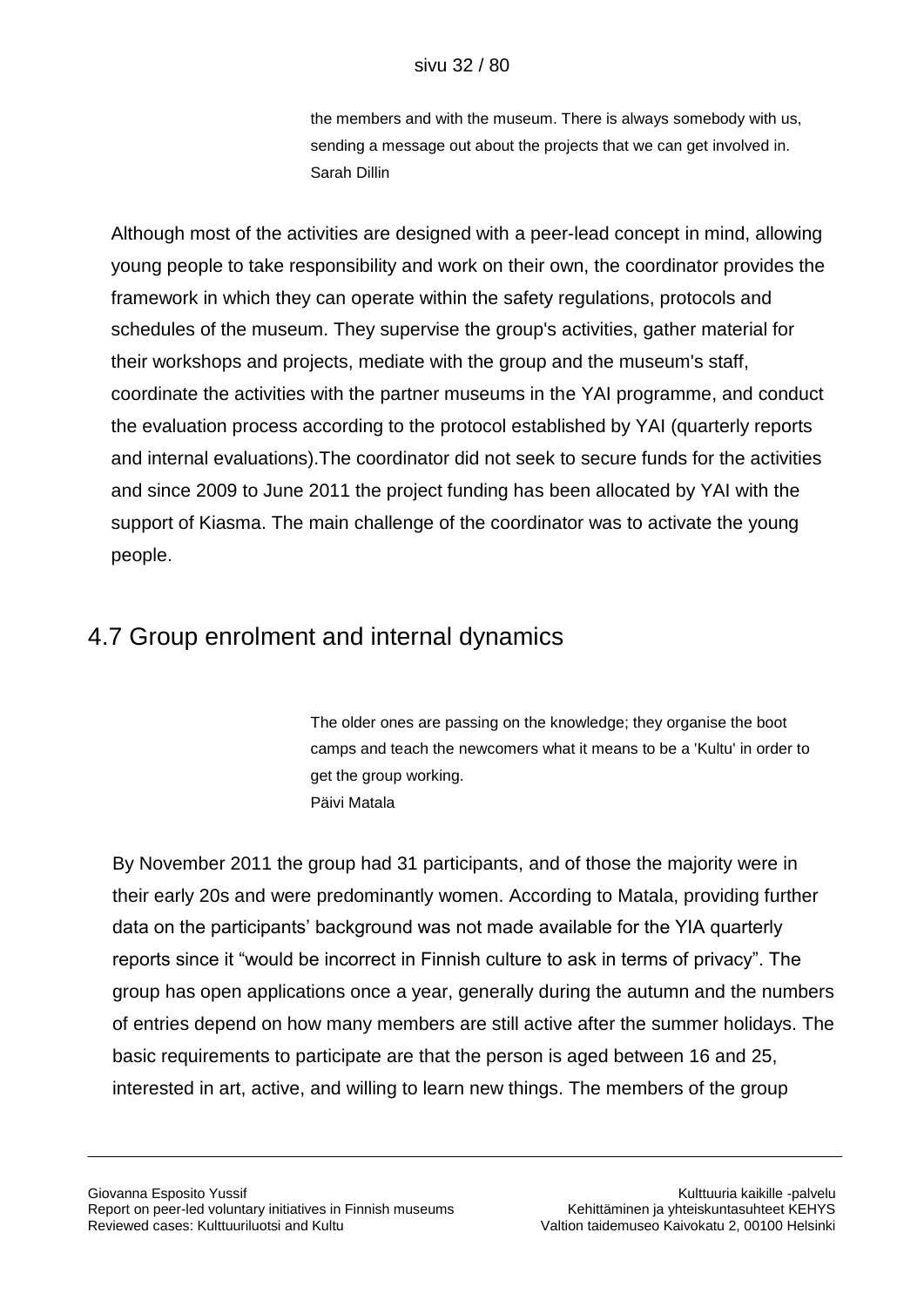review the future applicants" letters and decide who will be accepted. Every active participant will receive a diploma certifying their involvement within the group.

Kultu has relied on boot camp training sessions for new members. For 2011, training was provided by the members conjointly with the Department of Education. Alongside these formal activities that aim to initiate the new members into the group, there is continuous, non-formal training that is exercised through their workshops, particularly the ones designed for YAI. In this sense, each activity was carefully planned to address particular priorities and produce the desired learning outcome for the young people.

The general dynamic consists of the 'kultus' having meetings with the coordinator and meetings among themselves. In every project there is at least one group member who takes responsibility for the activity and the follow-ups, according to their possibilities, free-time availability and skills; some of them are studying – or are skilled in – photography, graphic design, cultural production, journalism or translation. The 'kultus' can choose to participate in the activities according to their skills or the skills they want to learn. On occasions this has been a difficult approach since it might fix their activities and roles within the group.

As was mentioned in the first section of the report, young people are more likely to participate if they can determine the level of their involvement. On this subject Matala states:

> When they choose their activities they are really responsible, we can trust them. We can't do anything if they are not into it. We had certain things where they could choose something, but if it doesn't come from their ideas, and they don't get a certain amount of liberty or see that it is interesting for them it is not going to happen. It is really hard to get them to come here and do things since everything is voluntary. It doesn"t work if we have ideas and they don't buy into them. The crucial thing to motivate them is that they know that it is for a real audience, they are cooperating with professional people and are treated as equals. [We] allow them to come up with and enact their ideas.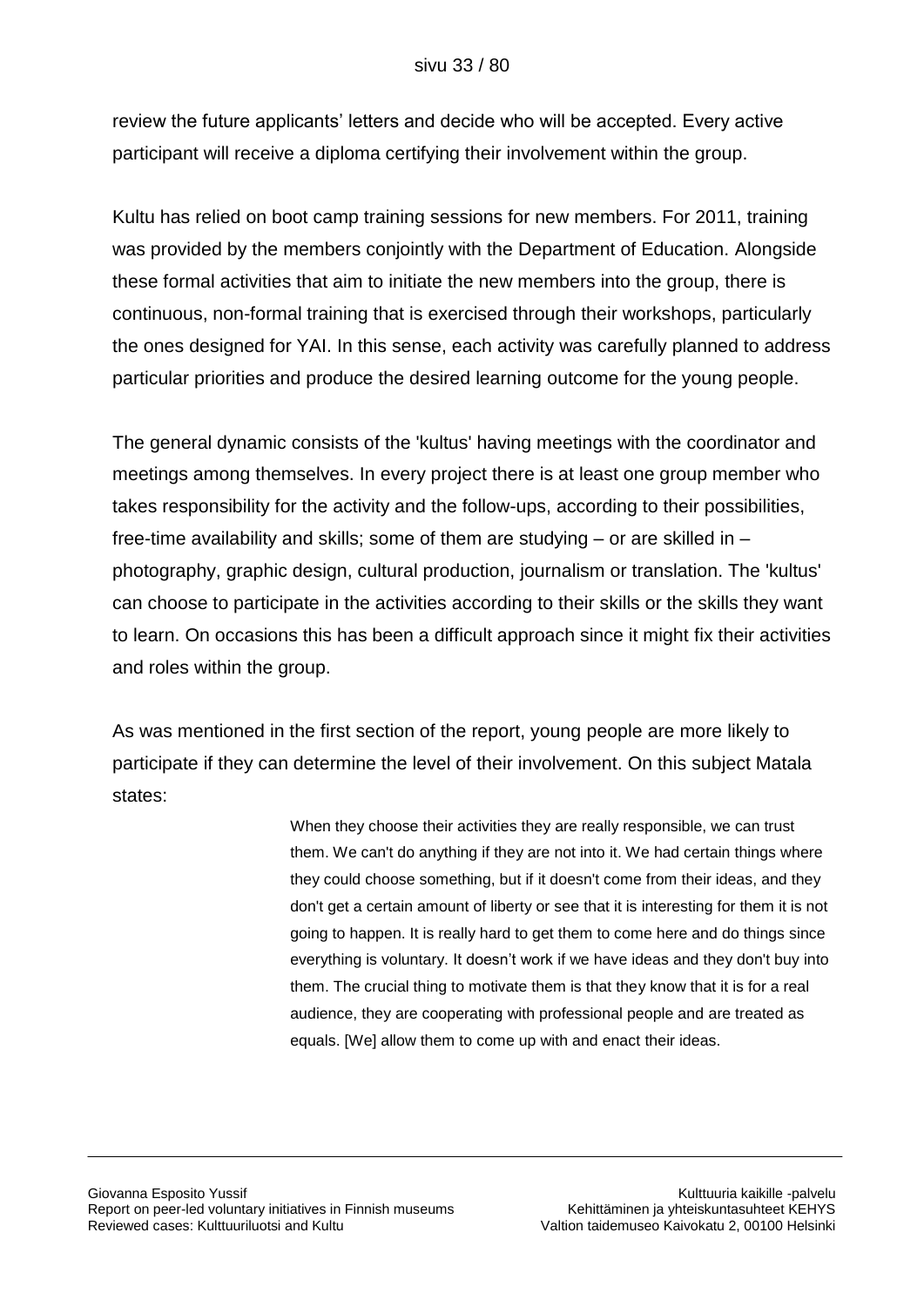## 4.8 The effect of the Youth Art Interchange programme

For the interviewed members of Kultu, the activities related to the Youth Art Interchange programme were the highlight of their involvement with the group. The members who participated within these activities were selected accordingly to the activeness and commitment they had shown, as well as the amount of free-time they had. 'Kultus' were in charge of collecting data in Helsinki for the international events as well as taking care of the arrangements of the related activities, marketing and workshops. The communication between the museums was performed in English, relying mainly on email since the social media platforms presented many challenges. 'Kultus' had two feasibility trips, one to Paris and another to London, where they shared what they had been working on with the other groups. They were also responsible for reporting to their fellow 'kultus' on the travel and the development outcomes of the projects.

The inter-museum meetings were pivotal in order to develop a communal view of the project, learn and share information with their groups, and developing a deeper understanding of how things work in museums and how to share and negotiate their ideas with different people. Since the main language of communication was English, they were also able to practice another language.

> I have learned about the structure of the museum and the bureaucracy behind it and I"ve learned a lot about the profession of being an artist. I"m going to be an artist and I think it has affected the way I will be. Event planning is something that I wouldn't learn otherwise, including where to get sponsors, how to do marketing, and discovering interesting people and ways of doing things. Reija Meriläinen

Through the YAI platform they were also able to get inside knowledge on how artists work, since they collaborated with renowned artists from Finland and abroad. They were involved in creating their own exhibition, from conceptualisation to the creation of the work of art, the making of the exhibition design, developing a press release and invitations, and carrying out the marketing of the show.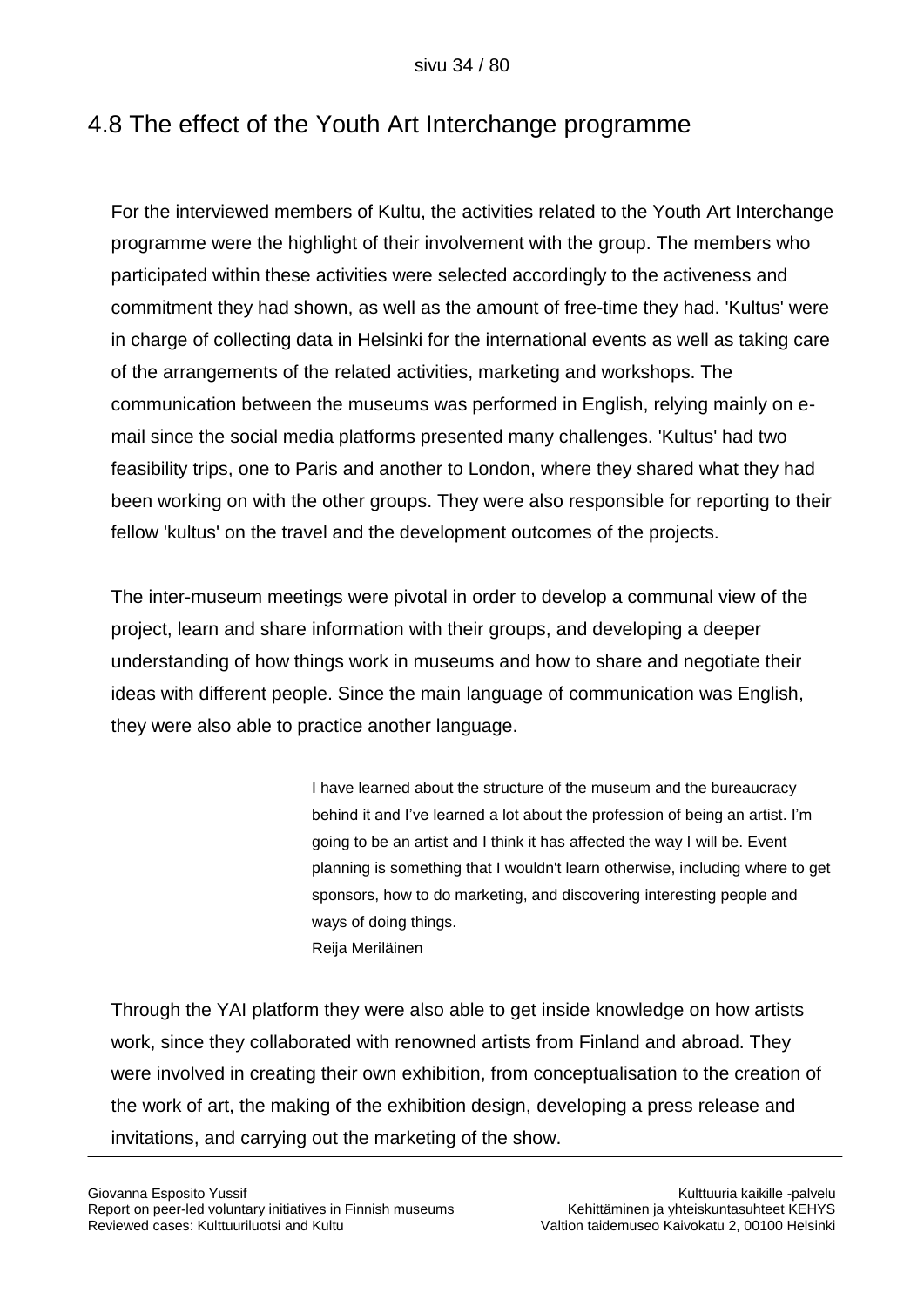### 4.9 Networking and main activities

Besides the YAI connections, Kultu members have had contact with Kiasma staff, and have met and/or worked in projects with the following artists: Marita Liulia, Kalle Hamm, Pipilotti Rist, Adel Abidin, Heta Kuchka, Samba Fall, Juha Mäki-Jussila, Georges Adeagbo, Patricia Guerresi, Laura Horelli, Romuald Hazoume, Andrew Putter, Elina Saloranta, Ditte Johnsen and Michael MacGarry. The "kultus" also met the curator Jari-Pekka Vanhala, Urban Festival's producer Mikael Aaltonen, the film-maker Ville Tanttu, as well as journalists, sponsor representatives and the entire staff of Kiasma.

The main activities besides the group's workshops during Kiasma's Free Days and Night of the Arts where:

- Holy Shit, an event with Marita Liulia.
- Video project with Kalle Hamm.
- Meeting with Pipilotti Rist and a partner event, *Hertan Päivän ilta* during Night of the Arts. 'Kultus' organised a series of workshops along with the Department of Education inspired by Rist's exhibition.
- Video documentary on Adel Abidin's work presented at Kiasma. For this exhibition, the making of a video on Abidin's work was organised. The five participating members were provided with video cameras and filmed each other talking about Abidin's body of work presented in the show.
- The *First Time* exhibition curated and produced with Heta Kuchka. This was part  $\bullet$ of the launch event for YAI's *Sense of Perspective*. *First Time without Fear* was the main Helsinki event where the 'kultus' organised workshops, performances, panel discussion, a closing party and hosted the international members of YAI.
- Workshop with Samba Fall for the Ars *11* exhibition.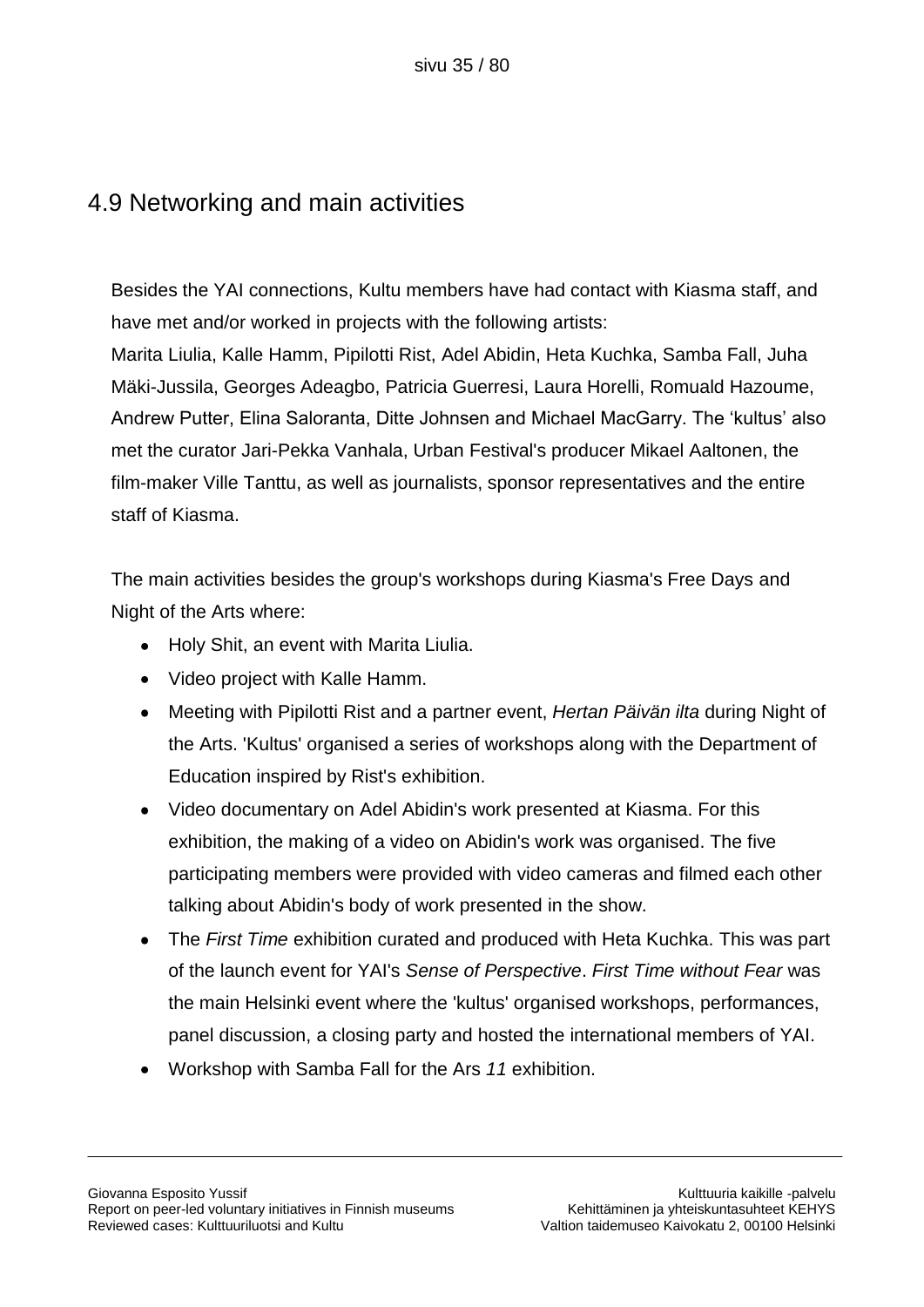### 4.10 Visibility and evaluation of the group's activities

Kultus relied on Kiasma's magazine and website, social media (Facebook, Twitter) and their blog:<http://kultublog.wordpress.com/> to inform the public and fellow peers on their activities. For their evaluation they relied mainly on the tools provided by the YAI platform, which consisted mainly of quarterly reports and peer evaluations. It remains to be seen whether they will retain those methods or which will be selected, and whether they will be beneficial to the group and the museum if they continued to carry out at least an internal evaluation to assess how the group is functioning. In addition, it is crucial that the museum generates further evaluations of how the group activities are being perceived by the public, in order to better assess the tangible benefits of maintaining such initiatives within the institutional agenda in a more permanent way.

# 4.11 Dissemination of activities and the challenge of reaching others

There are only certain people that are interested in Kiasma and they know how to apply to Kultu. You need to be at some kind of art school to know about it, and without Ahmed<sup>28</sup> or Umayya<sup>29</sup> I wouldn't have heard about it, and it's because they know this field. It is easier to send the information to Taik, because that is where the arts students are concentrated, than to take it to Itäkeskus or somewhere else, even though it is very important to attract people from different parts of Helsinki. What was interesting at Tate and in the Paris youth groups is that they have people from different fields participating, very few who work in the arts, which is not what happens here. (…) Being part of YAI phase II gave us the chance to meet young people from all over Europe and that was the multicultural part. There are only two immigrants in the group, me and one girl from Iraq. Wisam Elfadl

<sup>&</sup>lt;sup>28</sup> Ahmed Al-Nawas has been the Cultural Diversity Adviser of Culture for All in the Community Relations and Development KEHYS Department at the Finnish National Gallery since 2011.

<sup>&</sup>lt;sup>29</sup> Umavya Abu-Hanna is the former Cultural Diversity Adviser of Culture for All in the Community Relations and Development KEHYS Department at the Finnish National Gallery.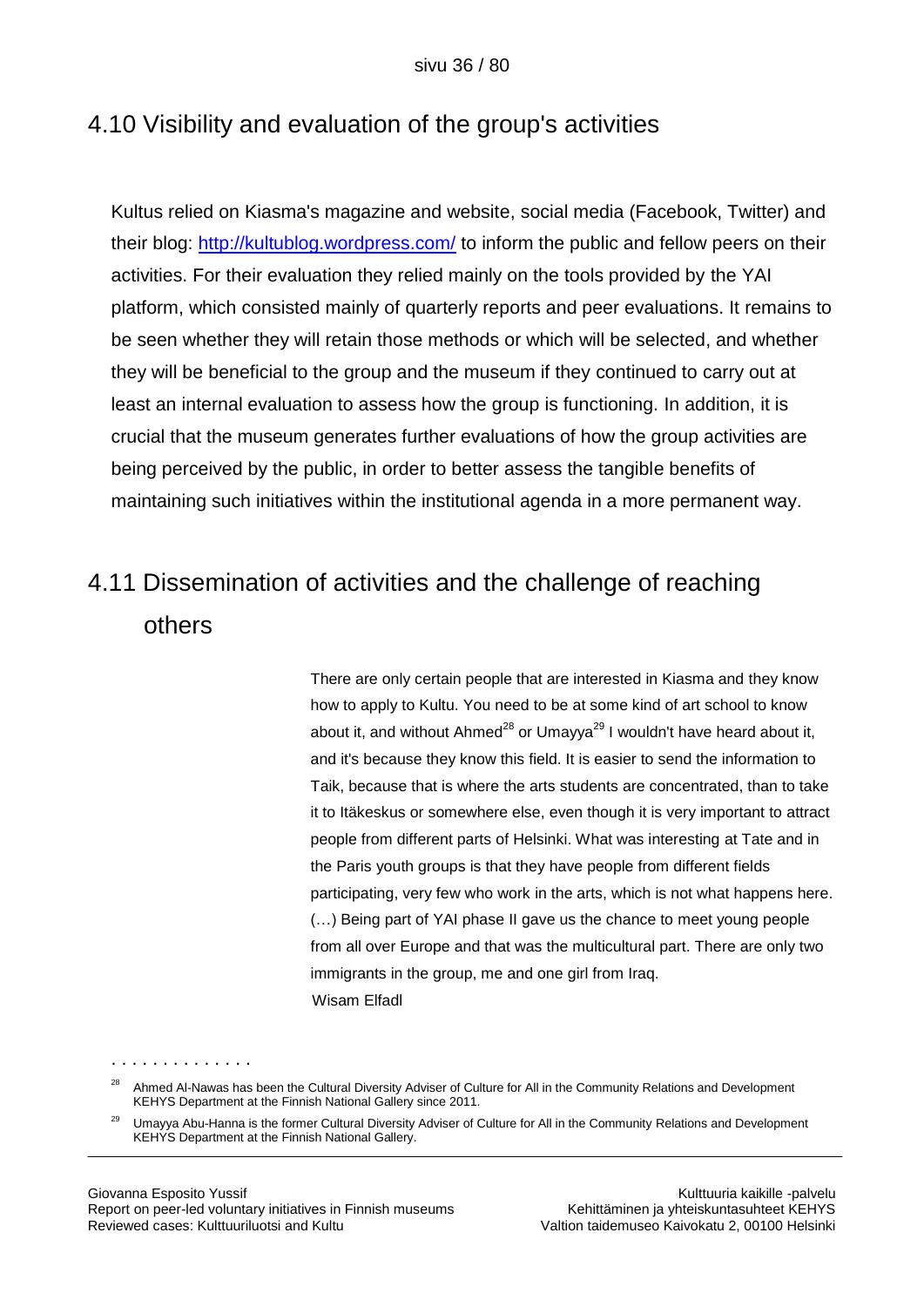Dissemination of the group and their activities had relied on word-of-mouth, social media, Kiasma's media, a teachers day, and on occasion by the 'kultus' in schools. During the first year the information was also available from Helsinki City's youth centre and on another occasion they had their own table outside Kiasma during Night of the Arts, where they promoted and spread the word on the activity. Reija Meriläinen recollects: "Petra posted [on Facebook] the link to the page for Kiasma (…) It just sounded good on the website so I applied. The text on the website was very vague and it took a couple of months of taking part in the project before I realised what it was all about...I think I am still learning."

Since its conception, the dissemination and promotion to participate in the group has been contained mostly within the museum and the members' reach. This situation has proved to be a manifest problem regarding reaching social and cultural others, or people who are not in direct contact with art. As Sarah Dillin mentions: "I didn't know anything about the project until Ahmed told me about it, 'There is this group, are you interested in it?' and of course I was interested in art but I didn't have any contacts, how to get in touch. I had this stereotype of what art was and when I started to read that you didn't need to know about art, you just needed to be interested and motivated, and want to get involved different projects with artists, I got very excited."

Over the years there has been a changing factor regarding openly seeking – or not – new participants with a multicultural background. Members that have applied in previous years mentioned that they were not certain of what kind of activity they were applying for. On this matter Elfadl further comments: "The truth about Kultu is that it is more diverse than multicultural. When I applied there, I thought it was more multicultural and there would be more immigrants – because multiculturalism in Finland [refers] to immigrants – than European youth involvement. I thought it was more for those immigrants who had been living for a longer time in Finland, [in order] to create some kind of door-opener for the rest of the young people and teach them how to welcome people to the museum, but it was different. Now I'm very surprised but very thankful that I joined. There are more artistic people on the group. But I understand,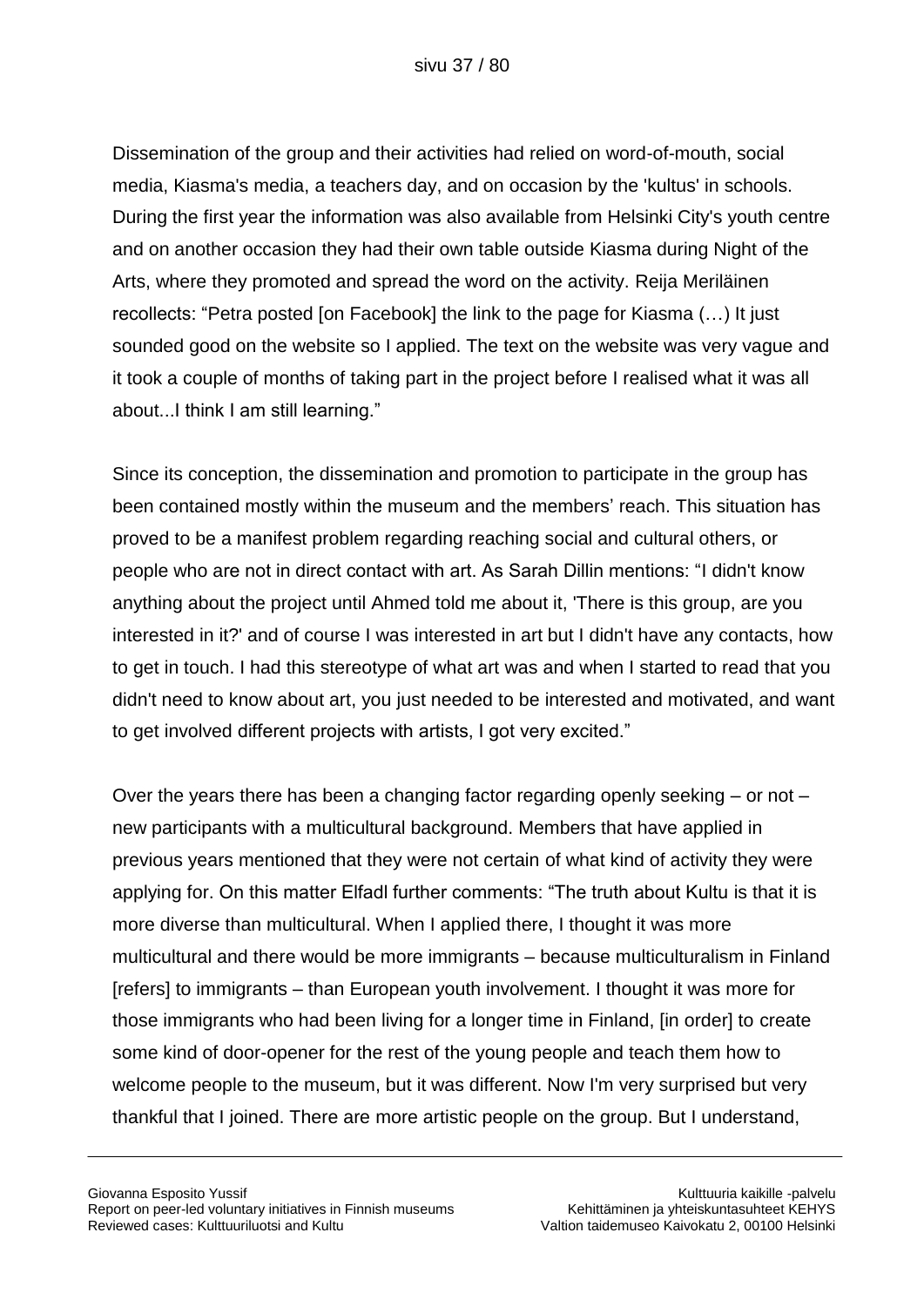because there are so few immigrants who actually take part in the arts in Helsinki and it is very unusual for them to choose an artistic job or to study in the field. Girls go for social work and health and the guys go for 'useful jobs'. So it is more diverse and just different kinds of people wanting to meet each other."

For the 2011 applicants, having a cross-cultural background was an advantage to getting in the group. Regarding previous years, the 2011 application managed to be clearer regarding what the group is, what they are searching for and the range of characteristics and commitment they are interested in. In this trial period it was also important to add younger people to the group, since many of the participants are in their early twenties and their current study or work agenda does not give them the time to be as active as the projects they participate in often demand. Also, the aim was to reach people from different sectors of Helsinki.

### 4.12 What"s on Kultu's agenda

With regard to what the museum conceives as the future agenda for the group, Minna Raitmaa states: "We want to find new members, talk with the active members in the Kultu group about the problem that there should be a broader representation and younger people, in order to get to know other young people, not just the ones that live in or around the city centre. Challenge them to reconsider how to learn together in this small city. We want to start a think-tank together with artists, go to the suburbs and do things that are interesting enough to involve others. Kaija is interested in training the kultus in activist education, meet activists, see films, be together, see what is important and what they can do for society. We will start by finding artists that work in this field and then see what can happen from there."

### 4.13 Benefits for the museum in involving youth

At least in our events we have brought more young people to the museum, our reach can be bigger, but the reach we have [has] affected young people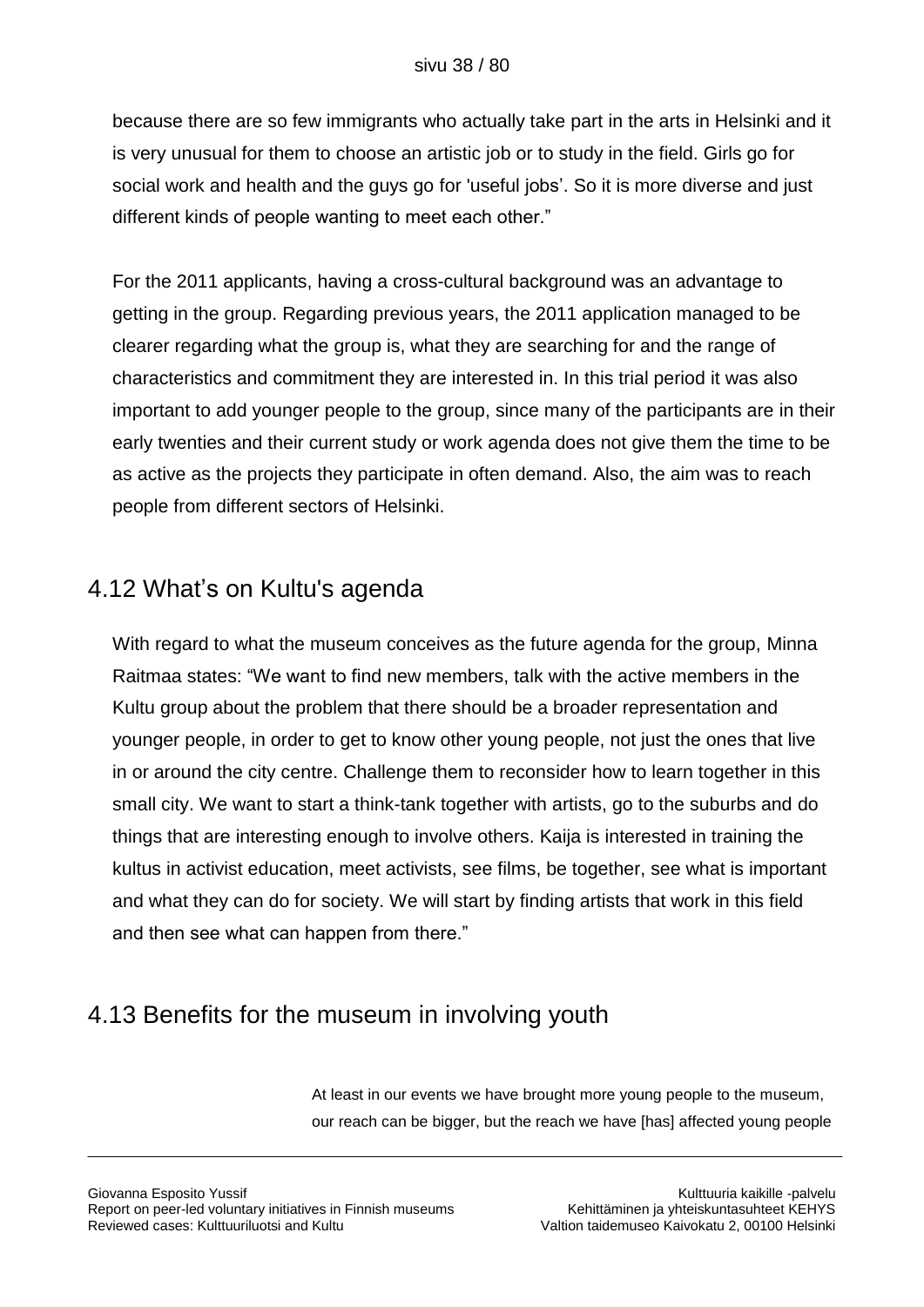in terms of thinking that this could be cool or something and changing their attitudes towards the museum. Reija Meriläinen

There is something for young people and things from younger perspective, because the people that come to the museum are much older or tourists. Eeva Sarlin

The museum is much more open for younger people, it is our museum now. Wisam Elfadl

There is this idea: if we could open the museums, they would be a place for living. Päivi Matal

Actively involving and investing in young people is an important challenge for contemporary museums in order to break the fixed stereotype and the aura of inaccessibility they are surrounded with. Involving young people allows these institutions to mutate from learning environments to open spaces where life takes place and ideas are shared. Their presence activates the museum staff by questioning them and prompting them to share their expertise. Their involvement can create new discursive platforms within the museums" programmes and projects, allowing more audiences to get involved, many of whom would not otherwise access these spaces. Therefore, opening up the possibility to enhance the dialogue and understanding between generations becomes a milestone in the process of actualisation of the museum as a whole. In this sense, it is important to create strategies that allocate these types of initiatives to function permanently at the museums.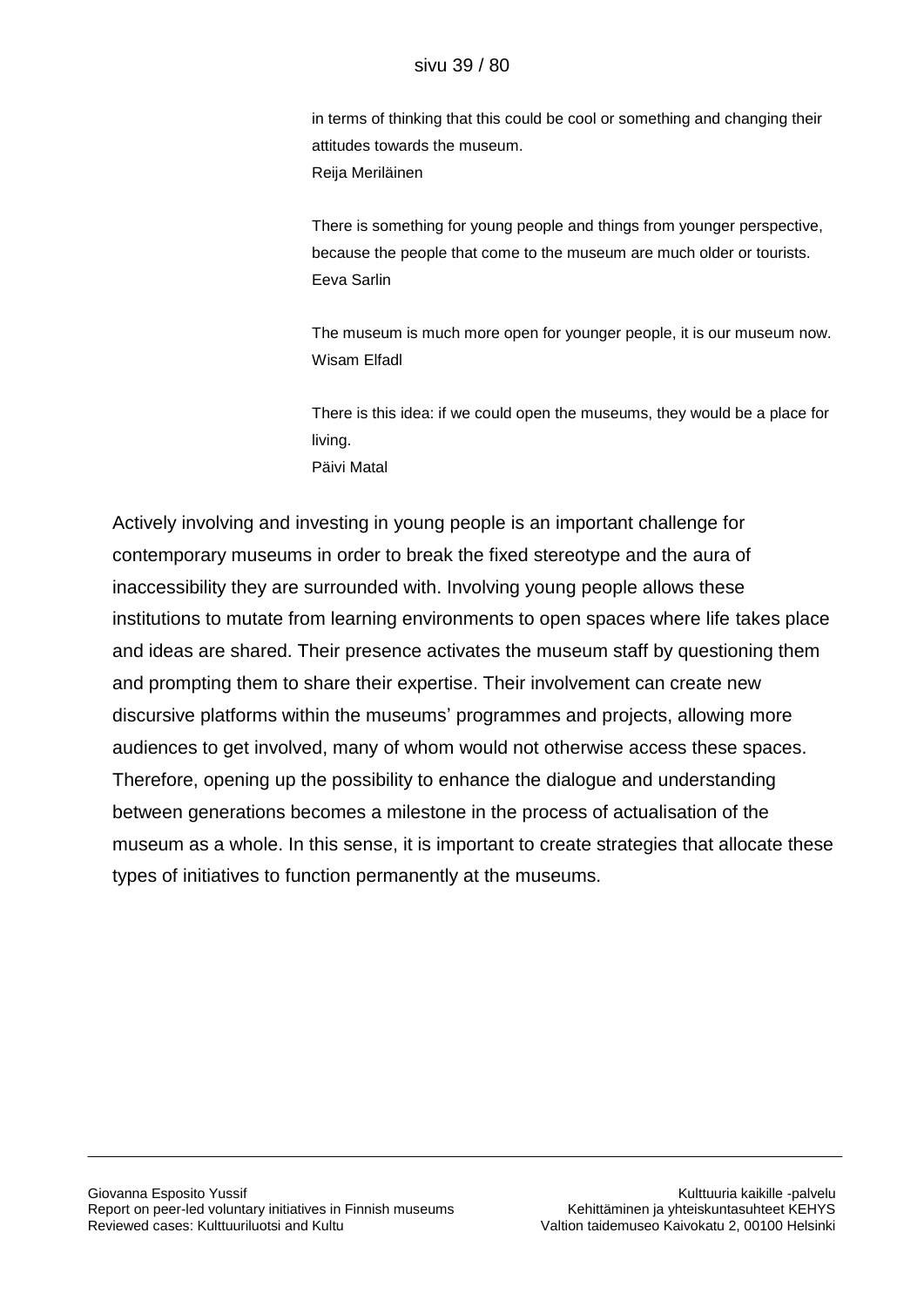## 5 Conclusions

Although the significant role that volunteers play in building the capacity of museums and other heritage institutions is unquestionable, through the report it has been stressed how volunteering in art and culture hangs by a thread due to the lack of a national strategy that may allow a healthy sustainable future for volunteering. In Finland and around the globe there are thousands of places that could not function without the generous support and dedication of volunteers. Without volunteers it would not be possible to preserve and avoid the loss of valuable and relevant artefacts pertaining to human history. Therefore, policy-makers and museum directors have to be conscious that we can no longer rely only on citizens" own initiative to participate, especially in our current epoch with all its complexities. There is a need to proactively challenge people in order to awaken their curiosity, their sense of belonging and their historical awareness.

The voluntary-based initiatives that we have addressed in this report have proven themselves to be relevant examples, constantly striving for outreach and the involvement of the different strata of the Finnish social fabric. Jyväskylä Art Museum and Kiasma Museum of Contemporary Art have shown how investing creatively and proactively involving volunteer programmes in the museums" agendas challenges the institutions as a whole and their surrounding communities. Peer-led platforms are valuable resources for empowering people to participate actively in their community, learn that they have a voice and that they can use it to improve their own life and the lives of others. If these platforms are carefully designed, they can increase the participation of individuals and communities in decision-making processes in every realm. These initiatives are vital for the country's future, since they promote the exchange of ideas and experiences, mutual understanding, equal rights and opportunities among everyone involved.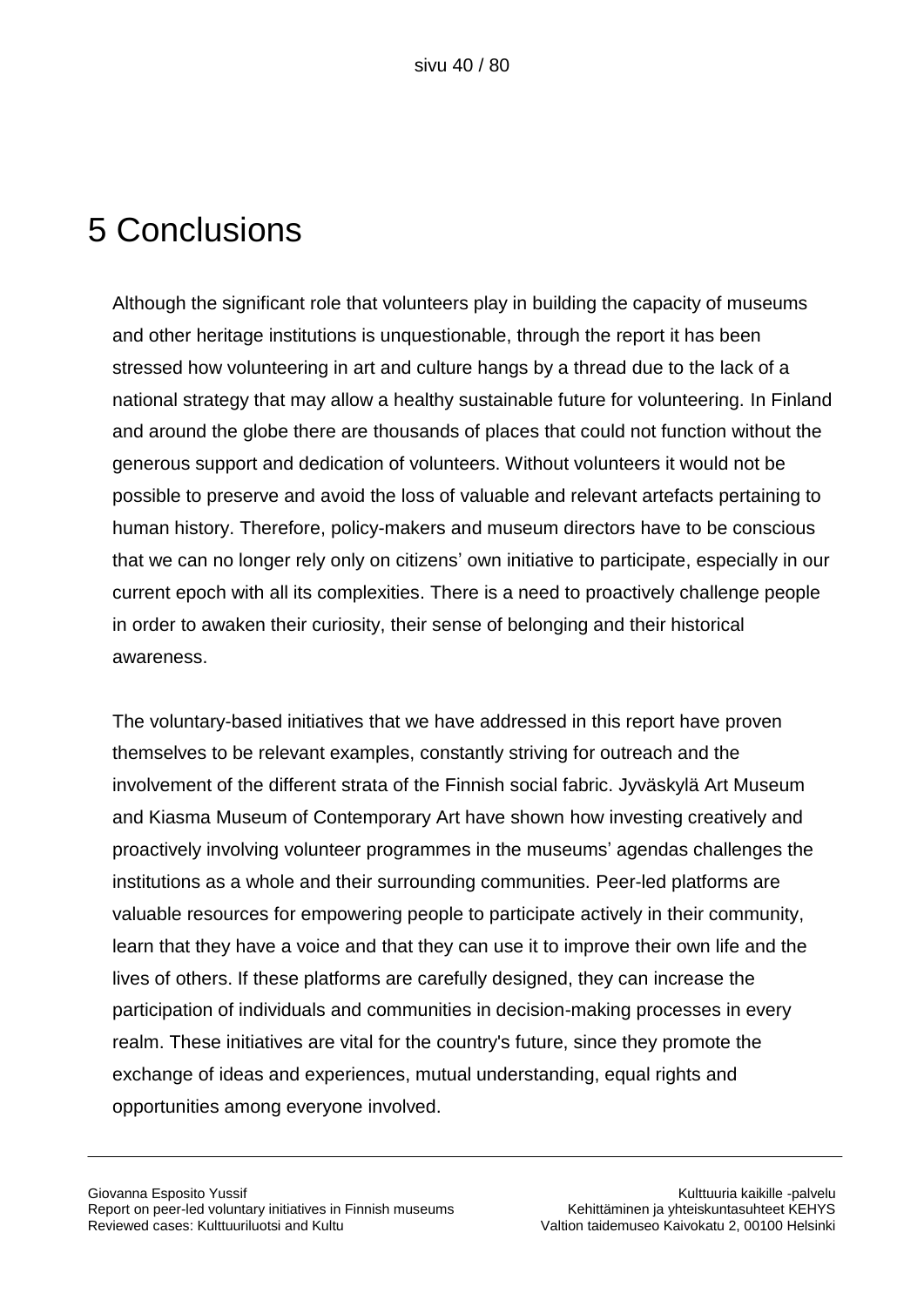These voluntary initiatives have helped to promote self-organisation, provide valuable skills and thus increase self-confidence, set up the foundation to establish social bonds and networks, and they generate a sense of community and belonging. Furthermore, they develop artistic knowledge, help to shape informed and active participants, and creatively challenge the institution and its staff. The involvement of different members from society gives space to create new discursive platforms within the museums" programmes and projects, allowing more audiences to get involved, many of whom would not otherwise access these spaces. For these reasons it is crucial to create strategies and policies within the art and culture fields that allocate these types of initiatives to operate permanently within the museums. It is important to secure a post within the institution for an individual to work with the volunteers. If the initiatives involve young people or members with complex backgrounds, it is crucial that there is a coordinator or supervisor that they can rely on. Human bonds are vital for the positive outcomes of the members' well-being and it is good practice for a museum.

At their best, voluntary initiatives within the museum sphere can open up the space and provide a warm welcome for diversity within audiences and discourses. Opening up the possibilities for enhancing dialogue and understanding between the institutions and their surrounding community becomes a milestone in the process of actualisation of the museum as a whole.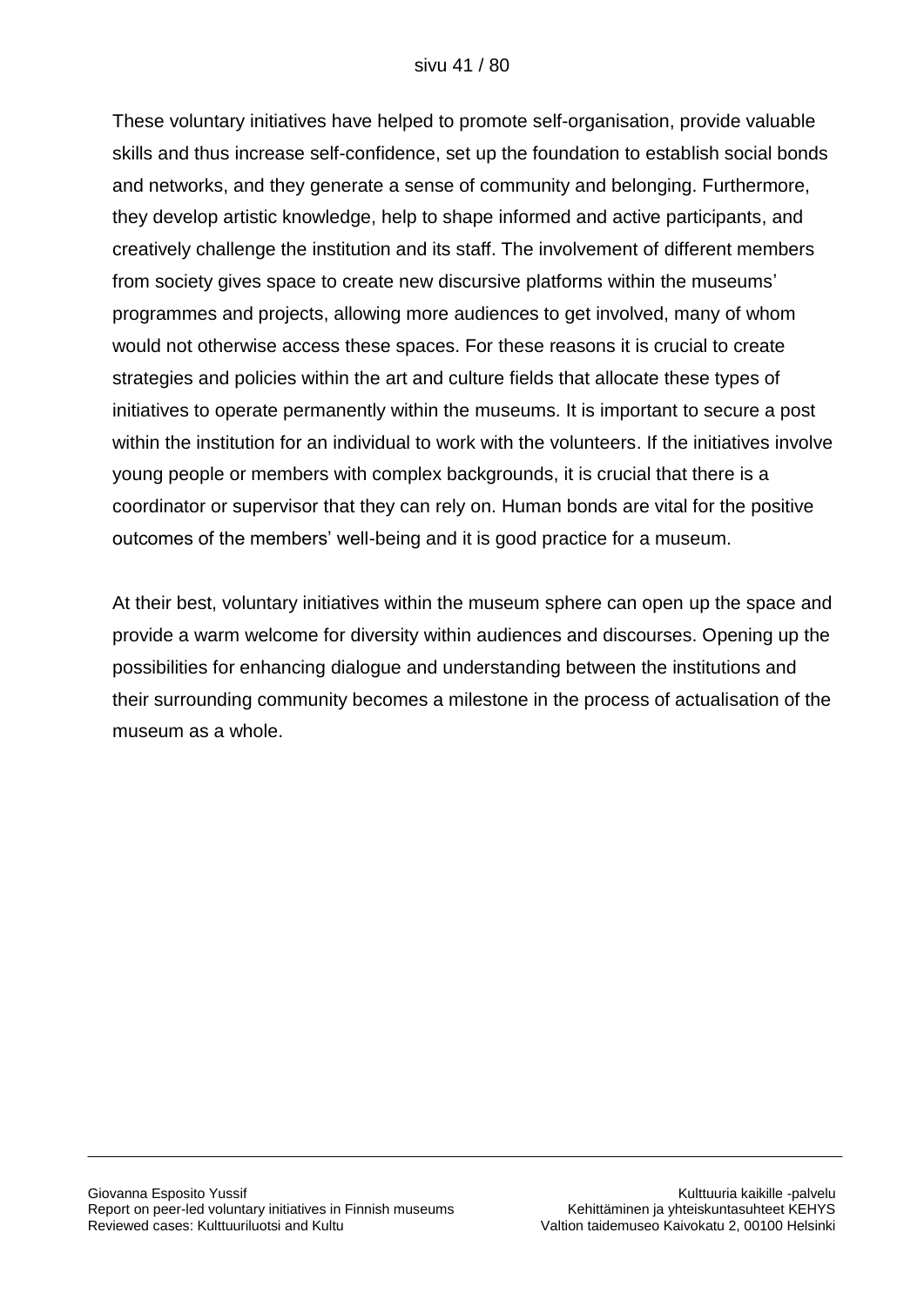# 6 Good practice: the role of the volunteers' coordinator

Ellis Paine (2006) notes that the way in which museums manage their volunteer programmes and communicate with individual volunteers deserves investment in terms of thought, time and money. In many cases the employment of a coordinator as a member of the museum"s professional staff, where this is not already the case, can generate a real dividend in terms of enhanced volunteer effectiveness and morale $^{\rm 30}$ .

The volunteer coordinator provides structure and focus to the programme: they are in charge of providing a sense of direction and support for the volunteers, they inform them about their roles and responsibilities, they identify their needs, organise their trainings, workshops and activities. Furthermore, the coordinator serves as liaison between the museum and the volunteers, they deal with the bureaucratic procedures, secure funding, mediate between the flexibility of the programme accommodating it with the institutions' needs, and they have to think creatively in terms of how to engage new volunteers and challenge the current volunteer base.

As mentioned throughout this report, it is important to invest in volunteer support and management in order to benefit from the true impact of volunteer involvement. Wellsupported and involved volunteers tend to be happier and stay longer; therefore working towards sustainable funding for volunteer management is a fundamental issue for museums that want to develop volunteering. Short-term, limited capital investment funding programmes can enhance volunteer involvement, but the challenge is for

. . . . . . . . . . . . . .

<sup>30</sup> Accordingly the *Country Report* mentions that there is an increasing need for highly skilled and experienced individuals to

participate in voluntary activities in order to deal effectively with complex administrative and bureaucratic issues.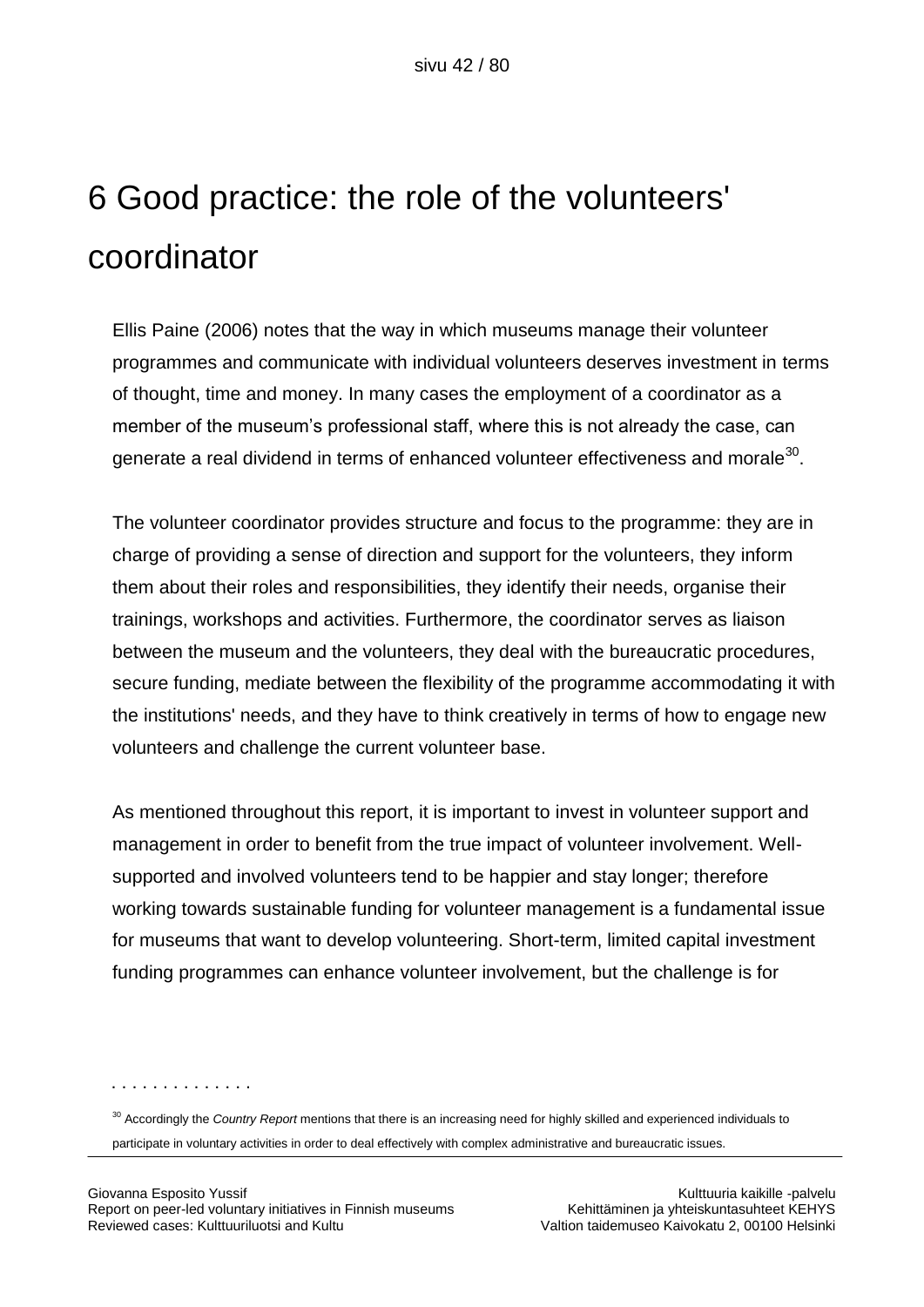organisations to scale up and ensure the sustainability of this investment and for funders to adopt a flexible and supportive approach $^{31}$ .

### 7 Good practice: addressing otherness

Museums and other art and culture institutions currently face numerous and varied challenges. Among them, there are questions such as how to create an exhibition for those who cannot visit the space or how to think about the museum and its exhibitions, bearing in mind the physical, mental, sexual or cultural other. Some innovative answers to these ongoing discussions can come from a positive involvement of the surrounding communities. With regard to favourably including others in the conversation, an enormous amount of work remains to be done.

Voluntary-based initiatives" aims and goals vary from museum to museum. The corresponding departments should consider what kind of group they would like to be working with and what the main issues are that they want to address in order to establish their volunteer profile in a clear way. This point was made clear by reviewing both groups. *Art and Culture Companions* had managed to keep a stable volunteer profile and a clear service base. Whether they are able to engage similarly with other groups - i.e. cultural minorities and members of the international community of the city remains to be seen since the group is ethnically homogeneous and there is an unclear view of how to relate to the cultural others. During the interview,<sup>32</sup> Laitinen mentioned that if immigrants would be interested in participating in the service, they should be grouped among themselves, with the "depressed people" or with the "regular" group.

Kultu as a group was designed from its conception to address intercultural dialogue, cultural diversity and the inclusion of young people with fewer opportunities according

 $31$  Paine et al, 2006. Appendix I

. . . . . . . . . . . . . .

Giovanna Esposito Yussif Kulttuuria kaikille -palvelu Report on peer-led voluntary initiatives in Finnish museums Kehittäminen ja yhteiskuntasuhteet KEHYS Reviewed cases: Kulttuuriluotsi and Kultu Valtion taidemuseo Kaivokatu 2, 00100 Helsinki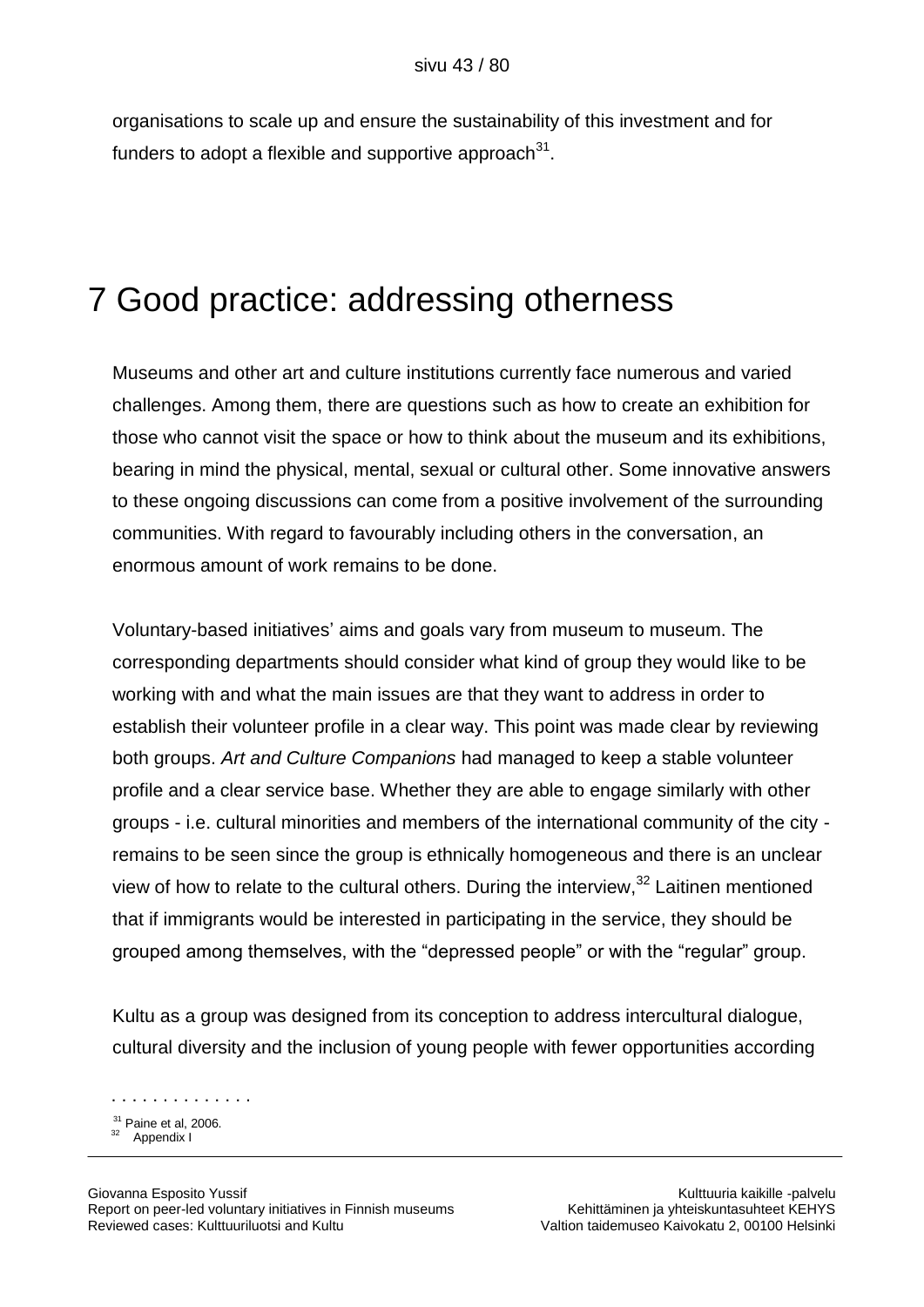to the main aims of Youth Art Interchange programme. There were few attempts to concretise these aims within the surrounding communities of Helsinki. Mostly, the intercultural dialogue, as expressed by the interviewees, was concentrated on the visits and meetings with the groups in France and UK.

Based on the 'accessibility for all' principle that both groups are aligned to, the call to participate within groups should be addressed to anyone who is interested without paying any heed to their origins. In dealing with otherness and diversity, it is important that the groups do not reinforce the stereotypes they are trying to tackle. In this case, there have been talks about Kultu as an elitist group, a label that would reinforce the art superstructures instead of tackling them. If there is an aim to make the group more inclusive, it is important to stick clearly to the group aims and disseminate the information in spaces that support diversity and where people who have the same interests might attend. It is also relevant to bear in mind that diversity includes more than just "cultural and ethnical others" and to question the terminologies that are employed, since they can also be used to segregate.

Among the possible places in Helsinki where further groups could disseminate their information are: Kanneltalo Cultural Centre, Malmitalo Cultural Centre for North and North-East Helsinki, the International Cultural Centre CAISA, Stoa, the Cultural Centre of Eastern Helsinki, Vuosaari House/Vuotalo, and the Annatalo Arts Centre.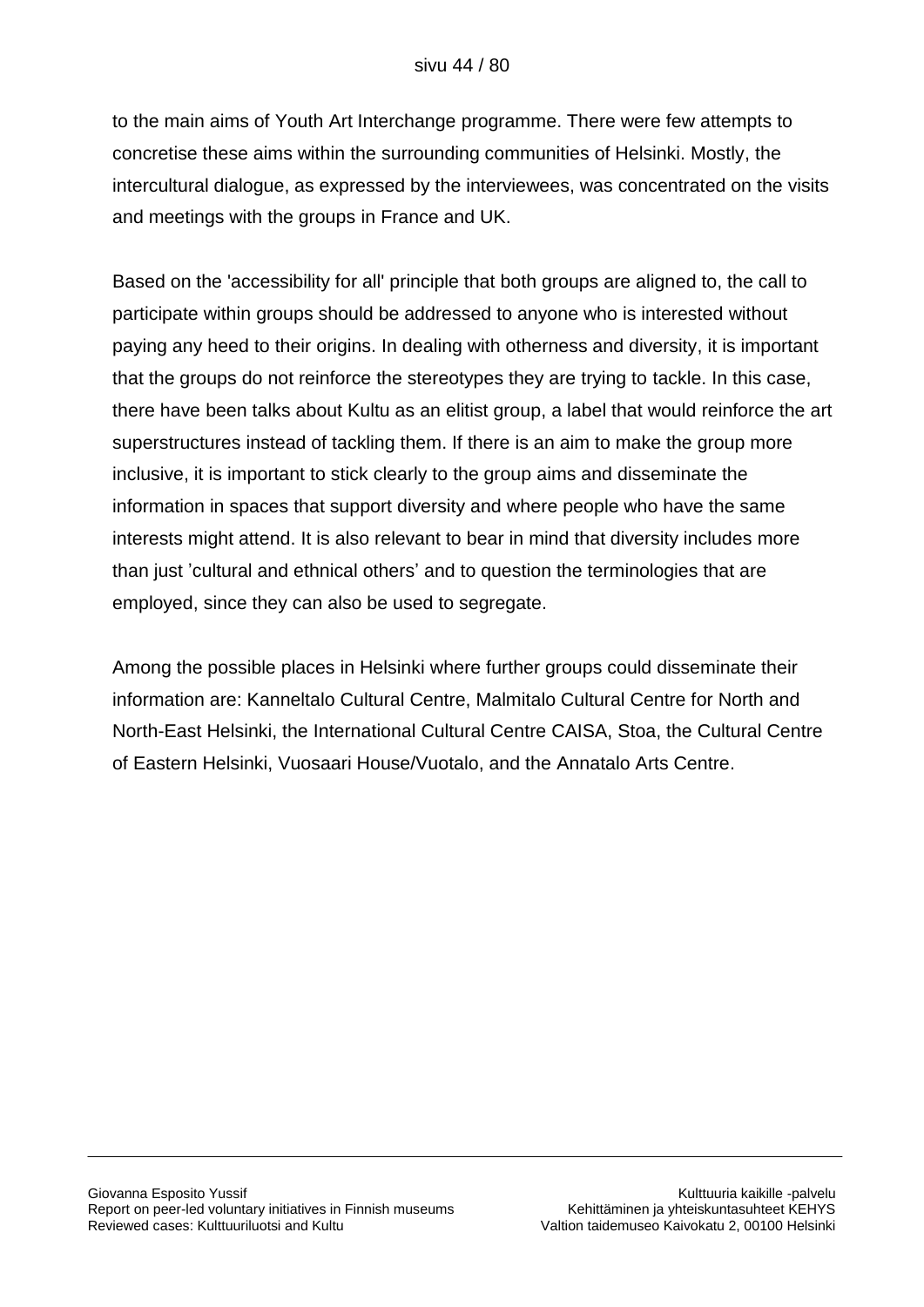# 8 Recommendations

Voluntary activities are usually under-resourced, thus making them fragile and dependent on the willing. To maintain voluntary groups in museums as strong and operational resources, it is vital to ensure an open policy that allows and reinforces voluntary activities and services in museums. In this matter I recommend the following:

- The promotion of voluntary groups in museums within the Ministry of Education agenda and under its umbrella.
- The structuring of a voluntary policy for state funded museums that allows for positive participation of their surrounding communities.
- The creation of the position of a supervisor that provides continuity to the projects.
- The securing of a coordinator position for the voluntary groups as part of the museum staff.
- Seeking to involve key players in city councils, other government entities and realms, in terms of opening the discourse surrounding the allocation of resources for volunteering within the art and culture sphere.
- Seeking corporate funding and diversified fundraising.
- The creation of a viable infrastructure, including websites, mailing lists and space allocations.
- The construction of a network of collaboration between museums, youth organisations, youth centres and cultural houses to disseminate the information and open up the circle of influence.
- The development of a network that serves as a liaison between peer-led and/or participatory activities in art and cultural institutions (zine or newsletter/by and for volunteers).
- Taking into account that some people are more outspoken, think of solutions that create a safe space where group decisions have taken all the young people"s voices into account.
- The construction of hybrid missions within the group in where the arts intersect with other issues such as community development, youth development and social services.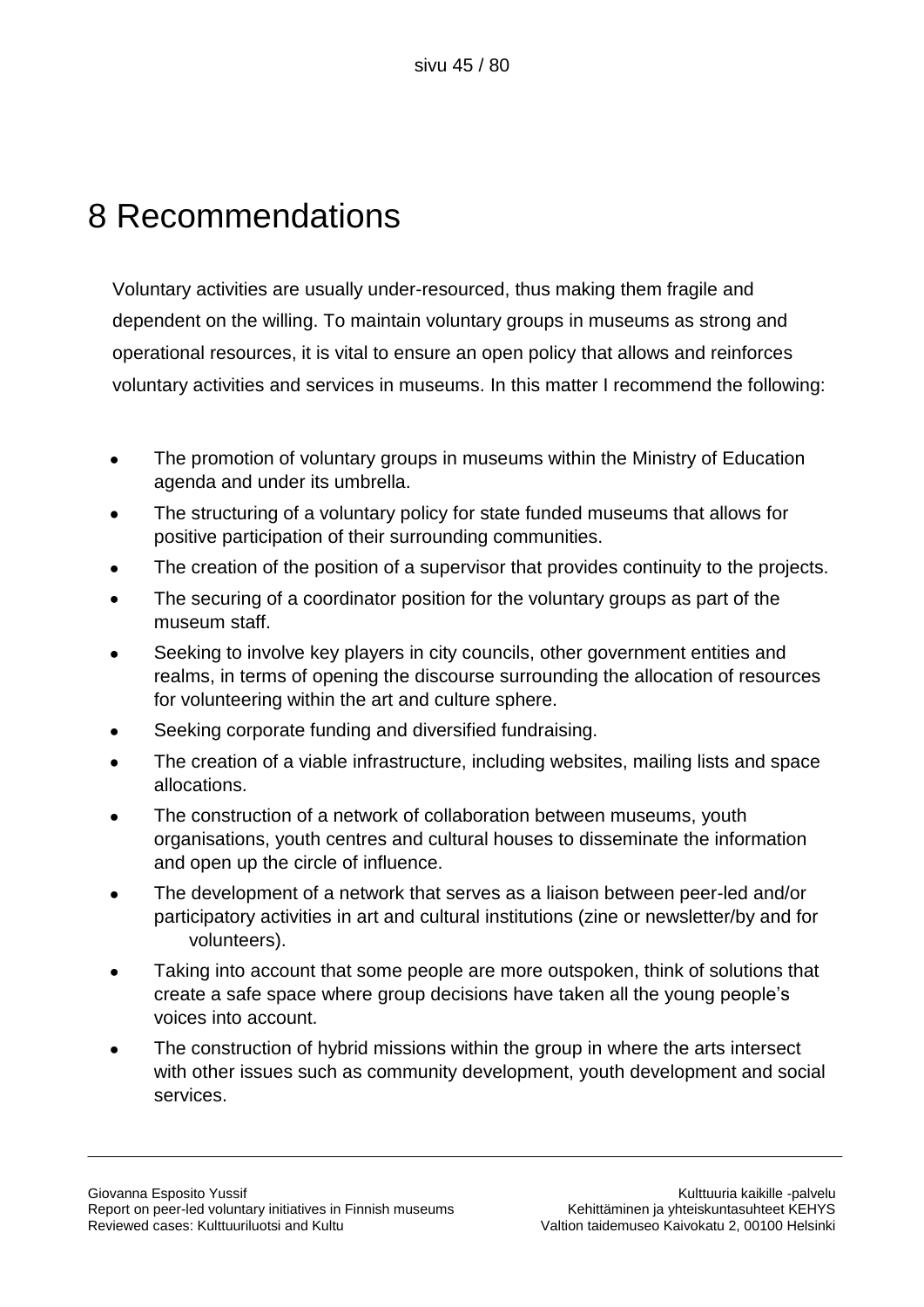- Relying not only on the institution as a space of action but also on other cultural organisations, local schools and community spaces.
- Supporting peer-to-peer and mentoring relationships.
- Promoting the continuous internal evaluation of the volunteer programmes.  $\bullet$
- Promoting more youth evaluations of the museums contents (Do the contents in the museum work out for young people? Was the exhibition successful? Clear? What are the problems they notice?)
- Being more inclusive, introducing broader concepts otherness, diversity and being particularly careful with the concepts you use and their connotation in the common imaginary – like "multiculturalism" and "immigrant". Words can segregate as much as they can unite.
- Being careful that the groups do not reinforce the stereotypes they are trying to  $\bullet$ break down.
- Generating initiatives within the group that involve the young people in a responsible way, not only in their work, but to be responsible towards others. What can these groups give back to society?
- Programme activities that would promote the knowledge of the city where the young people live, and confront them with the diversity of their own home region. We cannot deny the novelty and appeal of the international other, but what about local diversity?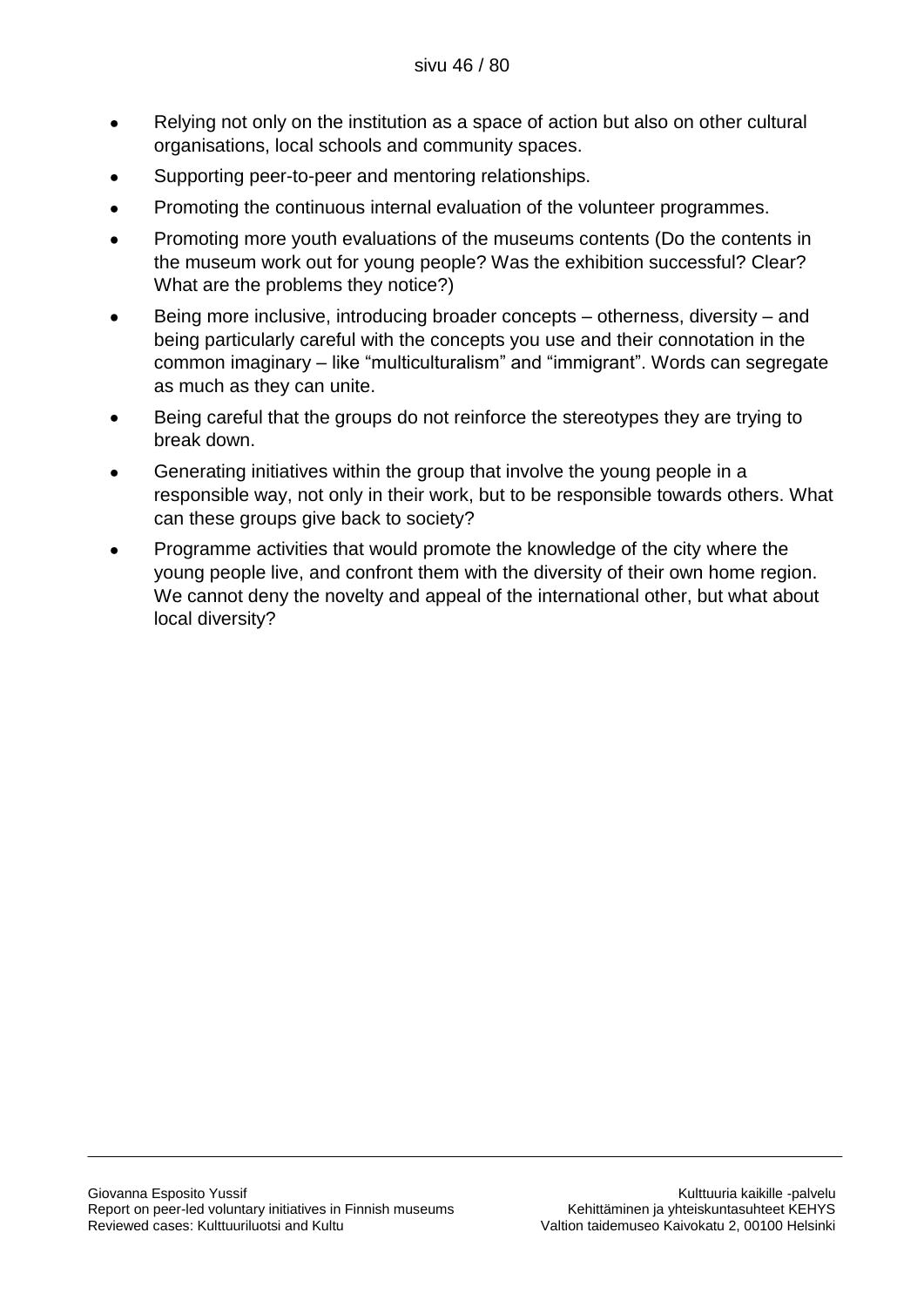### **Resources**

- CASE, The Art of the Possible. Using secondary data to detect social and economic impacts from investments in culture and sport: a feasibility study, 2011. At [http://www.culture.gov.uk/publications/.](http://www.culture.gov.uk/publications/) 3 December 2012.
- CASE, Understanding the drivers of volunteering in culture and sport: analysis of the Taking Part Survey, August 2011. At [http://www.culture.gov.uk/publications/.](http://www.culture.gov.uk/publications/) 3 December 2012.
- Catlett, Elizabeth. "Responding to Cultural Hunger". In Reimaging America. The Arts of Social Change, A Voices of Dissent Project, USA: New Society Publishers, 1990.
- Davies, Bernard. Youth work stories: in search of qualitative evidence on process and impact. In Defence of Youth Work campaign, 2011. A[t http://www.youthandpolicy.org.](http://www.youthandpolicy.org/) 3 December 2012.
- European commission, Study on Volunteering in the European Union. Country Report Finland, 2011. At [http://europa.eu/volunteering/en/content/study-volunteering-european-union-country-report-finland.1](http://europa.eu/volunteering/en/content/study-volunteering-european-union-country-report-finland)5 November 2011.
- European Commission, Youth in Action. Programme Guide. Valid as of 1 January 2012. At [http://ec.europa.eu/youth/documents/programme-guide-2012\\_en.pdf.](http://ec.europa.eu/youth/documents/programme-guide-2012_en.pdf) 3 December 2012.
- GHK, Volunteering in the European Union. Educational, Audiovisual & Culture Executive Agency (EAC-EA). Directorate General Education and Culture (DG EAC), London 2010. A[t http://ec.europa.eu/citizenship/pdf/doc1018\\_en.pdf](http://ec.europa.eu/citizenship/pdf/doc1018_en.pdf)
- Hartikka, Matti and Tuomainen, Pilvi. Kulttuuriluotsatun kokemus. Selvitys Kulttuuriluotsattujen kokemuksista, Jyväskylän yliopisto, Museologia, 2011.
- Hilger, Peter. A Case of Human Service Dominance: Volunteer Centres in Finland Department of Political Science, University of Helsinki. Paper prepared to the "Volunteering Infrastructure and Civil Society" Conference in Aalsmeer, The Netherlands, 24 -25 April 2008.
- Kaitavuori, Kaija. "Globalising audiences". In Engage Journal. Engage 13: Globalisation, 2003. A[t http://www.engage.org.](http://www.engage.org/) 3 December 2012.
- Kaitavuori, Kaija, et al. Making Cultural Heritage Truly Common. Conference publication, Helsinki 2008. At [http://www.fng.fi/.](http://www.fng.fi/) 3 December 2012.
- Kaitavuori, Kaija. "Open to the Public The Use and Accessibility of the Object for the Benefit of the Public". In Susanna Pettersson et al. Encouraging Collections Mobility – A Way Forward for Museums in Europe, Helsinki: Finnish National Gallery, 2010.
- Manerus, Milka. Art and Culture Companions Accessible Cultural Activity in Jyväskylä (In Finnish: Kultturiluotsit. Matalan kynnyksen Kultturitoimintaa Jyväskylässä), Humak University of Applied Sciences, Jyväskylä 2009.
- Paine Ellis et al. Exhibiting Support … developing volunteering in museums. A summary report. Institute for Volunteering Research, London, 2006.

The Finnish Government"s Child and Youth Policy Programme 2007–2011. At http://www.minedu.fi

Urban Institute, Investing in Creativity: A Study of the Support Structure for U.S. Artists. At [http://www.usartistsreport.org.](http://www.usartistsreport.org/) 3 December 2012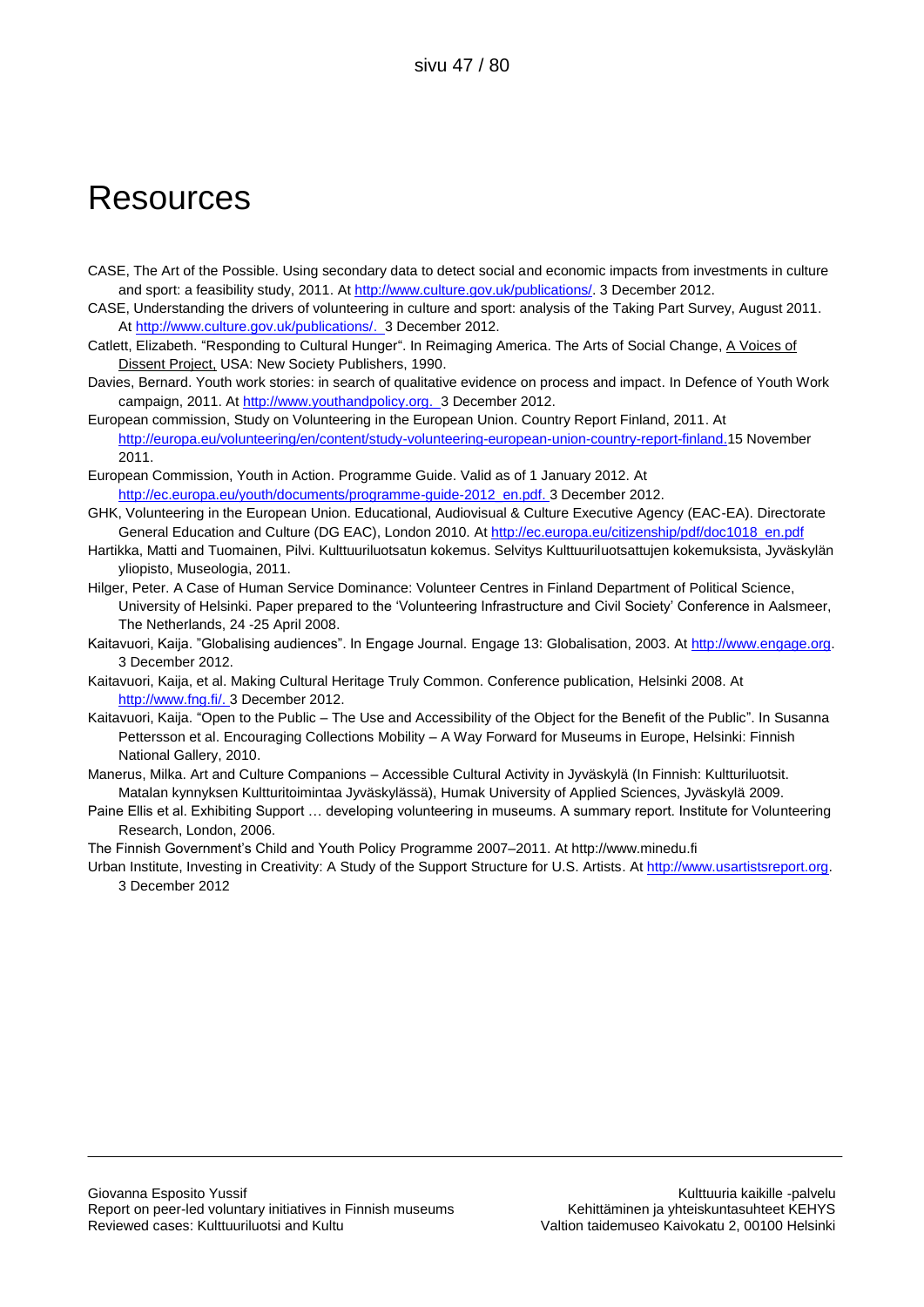# APPENDICES

1. Kulttuuriluotsi - Conversation with Hanne Laitinen and Milka Manerus, 14 September 2011. Jyväskylä

**GE.** How did the *Art and Culture Companions* programme start?

**HL.** The idea was, in the beginning, to lower the step to get in the museums; to be able to get more people to be part of the environment and also to influence and to get involved.

Of course there are many kinds of difficulties for people to be able to use the services we have here, so that was also the point. Sirpa Turpeinen had been working as a peerguide for gymnastics or some kind of group, and she invented this kind of idea to also work in culture, so why not take someone with you when you go to a museum? That was the idea and the beginning of *Art and Culture Companions* (A&CC).

**GE.** What would be your definition of a peer-guide?

**HL.** A peer-guide is a person who has the same kind of experiences, is not a 'higher' person or doesn't look from the educated point of view, like a grassroots mate. **GE.** Like a companion?

**HL.** Yes, a companion, especially if you think that the peer groups will meet regularly. Our system works for the peer groups and the volunteers; they meet each other, they get to know each other, they make friends in this A&CC and then I get orders: I get calls from the people in the field who perhaps work with people with special needs, and they ask for this A&CC and we try to match it up. I ask their needs and then try to find a someone who wants to go with them, maybe to the theatre or to a concert or to museums. Museums are the most requested, which make us happy since we started from the museums and we have still so many people who have never visited the local museums here in Jyväskylä.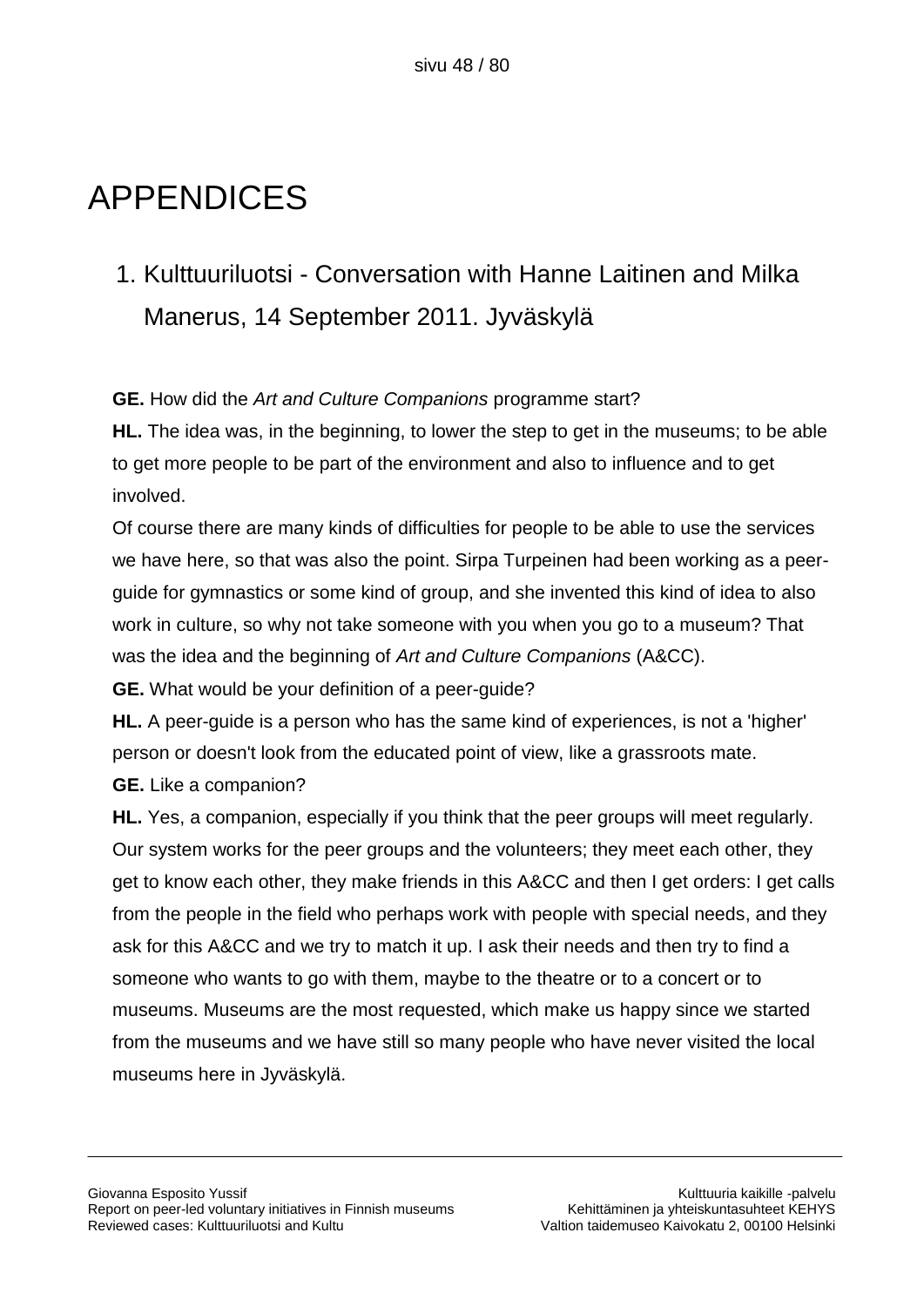**GE.** What is the social context in Jyväskylä that made it necessary to develop A&CC? Does this programme seek to respond to a need from the social structure? And if so, what kind of need, what kind of social problem made this programme happen? **HL.** Before this kind of activity they had several other campaigns and Sirpa worked for so long as a museum educator, so she knew a lot of groups that never go to museums - I think that was the first idea - and then, of course, she had been working with young people and many other kind of projects too. I think it was quite clear for her that we always need to offer to those that don't come on their own to museums the possibility to get to know more about the environment. I think many of our colleagues don't think of it that way... And people with mental health problems or with learning difficulties,or many kind of social problems or just lonely old people who don't have any friends or anyone who can benefit from this social activity and to get to know other people. When someone wants to go with an A&CC it is always an event that can become a kind of relationship. They meet a person, and we have many successful 'orders': they want to come again; maybe they choose another place or they liked a certain companion and they want to take him or her next time, if he/she is available.

#### **GE.** So they can choose?

**HL.** If they want to choose we can try to make it the same person, but that doesn't always happen. There are certain groups who have ordered a companion for maybe five times if they want to go to different places. The most commonly requested is the Craft Museum; last year it was Art Museum but maybe because we had so many events there that year. And the third one has been Cultural History Museum, so those are the most requested and also because they are city museums so it is OK for us. And after the museums the A&CC wanted to have more because they were so excited and they wanted to know more and more and then we got the Symphony Orchestra, Jyväskylä City Theatre, Kuokkala Manor - an historic place - and the Planetarium. Last year we received some further education from the Central Finland Dance Centre and Central Finland Film Centre, so we now have dance companions and film companions. **GE.** How do you define an A&CC? What do they do, what is their basic structure? **HL.** We wanted the title of the activity to be *Art and Culture Companion -* which is not the same in Finnish, the exact translation would be 'Culture pilot' - because we thought it is so wide that you cannot just put it into one box and this word 'pilot' doesn"t work so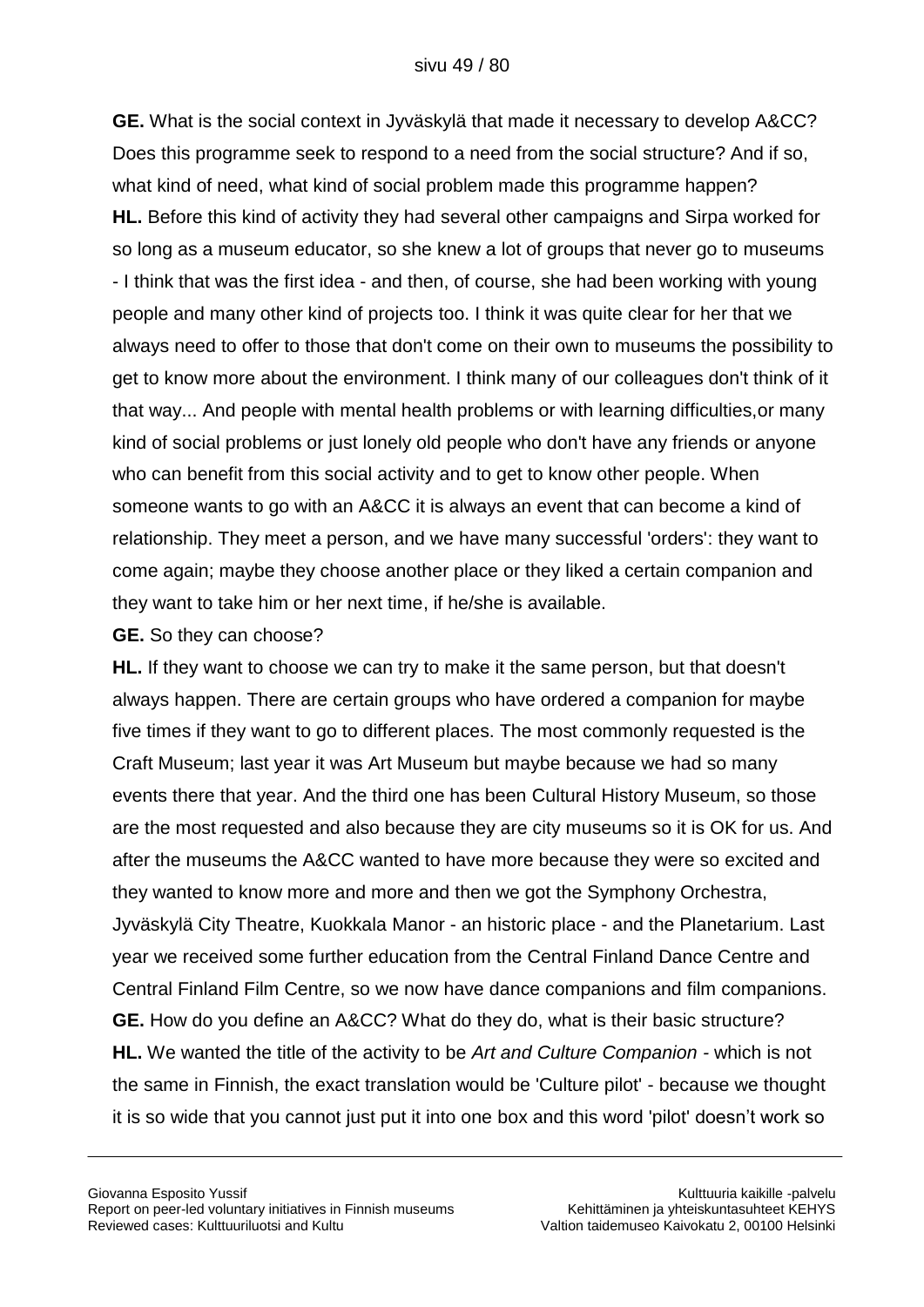well because you might mix it up with pilot programmes, so we decided on A&CC. It was invented in the Art Museum context, so it is good for people to know that it has to do with art, since we also have the Natural History Museum and the Central Finland Aviation Museum, which is the sixth museum in the area, about 20 km away. And an A&CC is a person who is a companion to any art event or museum visit or maybe they can take the 'bag exhibition' (portable museum) to old people"s homes, they have used this resource quite a lot – it is around a 30-minute situation about memories and this is to deal with an.. It's imaginary artists' bag.

**GE.** Who curated this 'portable museum'? Did you work with an artist on this? **HL.** Yes, this one was made with the Natural History Museum, it was a kind of project. These portable bags are made by our museums, you can loan them, everyone can do it, and this is a form of art education which the companions can choose if they want to do it. Many of them work in different voluntary programmes so they already have their social group before they came here, so they can use it in their groups and they have done it; maybe they want to be an actor or do their own show, some of them.

**GE.** How many companions are currently active?

**HL.** Around 100 or a little more that are active now, I haven't counted them since spring time so I'm not quite sure, but around 110 or 120. Sometimes I ask Milka, who is now working with us, but even if you are working you can do it on the weekends, so if she has free-time sometimes I ask her if we have a special 'order' that would need a young person. She also has a background in film and dance, maybe there are three or four of us who have the same education.

**GE.** Is there a certain age range?

**HL.** Most of them are retired, but then we have some young people, students, maybe art education students or they are studying nursing or social sciences and also cultural producers. It is very good that we have a range of different ages.

**GE.** How do you become a companion? Where do you find out about how the programme works and how you can enrol?

**HL.** We have organised courses. On the main course we go through the five city museums and give them more information about volunteering. Perhaps we get together with the older companions and after that they say: "Yes! I want to join in!" and they get their diploma and they can enjoy, come to these gatherings and further education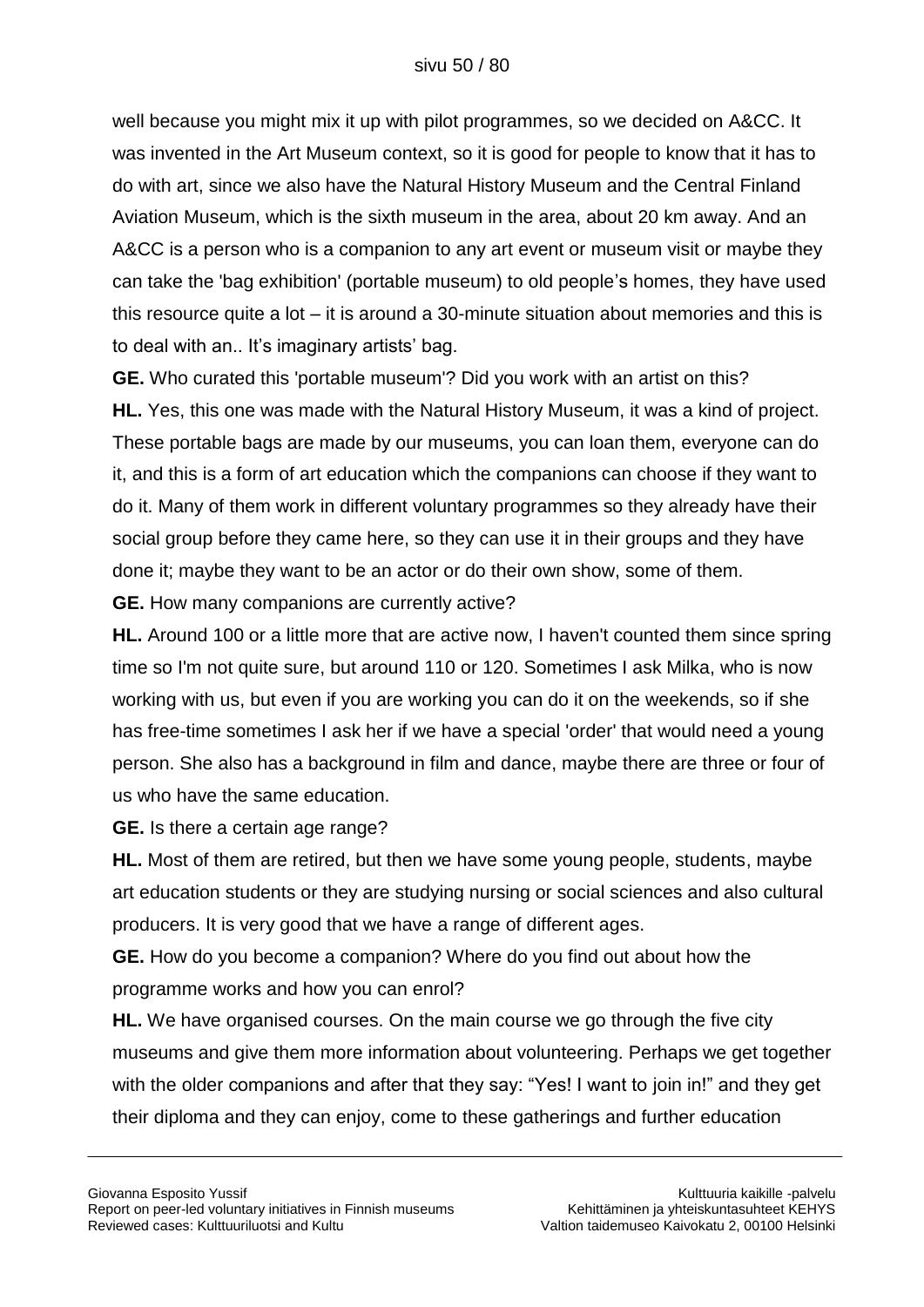meetings. Today they have a meeting for a literature group, they started last spring, and tomorrow we have a meeting about the exhibition we are curating; we have started our own project with a group that has started planning the exhibition and the opening will be in February next year. That is an offer the Art Museum has made for them, they can choose from the collection that was put together in 2000 and they can freely curate a show.

**GE.** How was Kultsi formed?

**HL.** Whoever wanted to join – and they have been actively taking part in this project I think…(counting the persons form the webpage group)

**GE.** Around eight people…

**HL.** Yes, and maybe it will get smaller as we continue

**GE.** Are they keeping a blog with all the information?

**MM.** That is a conversation group.

**HL.** This (referring to their webpage http://kulttuuriluotsi.ning.com/) was designed for the members to keep in touch and get further information, because I think the information I send them weekly is quite big, so we could put it here so they get fewer emails. And they can also keep in contact with each other and chat.

**MM.** I don't know if anyone is using the chat function...

**HL.** I did! I have done it twice...I also have a blog here; they can create their own events so they can create here.

**GE.** And in these events, do they meet with a supervisor or do they meet and organise their events as an autonomous group? Do you regulate them in a certain way, giving them some kind of guidance or direction?

**HL.** I think I'm still a guide... somehow. I would like to get more involved with them, but as you know they are older people and not so many of them are used to using this chat facility. We tried first with a group on Facebook but most of them said: "No, never!", so we kind of cheated them... making the pages using the same system as Facebook, and of course we realised because we have so many older people and Facebook is changing so quickly that they would get angry. Even though, this is difficult for some of them still, so I had three training sessions one week ago and today I realised one woman who was going to this meeting couldn"t find the information on our pages, and it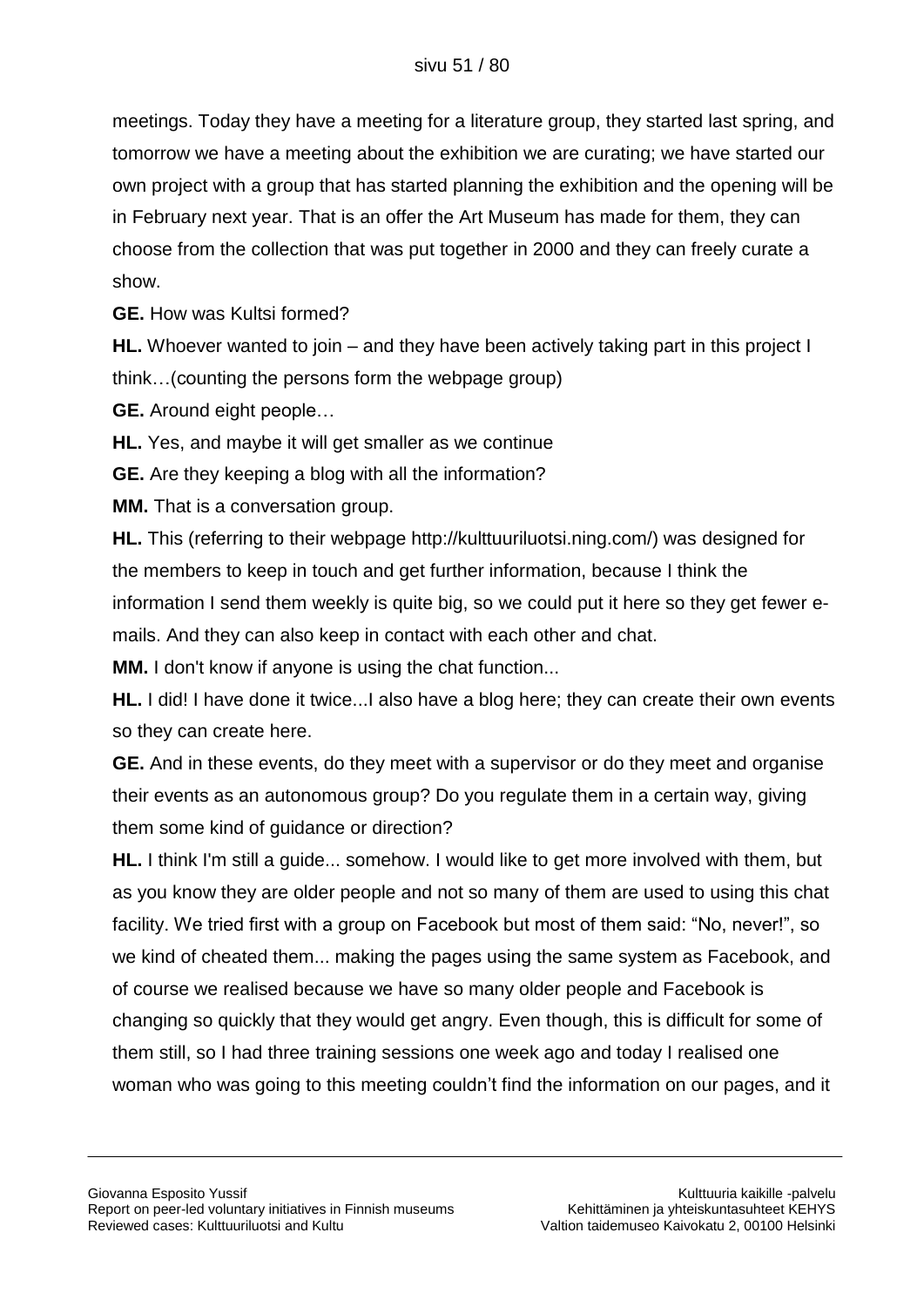was there; it was in three different places that it would start today at 2 o'clock so they are there now.

So this is one example of the activities they have created themselves. They asked for this and I was in the first meeting and then we have one volunteer who is taking charge because I think they need some kind of group advisor.

**G.E.** It is interesting that they came up with this idea as the Kultu group with Art Interchange programme has organised an exhibition at Kiasma and they were part of this exhibition at Tate with other groups and they created this exhibition from the archive, they selected and curated it, chose the topic according to the European precepts - a dialogue with democracy, active citizenship and multiculturalism...

**HL.** We haven't made any precepts; we started in April with the exhibition group and they can make whatever they want, of course they want to do the extra programme and discussions and we want to raise questions also and what we want to take part in and we want to do good things too. We made a statement for this music house, we don't have a good place for the symphony orchestra so we made a statement and maybe one or two weeks later they said in the newspaper that there would be a new building, they have been waiting for that for thirty years now. So many things have happened but we hope we get it, we don't know when. They are creating new plans and I think the impact of that was that they just wanted to make it quicker, I'm not quite sure. Of course we have had some training from the symphony orchestra so it was a natural continuation of that.

**GE.** Have there been other examples of the repercussions A&CC have had culturewise? You mentioned that in the past year they started to create more activities in the Art Museum; has this growth in activities been in any way related to an growth in demand? Has it been taken into account that the people related to A&CC are more interested in culture or more interested in art and that they have someone who is actually listening to their voice and their interests in these ideas?

**HL.** I think they can also ask what they want in terms of this kind of training, but still I realise we also get offers on the events - dance, Jyväskylä summer festival, and things like that. We get offers from them, I think that is a good idea, but still I find that when we get tour-guides at the university museum, we also have that and it has been closed for so many years because of the lack of money, but last spring they introduced the first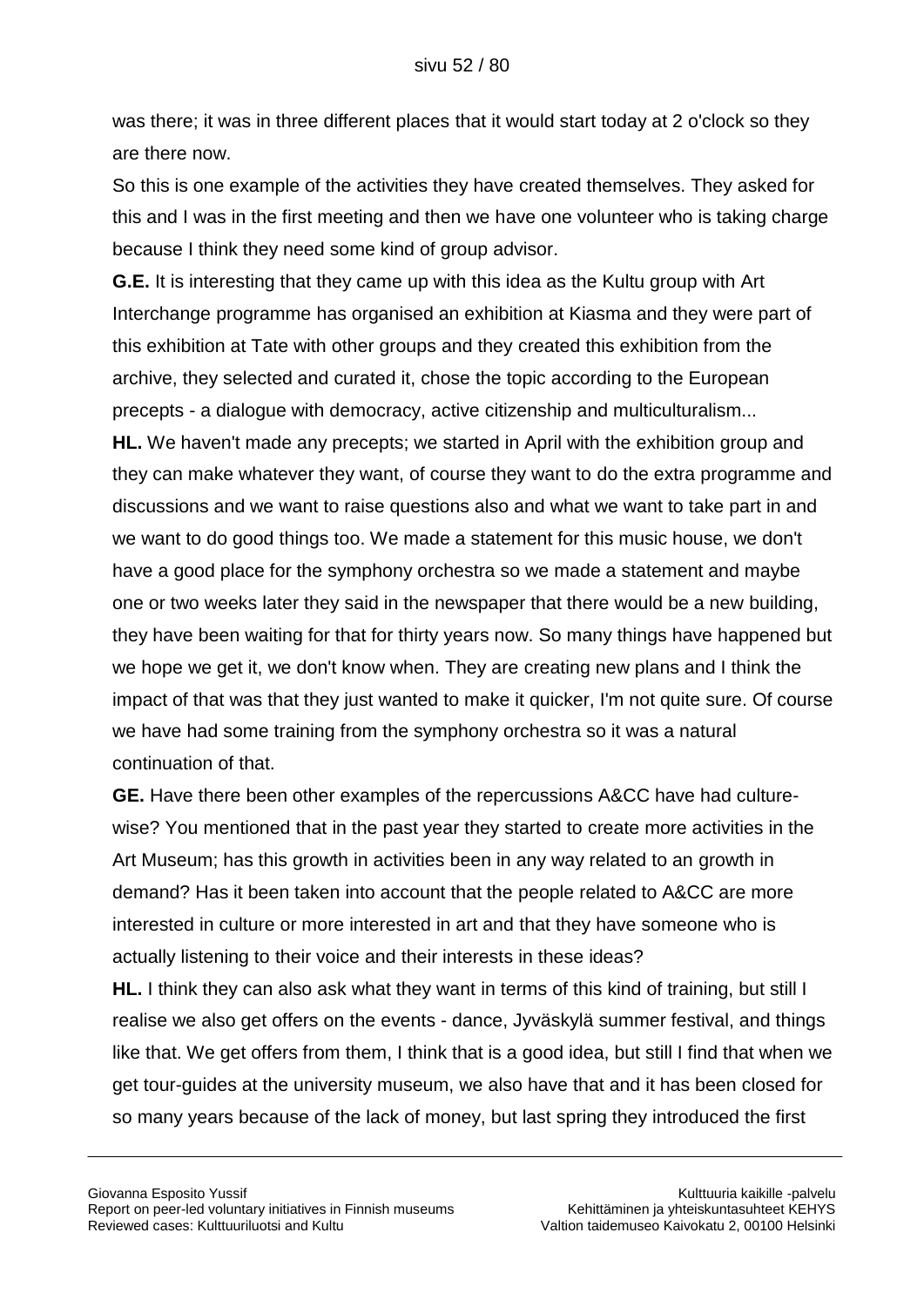hall that was renovated and even though I thought that people are so busy in springtime there were about 15 people that wanted to see it, because they are so curious and want to know, and they come, especially when we have something new . Of course it varies in terms of who will come to what, they have their own idea of what they want and need and when we have something that interests them, they will come. I think the next thing I have to arrange is this National Costume Centre introduction, we have been missing that. We try to make it as wide as possible and they also say, "We want to go there! Arrange it" or something, and then I say, "You can do it yourself"...

**GE.** In this structure, what would be your role? Do you work as a mediator between them and the institutions, do you propose the activities? What would be your role here at A&CC?

**HL.** It is kind of complex, I think of it as a kind of mediator too, but still I have this art education and they also think that I'm a companion myself.

**GE.** And do you see yourself in that way?

**HL.** Yes, I see it too because I think the roles as a professional, as a human being, as a normal volunteer are not that different. It is OK for me. And I also think of myself as an artist - I do that too - and an art teacher. For the volunteers the one good thing is that you are at the same level; even though they know I have studied Art History and I have some silversmith education and stuff like that, they think I'm an ordinary A&CC. I think like that, so I have many roles in this situation and I also studied Community Art and that is the main thing that affected me when I started working here, so that is why I think we always need to have ongoing dialogue with the A&CC, it's no use that I think of what is good for them, they are used to that, that they can suggest to me all kinds of funny things, "We want to go there!" I say "OK, you can arrange it, I don't have time right now". And they have done that, last spring one of the members arranged our spring trip to Säynätsalo, she did it all herself and we had a museum bus taking us around there and they were guided, it was a really nice thing. So I also encourage them to do it because maybe they have time, maybe they have been trained as guides; we also have those A&CCs who are art teachers or something like that so why not, they don't need me.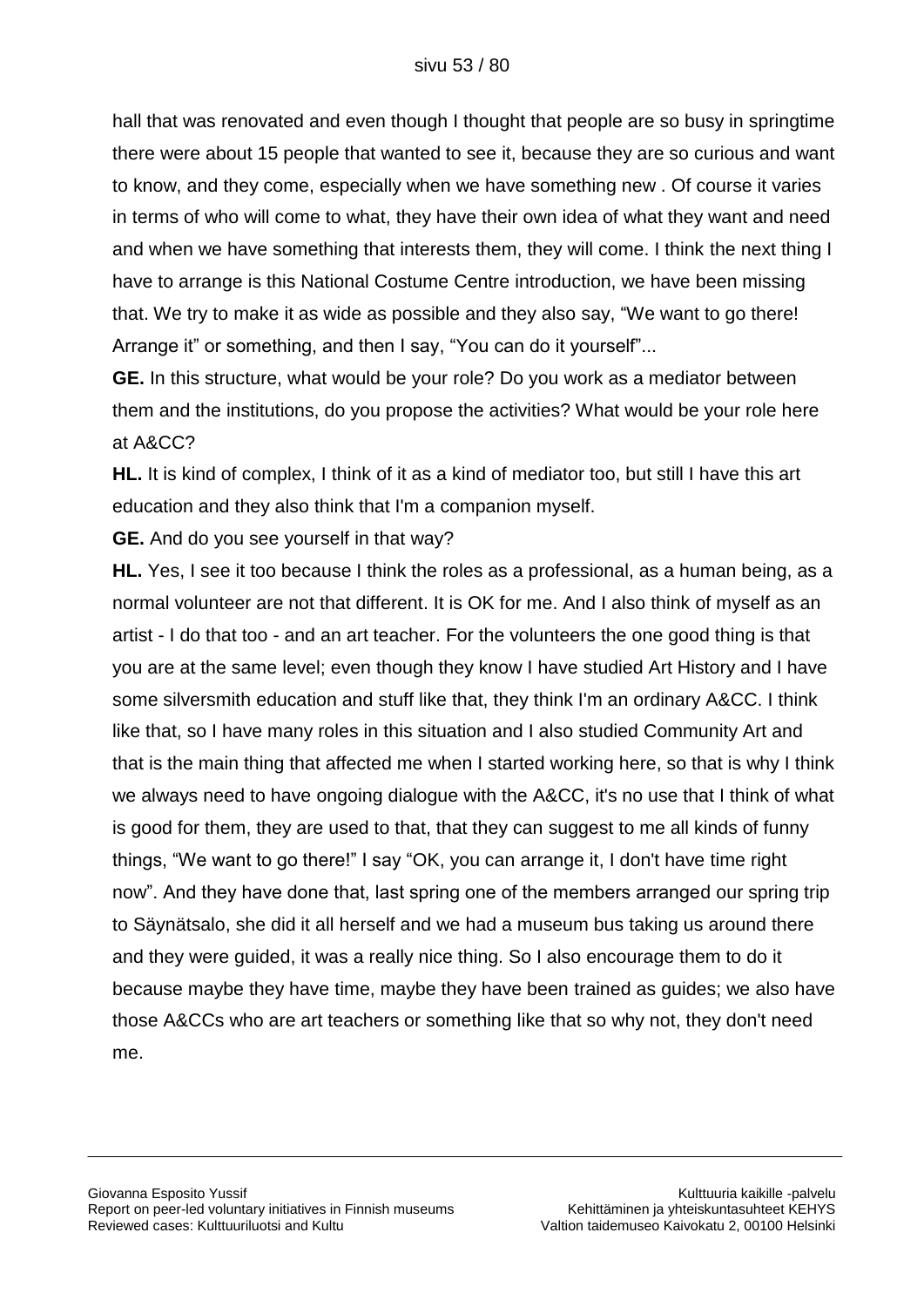**GE.** What is the structure of the programme, how many people work on the organisational side of A&CC? And also, how do you refer to the other person who is not an A&CC, like the person you are accompanying?

**HL.** We call them *luotsata* in Finnish.

**GE.** Do they change that role to an A&ACC or do they always stay in the accompanied to certain activities…can the roles be flexible?

**HL.** I think sometimes, the best and oldest ones will always have this idea of being a companion, they won"t lose it, but still there is this question that if visitors want to be an A&CC, they have been informed that anyone can do it. I think that is also one result of this programme that more and more people think "Oh, this is something I have done already." It's not such a big invention; in fact, it is very natural, very natural for me, maybe for you too; we did that already before we join the group.

**GE.** I'm interested in the repercussions of this event and this model, could it or has it been transported to other cities in Finland? Have they been interested in taking it over, are they taking it over? Is there a bigger network?

**HL.** Yes, I have been going around and at least now we know for sure Kuopio started a theatre for old people last autumn, so they have experiences there. And then they started in April in Turku in a private old people's home that has many different volunteer organisations who work with the old people, and they are involving some museums in this, I don't know the results exactly but it sounded that it is working well for them and they are interested in Oulu, and Lahti has already made some kind of programme I think. And Mikkeli, did I said that already?

**GE.** Is there a network between all of you that connects you and can allow the sharing of the information and data you produce?

**HL.** Yes, I have shared as much as I can, and we have been in contact for a while and also I had a phone call last summer from a lady in Espoo that wanted to develop this kind of activity there and I told her to get in touch with Elina Rautavaara, the museum's director. So we'll see what happens. I visited Manchester in 2009 and I realised that there is lots of volunteering in museums all over the world - there has been for a long time, but this kind of activity which has some many museums working together didn't exist. So it"s really like Ahmed said: "you are the first ones".

**GE.** Museums often works in an individualistic manner...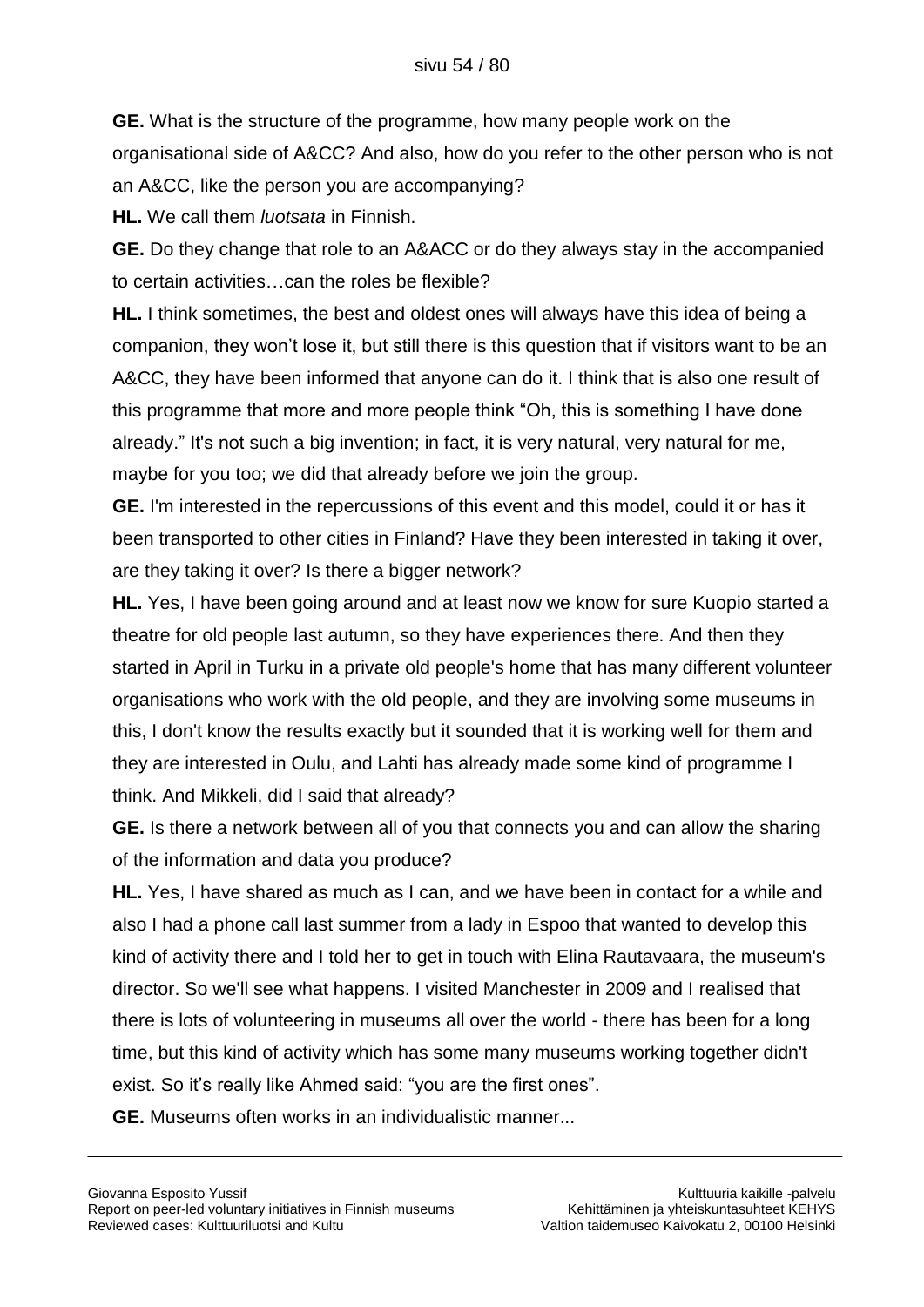**HL.** And there are so many interests also, and the public and the people who come in, they can be into so many different kinds of things and I think the reason it works here is because it is small enough and we have special museums like Alvar Aalto and the Craft Museum, and the Craft Museum is not so old; it has many good programmes for the audience and deals with a real discipline or subject that touches everyone and the programme has been so good they have had so many exhibitions for men, blacksmiths, silversmiths, puppets, self-made stuff; it is so close to everyone's everyday life so it is easy. Also I have to say, one thing we have developed is a kind of culture orientation last Sunday we tried to develop some kind of tour to the cultural places and other spots you might never otherwise get in to, so you can see here the resorts and checkpoints and we try to make some special programme for runners, hikers, - hunts, orienteering is a sport, we have also world champions and a winner in the city so it is very famous here in Jyväskylä.

**GE.** What are the activities that you have developed that have proven successful, that you keep repeating because people look for them?

**HL.** Things they can do themselves or special lectures. Last year we started a dance course, it was very popular, also movies, people asked "when will the next one be? because I can't join in now..." There are things we have gathered as a result of this long cooperation, we have the connections, and we have the network. The idea from the dance course came from the Central Finland Dance Organisation and because they want to broaden their audience and perhaps get people between the dances and organisations and audience so they have many roles, and they have organised dance events in old people"s homes. But still I think it needs more activity from the organisations, from the dance centre so they can keep in touch with this specialised dance companions and movie companions. Milka and I want to remind them of the special offers.

**GE.** How do you work with these organisations, because in a way you are giving them an audience, do you get special packages or prices?

**HL.** Prices, yes, and the training were free for them. So that was a very good offer, and in some shows and events we get free or reduced prices for some performances. And in museums they get in free and the visitors get in free, but for the theatre and the symphony orchestra we get special prices. We try to make deals with each organiser,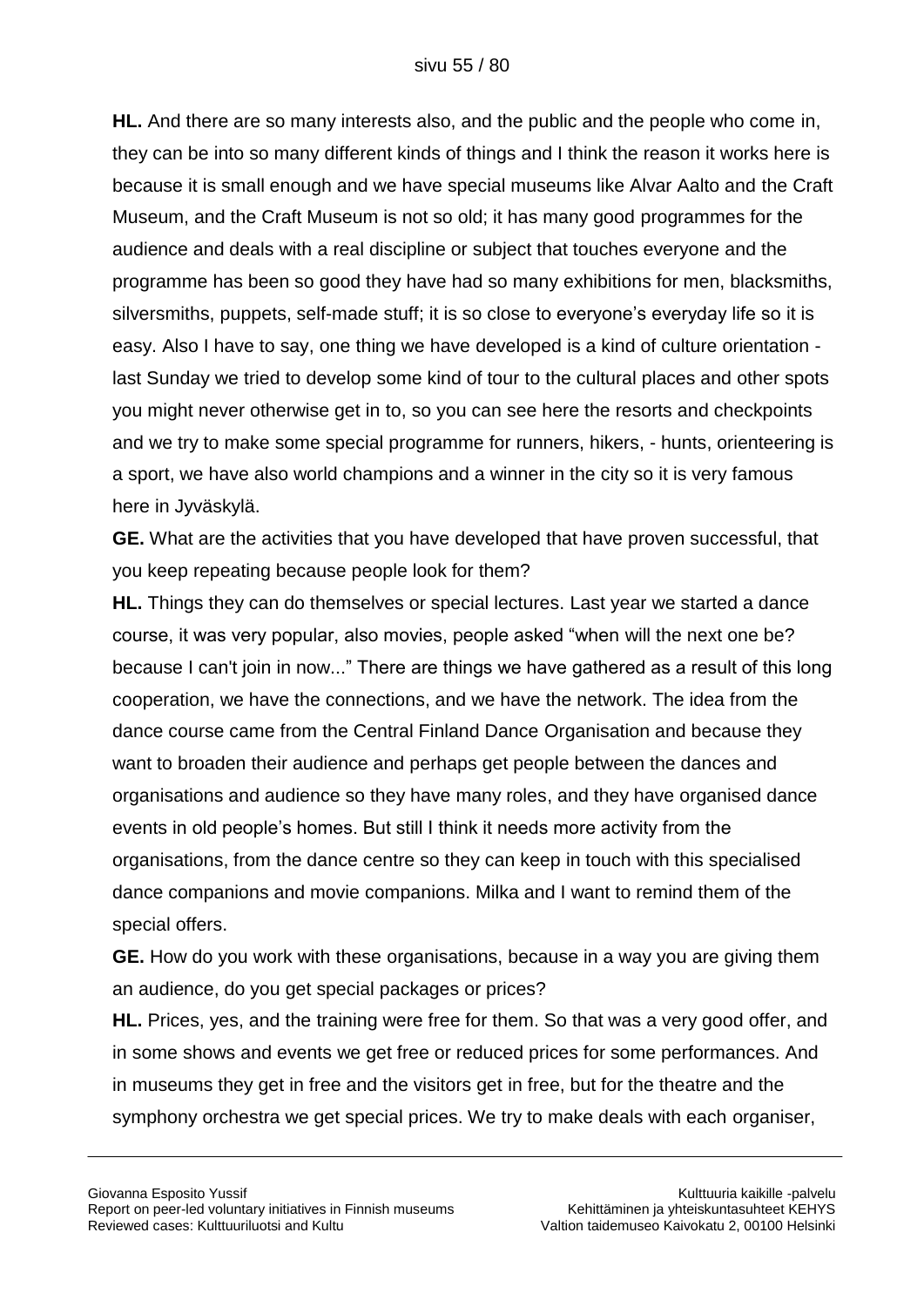which is not always convenient for the old people because they are not always sure what the last offer was so they need help with that. Sometimes when we get some information and e-mails - they get so many e-mails - they call me: "What's up today? I don't understand..."

**GE.** Do the retirement homes involved in your service have calendars of what is happening so the elderly people can keep in touch with your events? Do they help to distribute the information to the elderly about the activities you are involved in or the programmes you have developed?

**MM.** I think in their calendar they have just what is happening inside the house, so I don't know if you keep any contact with them?

**HL.** Not really. But we have these coloured booklets, *Taide Apteekki*, I made for everyone so they can enjoy the varieties we are arranging, but still some volunteers are really working quite a lot in certain day centres or older people"s homes. It is a different thing but they also feel they are A&CC, they have this urge somewhere inside them. **GE.** To be active and have a role…

**HL.** Yes, and perhaps they are trying to get the whole group to an exhibition, now perhaps to Art Museum, they have a show which deals with landscape as well as old and new art.

**GE.** The main working structure, is it only the three of you? Or how do you work, how do you delegate responsibilities?

**MM.** Basically it's only Hanne who is working full-time, Sirpa and I have other things, but of course I try to help her. But basically she is it.

**HL.** She consults me or asks some questions. Sirpa is not aware of everything we do because she is an art educator, she arranges all kinds of student tours and she teaches the art education students to guide the school groups. She has quite a lot to do, and she is also developing the whole museum education programme, so she is also dealing with many networks. The idea came from her, and it is certainly not a bad one! But it needs someone to coordinate it and I think the thing that helps is that I now know our volunteers, I know who can and who will, who wants to take this kind of group. I know who will work with people who are depressed and one of our challenges is that we need more of these people to come with us. We tried last autumn to organise a small group which had depressed people and…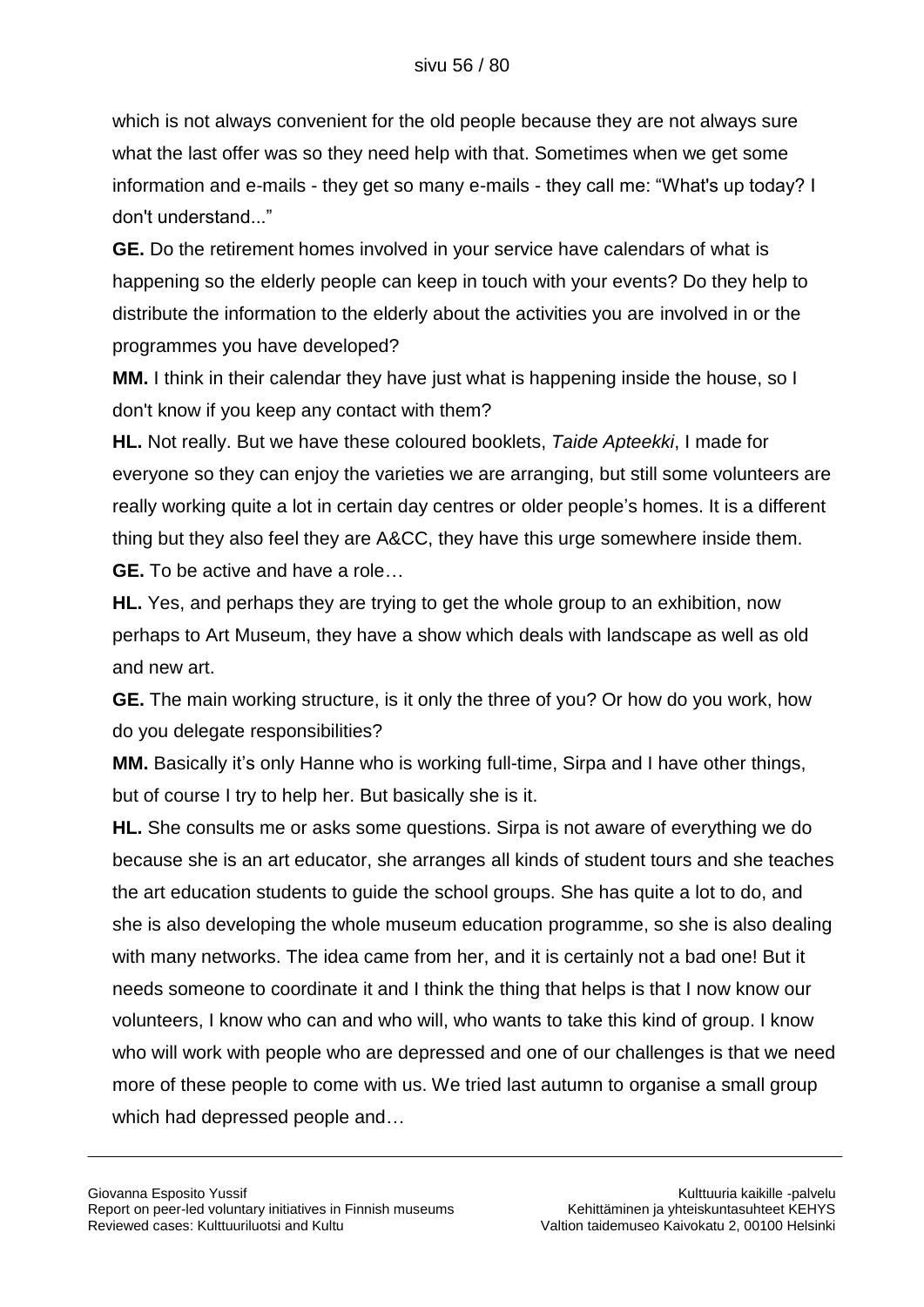#### **MM.** Foreigners

**HL.** And people from *Gloria<sup>33</sup>* or somewhere else. And we got one from Iraq and one from Iran and nobody with depression, so we will try maybe next spring with them to come to our course and be part of A&CC, because I think they would benefit very much from being part of a group, especially if they are able to go out, and they can go perhaps to see a museum or concert with someone. And of course it needs a special kind of support. But still it is our big challenge. We have tried it once before and we thought it might work but still…This autumn we are starting the Korpilahti group and we are starting next Monday. Korpilahti is about 20 or 30 km from here...

**MM.** It's a small place outside Jyväskylä, I don't know how many thousand people **HL.** A few, not so many...and it also has quite a rich cultural history so we are trying to make a small group there. We"ve already had one person as a companion for about two years and we have an organisation which is from the social branch which is organising these kind of peer groups in rural areas in Central Finland, so we cooperate with that group and Tuija Seppänen is also an A&CC so she knows how it works and will support me as much as she can. We'll see how it works and we also invite them to our group. The exhibition in the Art Museum contains some paintings from Korpilahti, so they might want to get in contact with Art History more and the curator will have one lecture with them.

**GE.** Who funds this activity or your position? Who ensures the continuity of this programme?

**HL.** I'm employed by Cultural Services, even though I'm sitting here. The organiser or the coordinator could be employed by any kind of activity or organisation or voluntary centre or health and social department or anyone, but I think it has helped the community and of course it had helped me to think like this. Of course it helps if you have certain information, if you have been educated in history, art or culture, or many other things that have to do with this subject, but still you don't necessarily have to be an art educated person. Because the idea is so simple...and to coordinate. Of course you have to know about people"s disabilities and how to act.

. . . . . . . . . . . . . .

<sup>33</sup> Multicultural centre located in downtown Jyväskylä http://www.kyt.fi/monikulttuurikeskus/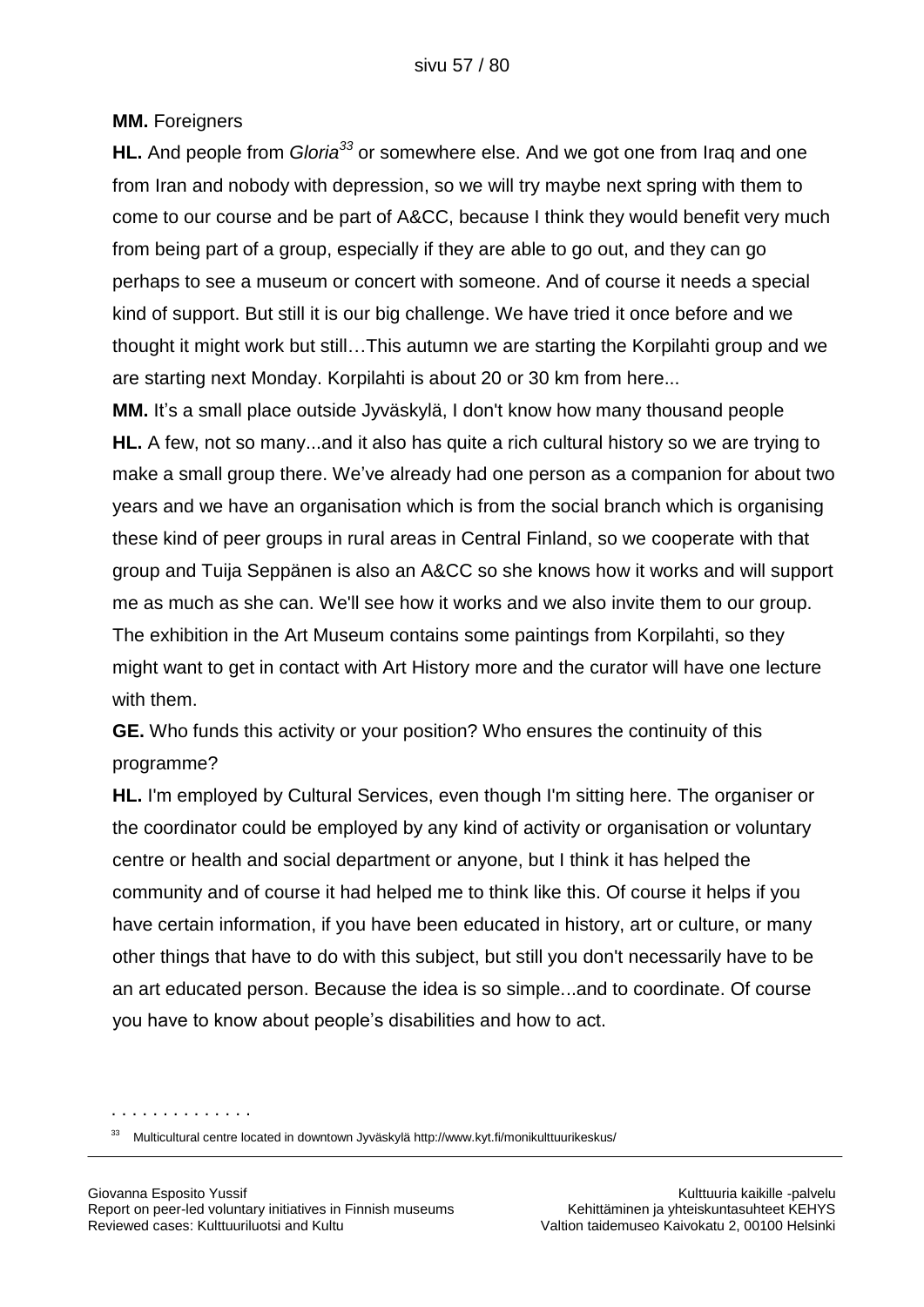**GE.** In his case, how did he know how to reach you?

**HL.** I usually ask them where they get the information from and he said: "the Internet". I don't know where he had been surfing, but he got the information somehow.

**GE.** How do people usually get to you, through the booklet or the Internet?

**HL.** I think the main thing is that they hear about us from someone, or maybe they read about it in the newspaper.

**GE.** Do you advertise?

**HL.** We don't advertise.

**MM.** We sometimes get articles written about our activities

**HL.** Very small, in fact. And of course we get some information about these kind of events but of course it is very small. We have information in old people's guides and we have the *Taideapteekki*.

**GE.** Are there cultural newspapers or magazines in Jyväskylä which inform about your services?

**HL.** Sometimes but not so often, it is very rare. I think the most common thing is that workers in the social and health branch know and if they have some patients or customers that could use this service...I also had a call from home care, they asked if they could get a companion for this old man who is lonely and has lost a friend to take him to a concert. I think that is the best way they can find us, because if the nurses and the staff are aware that we are here for them.

**GE.** They promote your services..

**HL.** Yes, and also when I started working here we arranged the first course that contained about 20 people from the old people"s home and care and day centres, they were trained and they can also take the group directly and they inform me at the end of the year so I know a small part of the orders. I'll try to look at how many groups asked for us this year…Maybe you could ask Milka something in the meantime..

**GE.** How do you start volunteering in the A&CC programme?

**MM.** Actually I came to the Art Museum as a trainee and Sirpa was my instructor so I heard about this activity, got quite interested and I took part in one of the courses. I trained in the five museums and found it quite interesting to learn all this stuff about my own town and so on. I was working here for a while and when it was time to write my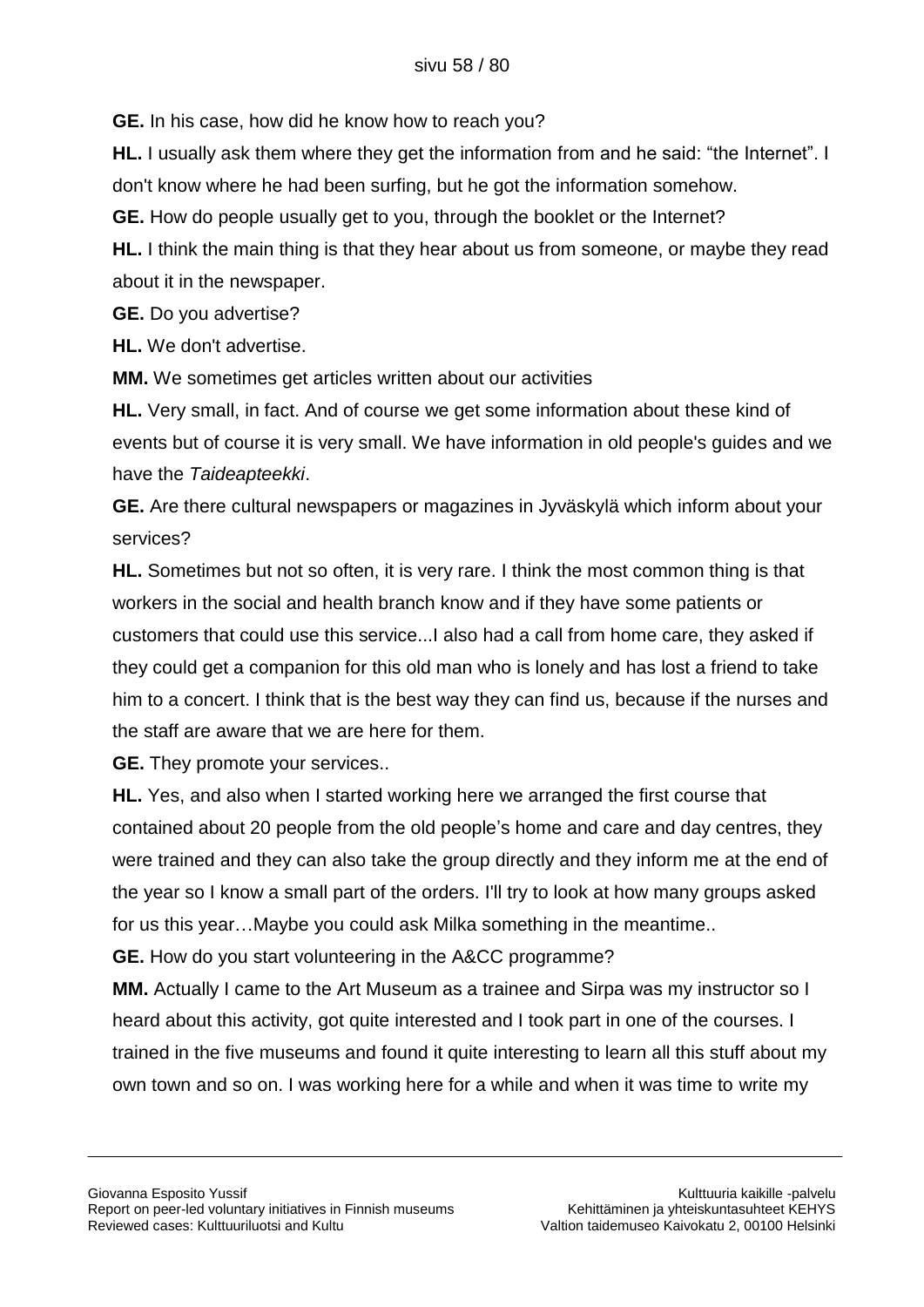thesis they offered me this topic and it was a great topic to be working on, I found it to be really useful so I used it for my thesis…

**GE.** What was the central question for your thesis?

**MM.** The most important thing was to describe this activity because it hadn"t been done before.

**GE.** There wasn't any literature about it..

**MM.** Yeah, exactly.

**GE.** And how do you describe, in your words, what this activity meant for you. **MM.** Meant for me? That is a big question…In the thesis I first describe this activity in

terms of volunteer work and peer work and I found it really important that the companions are peers to each other or they learn from each other, connect, make friends and so on. It really has an effect on their lives. The culture part gives them a lot of experiences and new things, and also community. It is important to mention that people felt that it made their life richer to have this kind of activity.

**HL.** I think rich is a good word.

**GE.** Do you collect in any way their thoughts and opinions about the programme? **MM.** We carried out a survey and ask about many kinds of things like where did you hear about this activity, how and why you take part, what are your favourite things, what are the negative sides of this activity, and so on. And the other part of the thesis was to find these developing points for this activity. From there we saw that we needed a website.

One thing I wanted to say about the advertising is that the expenses this activity has are really really low, because we basically need to get funds to get paid, of course, but in addition to that the expenses are quite low so it doesn't need much money to fund this kind of programme, but you definitely need at least one person supervising. We have had some funding from the Ministry of Education and Culture, small funding for one year, and the last one was..

**HL.** In spring time, it is for two years.

**GE.** To make the booklets and that kind of things?

**HL.** Yes and also for my salary.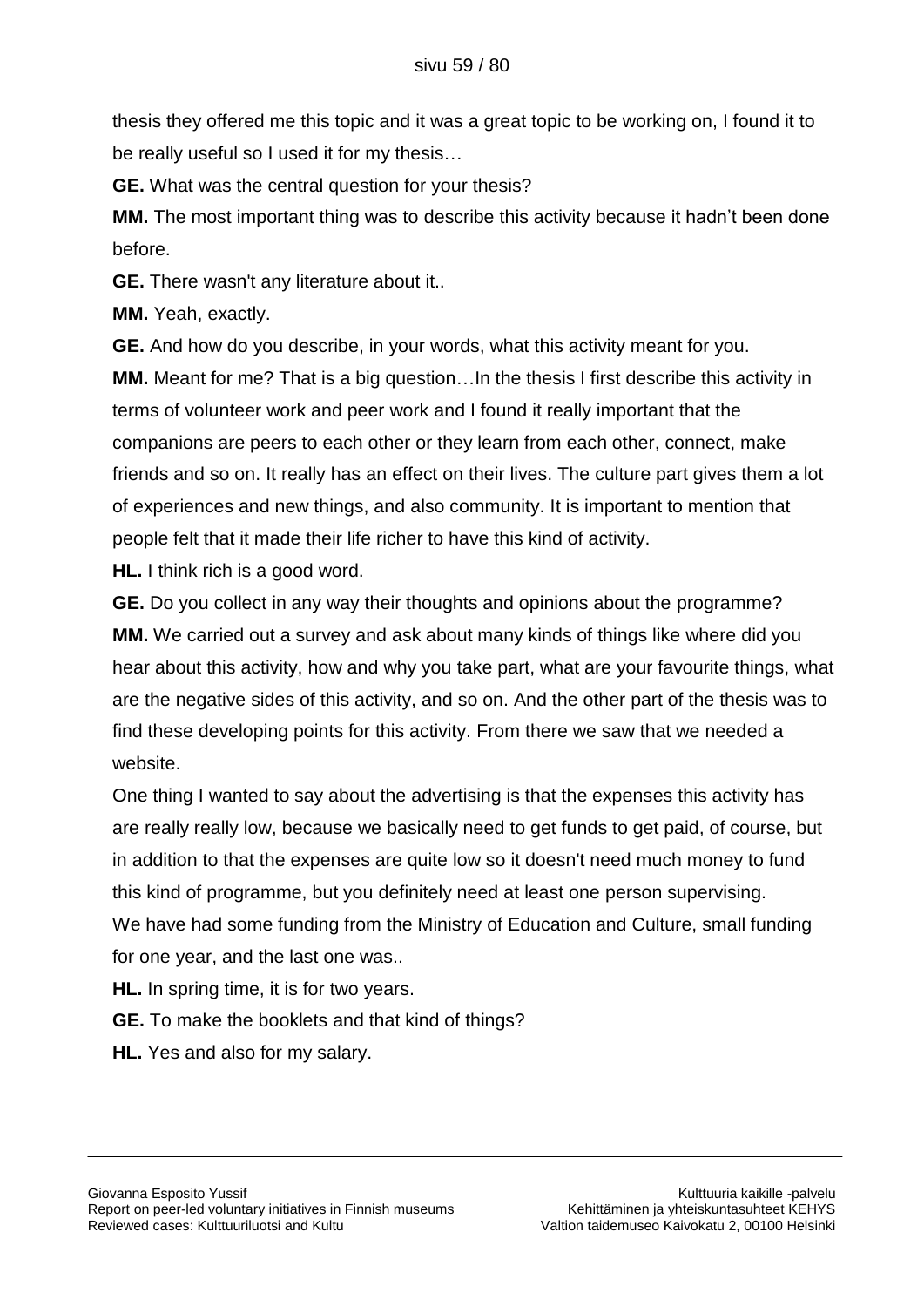**GE.** This activity has been structured mainly with older people in mind, but how many young people are involved? Do they come from background similar as yours (Milka) or from social services?

**MM.** I cannot remember that very well but we have some teachers.. the young people are basically studying the same subject I was studying, Cultural Management or Art Education mainly.

**HL.** So basically students and the problem with students is that they leave when they graduate and the older ones stay. I think the oldest is about 82 and the youngest about 20. We have 5 or 10 that are still with us from the first course and quite actively since 2007 and in 2008 some disappeared because they were nurses and people from the old peoples home whose boss ordered "You have to take this course!". **GE.** OK...

**HL.** Yes, but we planned the course together so she was clever and she wanted the staff to know more about culture and to get the experiences themselves. And we also organised four workshops for them so they could do themselves; we have felting, graphics, painting with natural materials and architecture course, we involved them so they could try themselves. And also I have been working in collaboration with this centre hospital so we also have projects with them so we know that it is a very tough job to be a nurse so they need some art in their lives, it helps. When the nurses realise they get joy from the culture and art events they can also share this experience with the patients and the people who live there.

**GE.** And this programme you were mentioning with people from different backgrounds, non-Finnish backgrounds, have they taken part before? Or is it an interest for the future to have foreign companions for foreigners?

**HL.** Yes, it is also a challenge, I think and these two people are not so very active now, I discovered one of them and the other one is active in Gloria. So Anu tries to make some people come with us and they promise them a tutor or a person who will be with them as a supporter and they didn't really need one, they were so good, even the one that was introduced, he couldn't speak such good Finnish but he was an art critic, writer and artist so it was easier for him because he had been to all these museums before he went to the course, but he enjoyed being in a group and he is proud. He has been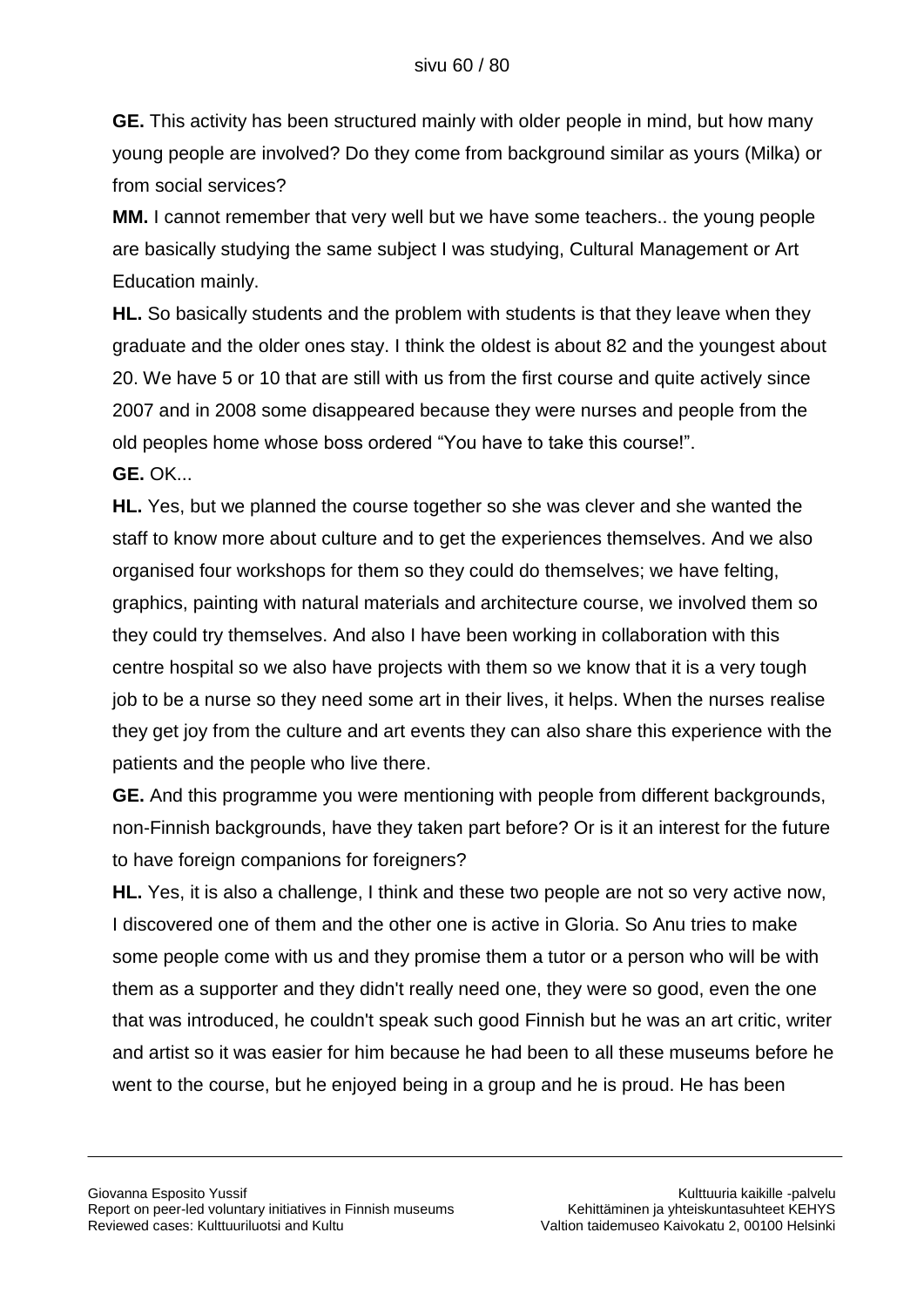helping in one international group with me. We are supposed to speak Finnish so they learn it but we spoke all languages, English, Finnish, Arabic, whatever!

**GE.** Do you have a big international community here? I know there are a lot of students that come and go..

**HL.** Refugees we get every year and immigrants they are many; it's more international now than it was ten years ago.

**GE.** And how would it work with them, do you think there is a special group needed to work with the immigrants – so that they could also join the group themselves and start to generate a community with them – or is the same group for everyone since it shares the same interests?

**HL.** That's one idea, but still it needs more effort, I don"t think there was time for that, but anyway Anu is also trained as an A&CC and they realised that culture and art is such a good way of helping people get adjusted to Finnish culture so it is natural in these circumstances. But we'll wait, I think we'll get more, maybe we could try after this year's projects again, and these people with depression and immigrants. Maybe we can make two groups or maybe they are all part of the normal group so there would be no differences.

**GE.** Maybe that option would be more interesting to avoid segregation..

**HL.** The ones with special needs support might get a tutor, like in a buddy system. You know in the Manchester 'In Touch' programme they have this 'buddy' system, I was there and met the volunteers and heard about this programme. It was around 2007 – 2009 and they started again this year and it is a big programme with two different museums, lots of people, lots of workers and people with many kinds of social problems or unemployed or depressed or drug users and things like that. So they have a very different kind of approach: to bring them back to society. Our approach is that we tell them that they could get more from their environment, more joy and share these visits and experience with others. Of course we have some companions who have many illnesses and it is almost impossible for them to come to our meetings, but still it"s not so many that they can take to some places, but still they want to be with us and they are proud.

**GE.** Do they wear something? **MM.** Yes, a badge.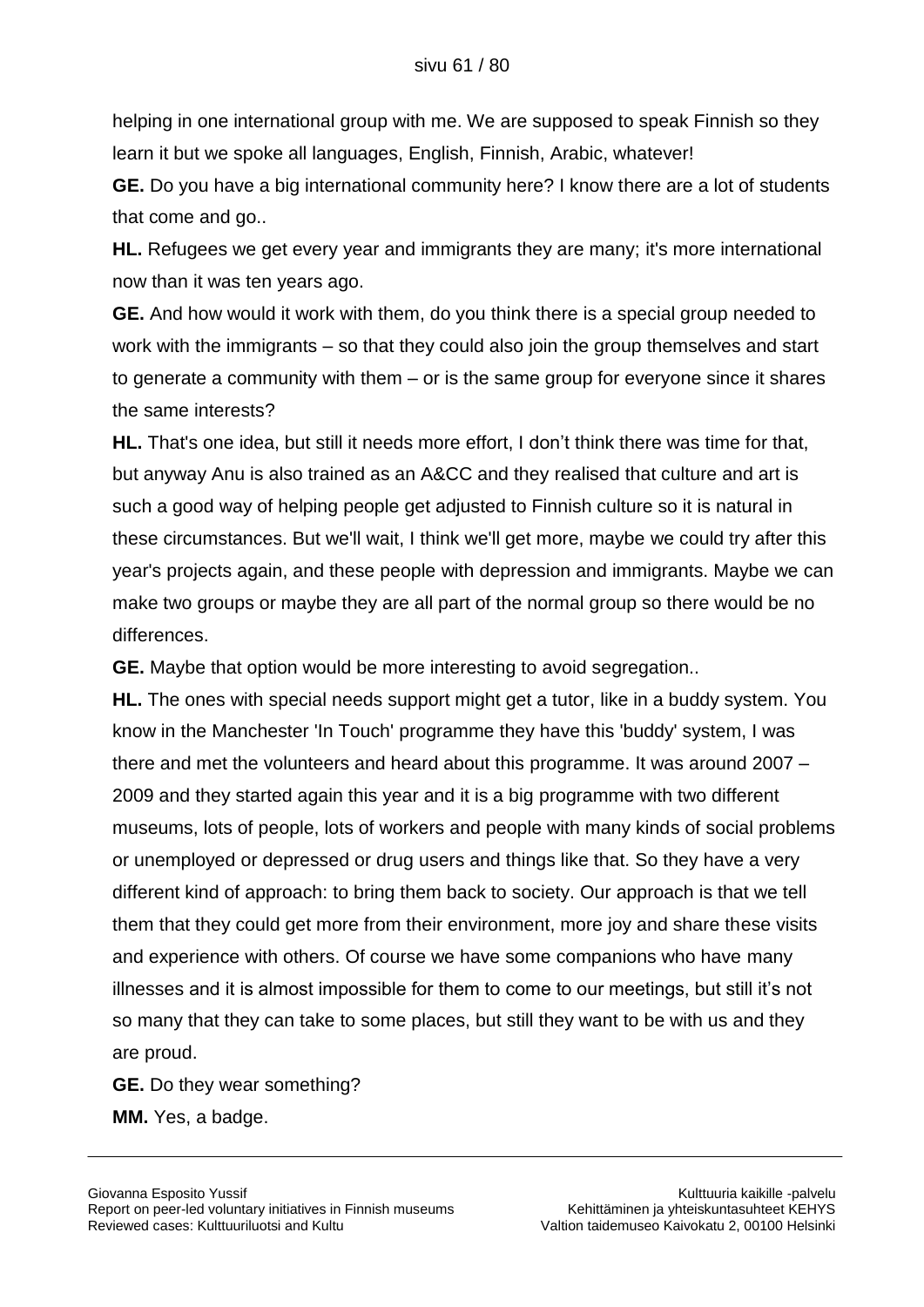**HL.** We don't say that they have to do so many volunteer gigs to be a good one, just to see how they have been empowered doing this for the years I have been working here.. I don't know their ages or their personal things; they don't have to tell me if they don't want to. I just need their telephone number, address, e-mail and if they want to tell me what they are interested in and what they are not. But still it is not necessary that they are structured so much, they are free. I think one advantage of this activity is that they can do as much as is suitable for them, in what they are interested in themselves. They get so much for themselves from this activity that we don't have to do any special tricks; it's just some ordinary action activity. One thing to join us is that they had retired recently and their social group has disappeared and they start to think "I could do something, I could learn something more and I could something fun" and then they find us somehow. I get asked maybe a few times every month if "I could join the group" and then I say "I"ll send you an e-mail when we have the next training group" and then I can put them on my e-mail list so they can get the information even though they are not trained by the A&CC.

**GE.** How often do you have these training sessions?

**HL.** We have had them once a year and last year we had two groups since we had this special group with the people with depression and the immigrants. I think we will change it now because we don't need these big groups anymore and we will try to make it cosier and smaller and they could be trained and the visits could be made by the A&CC

**GE.** To pass the information between themselves..

**HL.** Yes. Last spring we have a companion who did a part of the Craft Museum, I think she was great, so the pedagogues and educators have more time to do something else, because the thing they most need is: Where is that? How do we get in? Where are the exhibitions? What special things are there? Of course some of our members are already trained as guides, we also have those kind of activities or active persons, or they have chosen the Art Museum as their favourite place and they come to every meeting that has to do with that, or they found out themselves and they use the Internet and want to study by their own, it depends. The basic thing is that you have visited the place before; you know what is coming up and what the exhibition at the time is. Of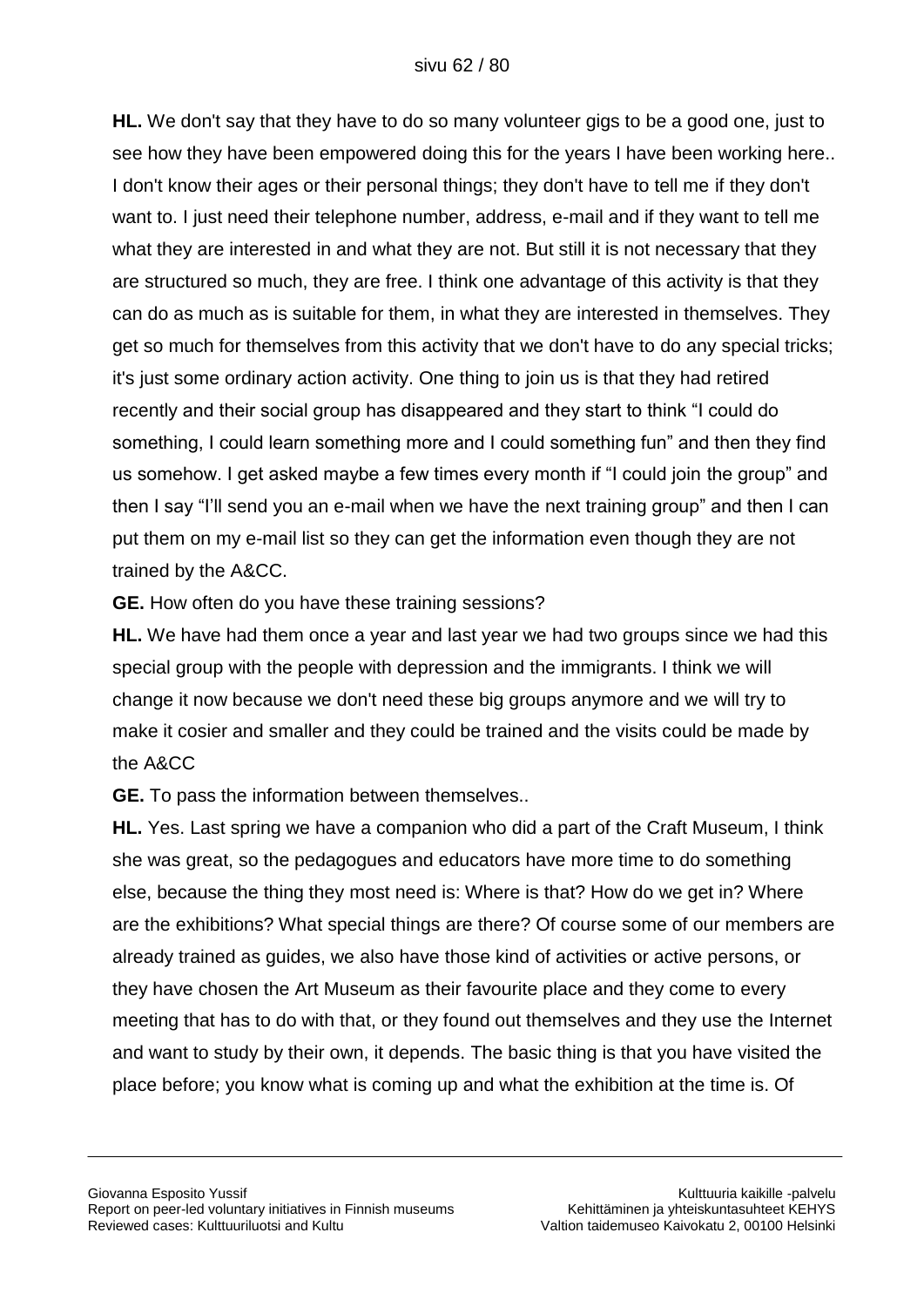course we have so many exhibitions that are temporary so this requires activity, really, if you want to be online.

**GE.** Do you have participation from the museum staff? Does the curator or educators give them special tours or talks?

**HL.** Sometimes they do, if they have a new exhibition they can arrange this introduction or they can ask them to visit their museum. We arrange many of the events at the Art Museum because we have a place there, but still anyone can ask the companions to go to these places. It depends too, because when they know the staff and feel familiar and cosy it brings about mutual trust, they know what to ask from them and museum staff and curators trust these companions and know their interests. It is kind of free, I think it is good that it is not so structured because it allows for space to develop this activity where it is really going, that it doesn't limit too much.

**GE.** There is Milka's thesis, you have been giving talks but are there other platforms where your methodology has been disseminated or someone speaks about it. I'm thinking about how people can get to know it and get more information about how to implement the programme.

HL. Not enough information. We are supposed to be involved in some research by a Chinese researcher for her thesis here in Jyväskylä but we haven't heard about her, we don't know. I think she had a questionnaire and she put it on our website, but we are waiting for her to contact us since this was supposed to be finished in May this year.. I think she is back in China, I will send her an e-mail this week. I think she realised what she wanted to ask and we really need this information. We are glad that you are doing this research, in fact.

**GE.** Do you have some kind of evaluation of the programme, or has this programme been evaluated? You have the website which helps to disseminate the information and helps to make it visible for others, which is important since sometimes these programmes are not so out in the open. How do you…measure is not the right word, but how do you make your achievements visible?

**HL.** First it was Milka's thesis but we haven't done this well, I think. Like the structured evaluation we are doing it all the time and of course I do it inside my head, but still.. We have some meetings with the volunteers that are asked to have a brainstorm about what could be done better but it's still unstructured.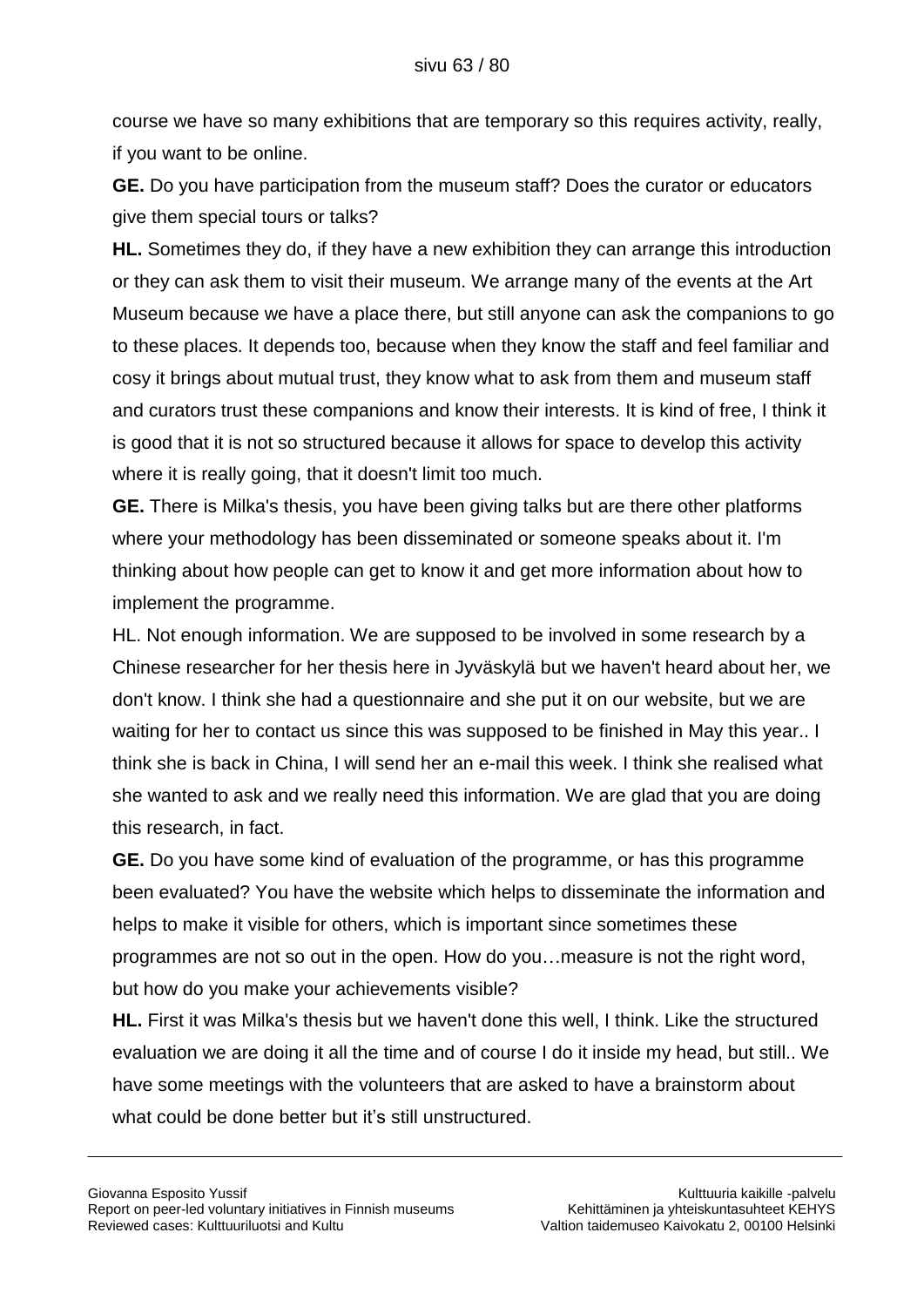**GE.** How often do you have these brainstorming meetings?

**HL.** At least once a year, maybe twice. And of course we had this show at Kirjasto, we were asked to tell them about A&CC...

**MM.** It was a small seminar to develop this activity around two years ago.

**HL.** 2009, in December, so we should do it again.

**GE.** Since the A&CC are also dealing with people with special needs, do they come to you with questions or for support? How do they relate with you in this matter? **HL.** They ask questions, yes, but I think it is best if we try to ask them before we meet whether there are any special things and mainly they send me and e-mail or they tell me when they see me next time how it went, if it was OK. Mostly it is OK, we also have special offers from this voluntary centre, or in any case we can get counselling or give support so they can get tactical directions, or they can ask me if something went wrong. We have had so few things that have gone wrong or that the visitors didn't feel well.. twice I have got complains. One was because the companion didn't feel well, she was a former guide and had left visitors alone in the Natural History Museum, which didn't sound at all normal. And another group with special needs, both were special needs groups. One of them was visiting the library and it was too complicated for them to understand, the culture companion didn"t talk slowly or simply clear enough to the people. These are the ones I know of. Once it happened that the companion touched something in the museum and also I heard that someone took a flower from a flowerpot. Of course sometimes they ask, especially when I meet these volunteer coordinators, how can I relay, how can I trust them to behave properly or how can I trust them to deal with this special.. to deal with difficult situations, I know because I have been there myself, so I can't guarantee how they are doing, they are all different people with different abilities, interests, how much they know about a certain place, maybe they haven't been there for a year.. it is a learning situation for them too. And of course I think if I got more complaints I could talk to them and see how the companion is feeling. When I know their abilities, when I have met them and worked with them, I can predict whether they can handle it or not.

**GE.** It must be a tough decision to select and pair them.

**HL.** It is not easy, they have made choices about what they want and their interests and then I look who wants to take them and it hasn't been there late; kind of deal these gigs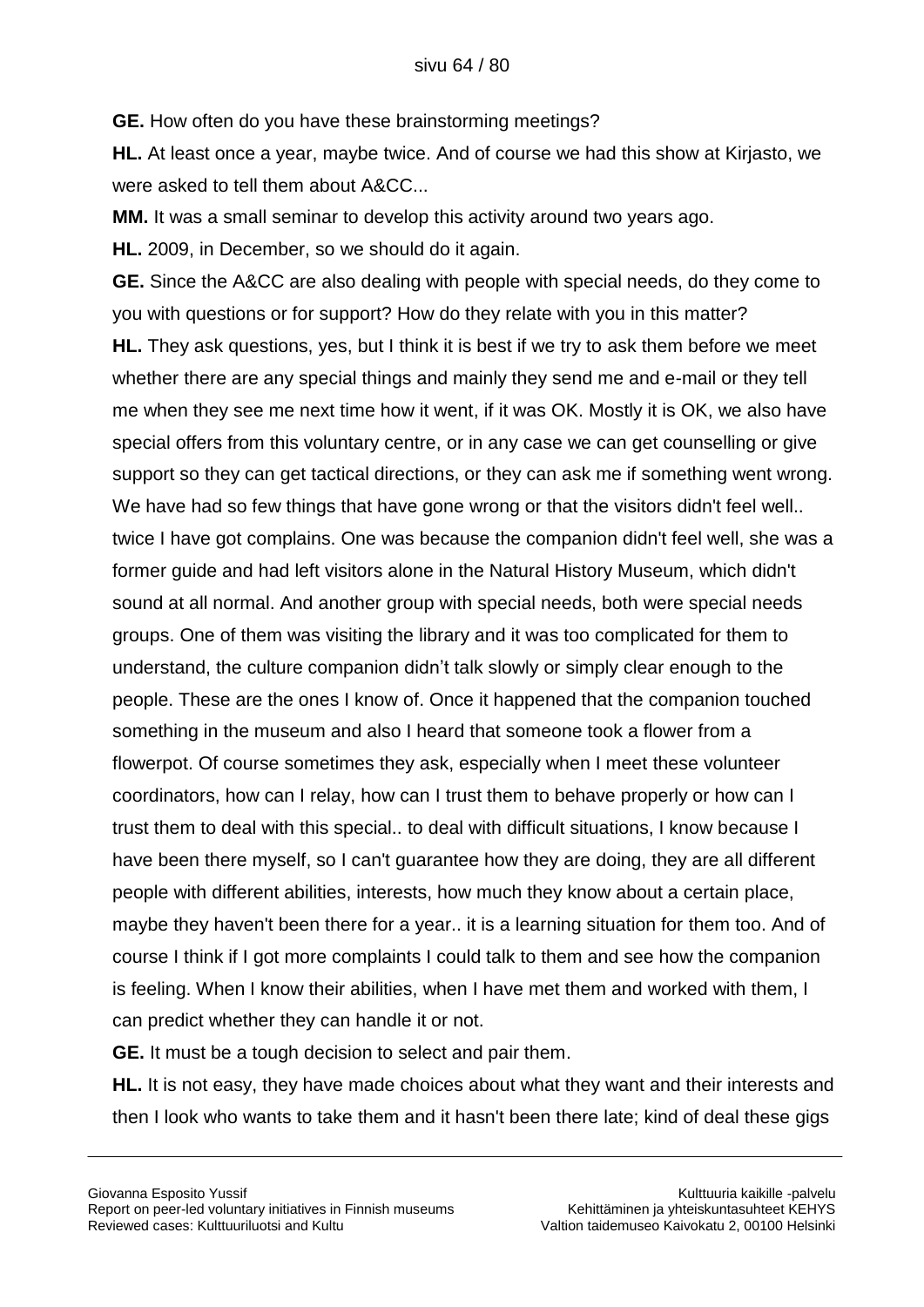(referring to the paring of the companions with the users of the service). Sometimes there can be a lot of gigs for the same person, maybe because of the timetable, or maybe they want to. Sometimes I get a gig and call 20 people and they are all busy. Most of the groups I get these gigs for are from special group programmes and they meet once a week at ten o'clock when our museums are closed, they open at 11, but sometimes they let them in so we can deal and negotiate how it would work. Last year I got 33 calls and this year more than 20 this far.

**GE.** I think it will be interesting to see how the exhibition you are putting together will come about, what the questions and their interests will be..

**HL.** You will get an invitation when it happens!

**GE.** Thanks! And you are doing it in the Art Museum?

**HL.** Yes, downstairs and in the lobby, we will make a small cafe and use it as a meeting point so we can arrange things and events in there, we can ask artists or writers.. And I think the title could be something like 'choosing' or 'choices'.

**GE.** Are you working with local artists or just with the collection of the museum? **HL.** We can choose from the artworks that have been bought from 2000 to 2010 that are part of the city collection, if the group wants it we would lend them. The good thing in this case is that we also motivate the museum staff differently; I hope someone will do some research about this too.

**GE.** In what sense are the museum staff motivated differently?

**HL.** Because they have to deal with new people, with volunteers, and they are learning how to do this kind of thing which is very new to most people. And of course when you are planning or curating an exhibition with such a big group, there have been 5 or 6 of them who are very active, so it is a different kind of process. And they get to know each other and of course Jaana has been showing us the collection in many places so she has to plan how she will show us these things. Lena, as one of the curators, had a slide show about this process. Last May we visited Ateneum and saw this exhibition, and it was a learning trip of how things are made there.

**GE.** Thinking about how they are reactivating or reformulating the role of the museum staff, have they worked with artists? In some places artists have distanced themselves from social engagement and maybe by pairing the artists with these social actors or by getting the artists involved through lectures, workshops, etc., getting in touch with these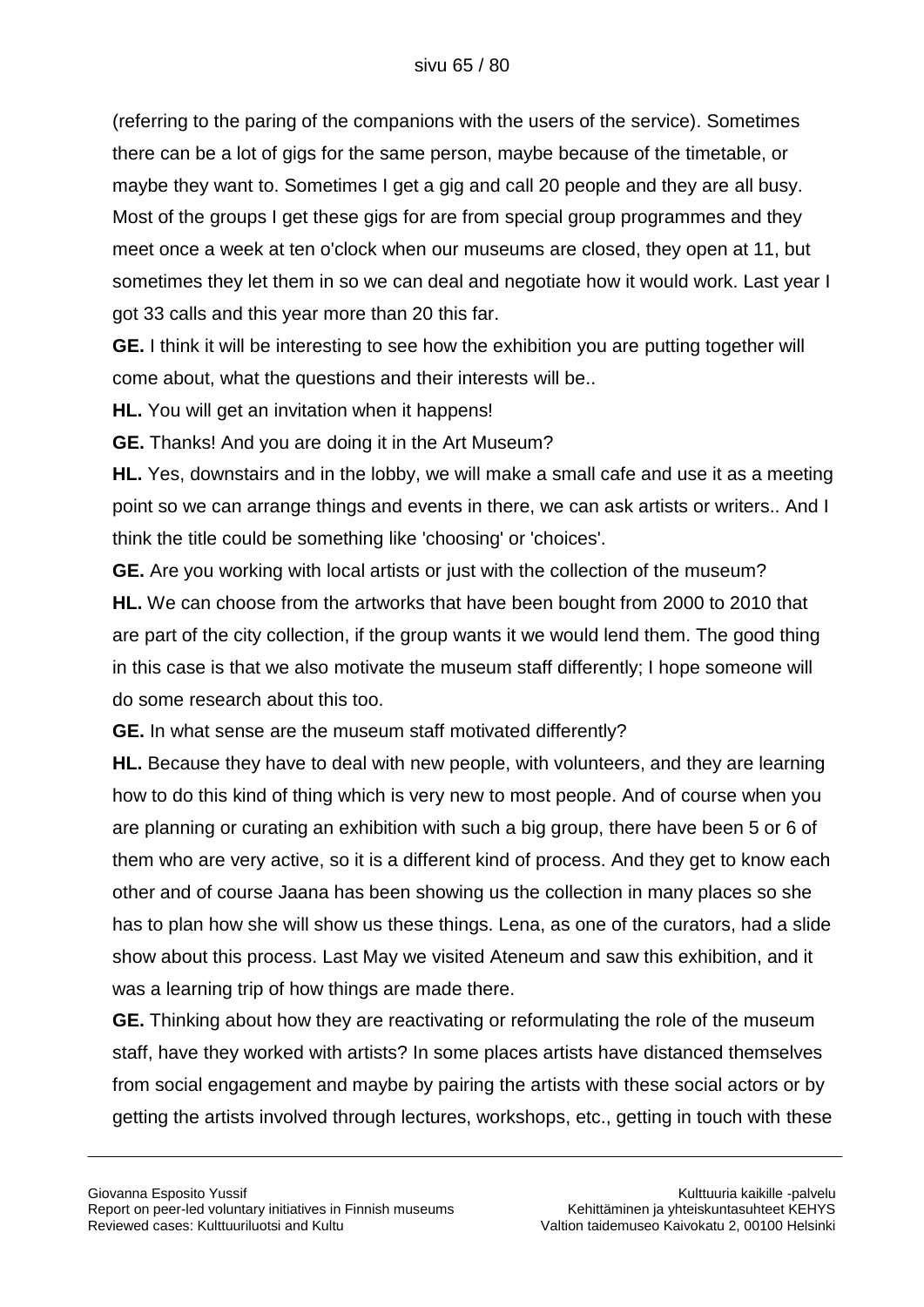actors will not only benefit the group involved but maybe also the artists and hopefully reactivate their role too. Have artists manifested their interest in participating or being part of the A&CC?

**HL.** We have some artists in the group, a dancer who went to Shanghai last year and at least there is a big group which are doing art themselves. They don't think they are professionals but they do many kinds of things. We are also arranging – the idea came from this exhibition we are making – for us to develop our own exhibition, so we started a new group called *Art and Culture Companions Do Art Themselves*, and we are holding that exhibition opening maybe on 15 April in the City Library.

**GE.** So at this moment you are organising two exhibitions, one from the curatorial perspective and the other in the art process and the art as a result of these meetings? **HL.** Yes, and perhaps the previous things they have done, it is open now to what they want to bring. It is kind of an example and an encouragement to people to do art themselves.

**GE.** How does the museums relate to volunteer work here?

**HL.** We are city controlled, I work for City of Jyväskylä, so it is a very special form of volunteering and I think the museums can have volunteers, but they don't use it very much, they have used it sometimes for special events or serving coffee at a birthday party or things like that but still it takes time from the staff to guide these things and there have been many problems in England or wherever, so…there is still some line between professionals and voluntary workers. In Manchester, it was very nice the last hour I was there: I popped into a gallery, there was a volunteer guide and I took a tour with her and she was very nice and well organised, and the things she said, why she was there, was to guide people around – she had created her own tour – to make the visitors come again, that was her main line. Then I talked with her after that, she had studied Art History and she made the tour based on her own interests and made it chronological. It lasted maybe less than an hour but still she made the audience discuss, and talk about things; I think she was even better than the professional guide. She had passion. Sometimes these guides are more enthusiastic and even more detailed experts that perhaps the guides there. And they use them, maybe they do that once a month for a few hours or so, but the energy these volunteers have.. why wouldn't museums use them? It gives the feeling that there is the real connection with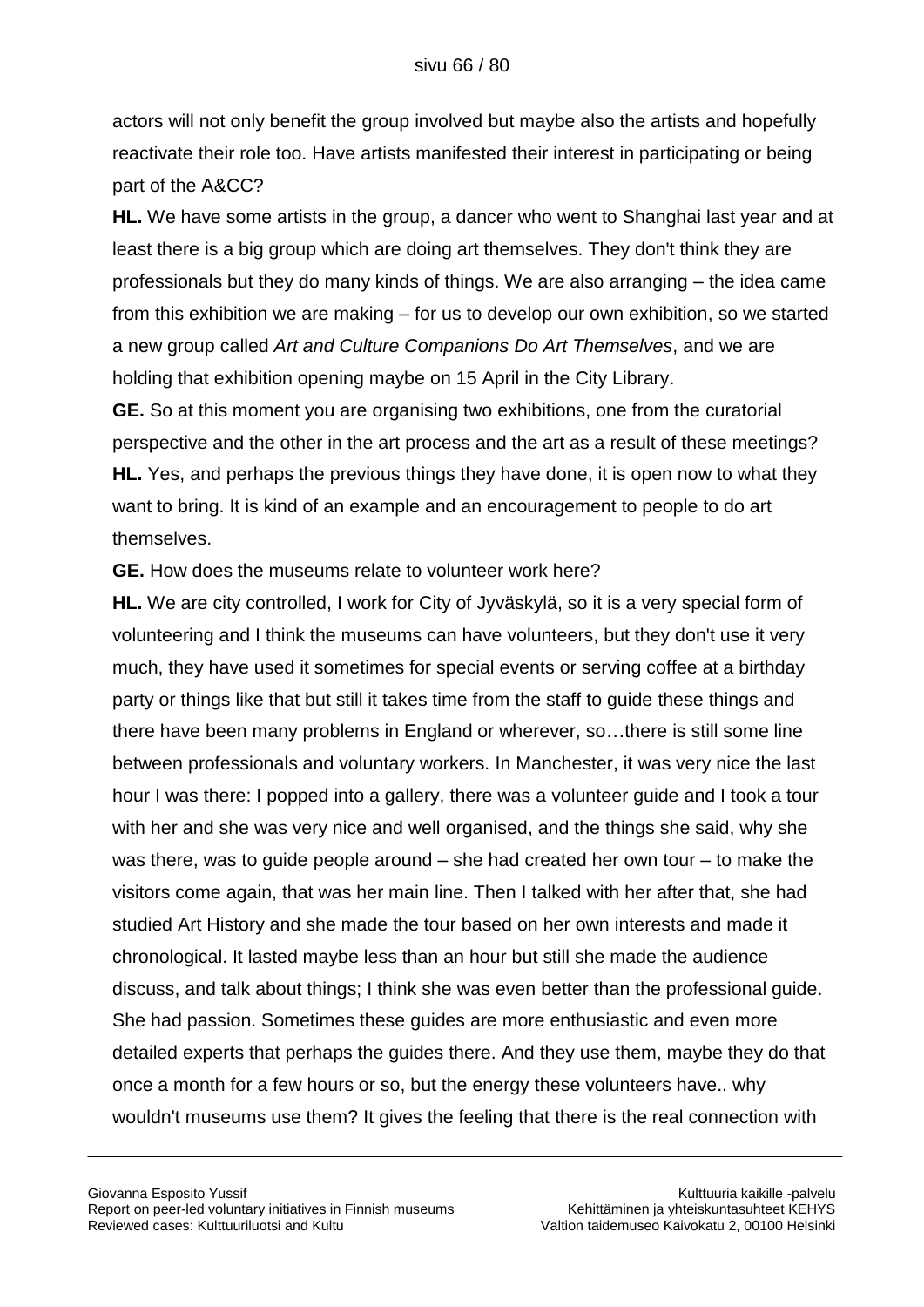society. And they have a counselling programme and several other projects with immigrants. It is a big museum, Manchester Museum, and the other was the Imperial War Museum and the difficulties were that the staff to get used to these volunteers so the new museum had no problem accepting the volunteers as "guides". It looks so interesting and well planned, structured, and also these volunteers get their travel costs paid and if they needed day care for children that was arranged too, and like five pounds for a meal. And they have at least two coordinators working for them full-time. **GE.** How did you get the City to fund the project and have it under its umbrella? **HL.** We are still working on it.. I have had my job for just six months, and next year we have a new boss.

**MM.** Our last boss retired last spring so we have been without a boss.

**GE.** So now she could be an A&CC...

**HL.** She has been invited!

**GE.** So bearing in mind the repercussions and the effects that A&CCs have had on the City of Jyväskylä and its senior inhabitants, from the different projects in the arts and culture, the coming exhibitions and these companies that want to get involved, do you have something that states all those benefits this programme has had in the arts and culture of the City? Because if you have the facts of the projects and the sharing and activeness of the companions which has led to certain institutions deciding to get involved…Presenting something with the achievements, even only, because having persons interested in making exhibitions and making art as a result and being in touch with another human being...

**HL.** We have collected some facts and is in the strategies, so of course you need less of these pills, instead of pharmacy pills you get art pills. And it is in the air that many of the cultural projects are seen now as part of the normal well-being of all the people, and we got this new Culture Minister with a new programme for the next five years and we have to show to the people who decide that this has to be in their strategy for the city. We are still there, we will have a new organisation in two years and this is one part that they can be proud of, that's why we are perhaps on their wings, somehow. But still we have these bad times coming and cuts and things like that. We don't know yet how is it going to be next year; but even if I didn"t get any pay, they have to make the exhibition.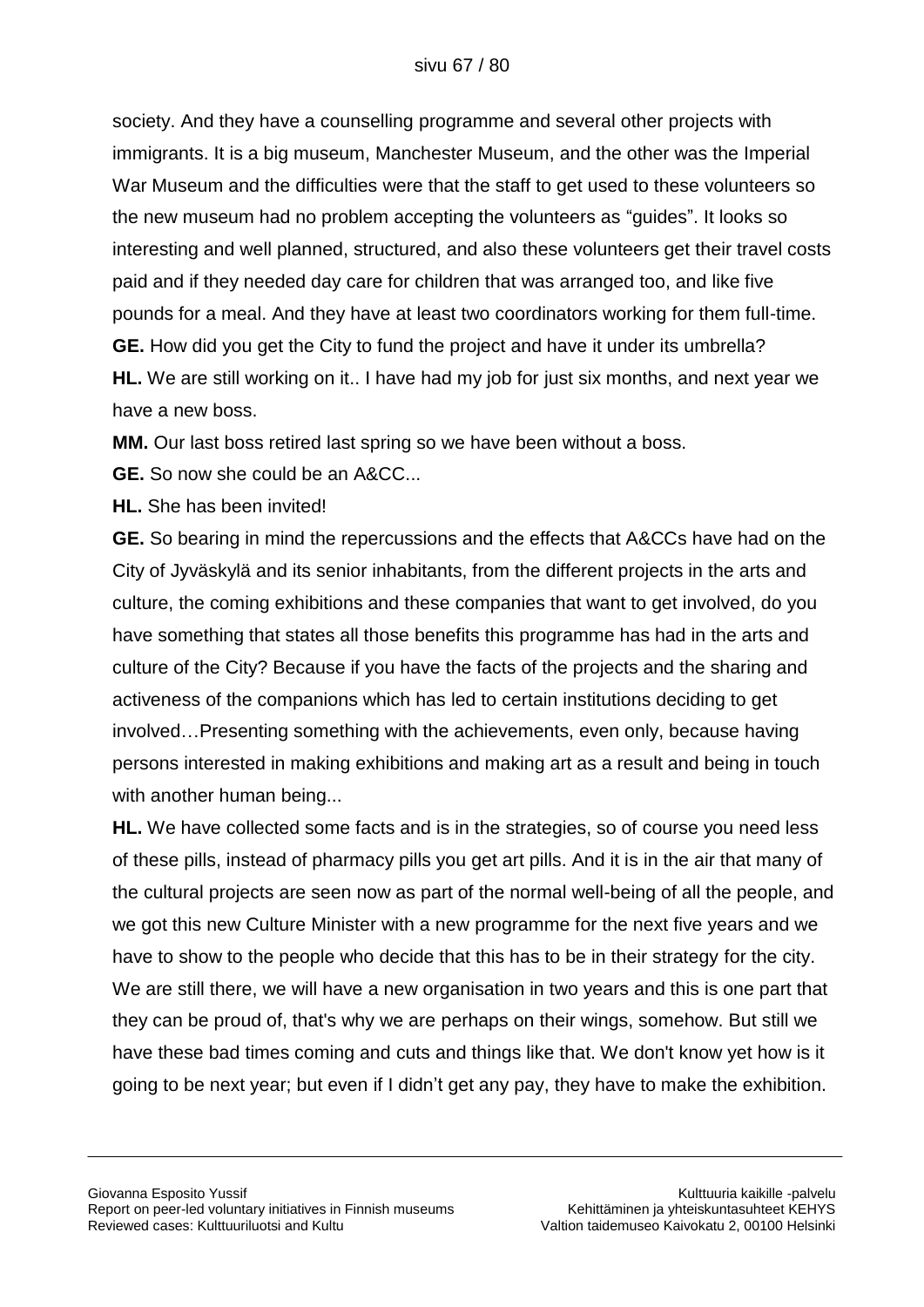I think this activity is more neutral being under the city"s responsibility, if it was run by an organisation it would be different.

**GE.** In that sense it would be interesting to have, not necessarily young people but those who are also involved in working life, since they are making the policies... **HL.** A&CC is available to everyone, I don't say no to anyone. Once I said no, because they were interested in making a business, she wanted to make it part of the tourist business so I said I can get you this if you are interested in knowing what it means, but you are doing business then that is different. She wanted it for tomorrow and we were all busy so she didn't get any bite of this! Because I think if you really need to go somewhere why not to say "yes", at least we can try to get someone. And it might be a good idea to show the social workers what it is all about; last year we were invited to speak about it at a seminar and we offered them the chance to come to the museums and then we had one commission from an international youth organisation which were holding a camp here, and it was in English, quite demanding, but I think it was good to let people from all over the world know what we are doing here. In 2008 we had three groups from PALAPELI, they had a very nice leader and we went to the Craft Museum, they went around and we found out that they needed a lot of A&CCs and we did a number of workshops like bending iron-wire and it was fun because it's too much for them to always talk, and these groups were really multicultural, we spoke Finnish, English, Arabic, Persian, and many of the Asian boys were so skilful. What I also discovered was that they were learning Finnish and then they wanted to tell us about their culture. They do their things in the Craft Museum and they give them the idea of what happens at home. So maybe it is also important for this kind of group that the leader is from immigrant background. I had some other group from PALAPELI with a Finnish leader, they were interested but it is difficult to explain and talk in just simple Finnish, it is a very demanding situation, is not an A&CC thing, but these associations should be more in touch with museums and their pedagogical departments.

2. Tennaris - Conversation with Amal Laala

*What is Tennari?*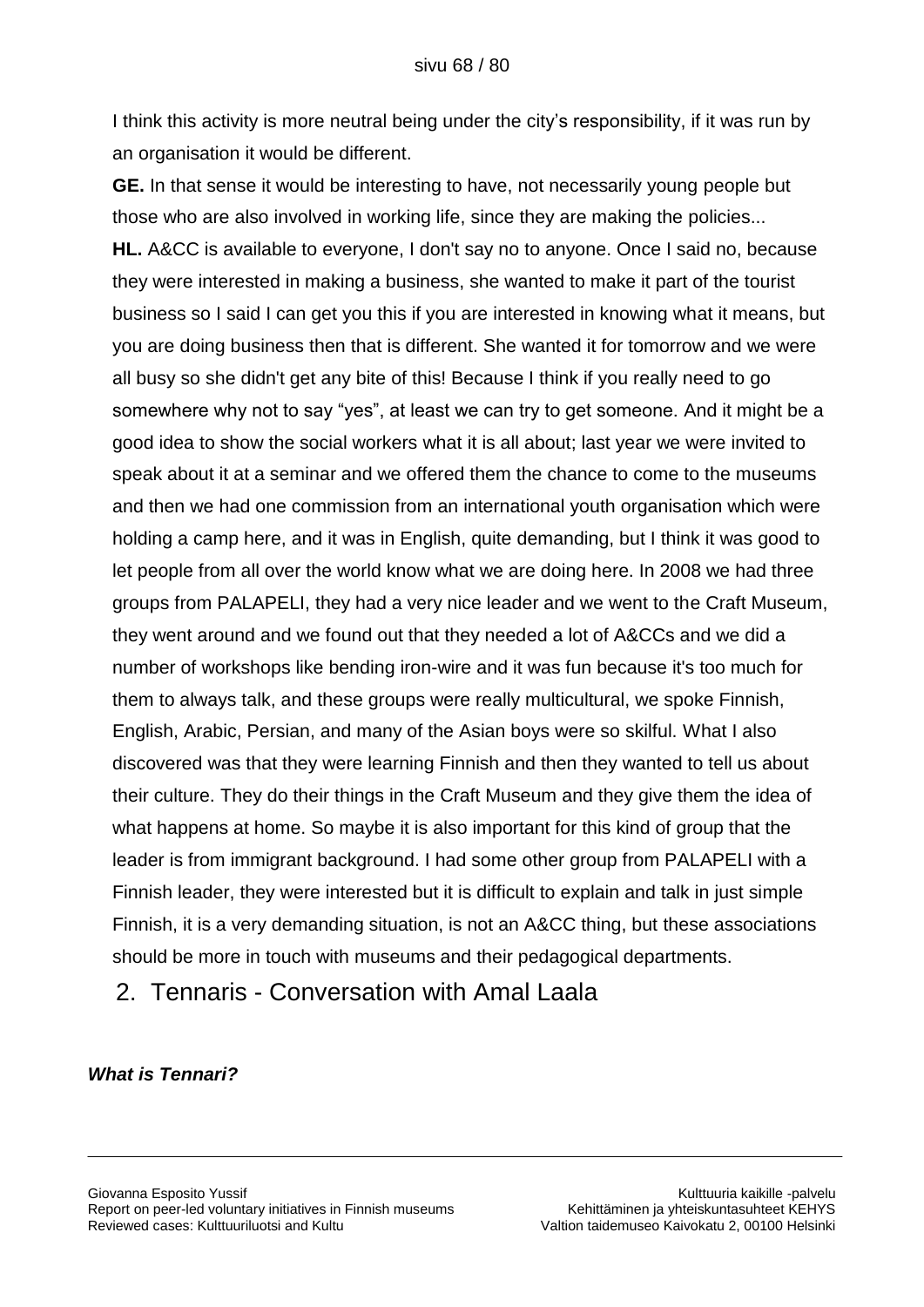Tennari is a programme that engages youth, providing resources so they feel safe to voice their opinions and ideas, ask questions, learn through experimentation and explore their world through creativity. Including young adults into the Helsinki Art Museum"s structure and activating them to become not only an important part of the museum but also their own communities.

*The core* is a peer-led board of 14 people aged 14-22 who work with the Helsinki Art Museum to produce events and programmes for other young adults, with targeted projects feeding off this into wider activities. The group meet weekly, visiting exhibitions and devising events and programmes, developing tools to gain a deeper understanding and interpretation of art, the museum and the role they can play in society.

The group started in September 2011 and it runs from  $5 - 7$  on Thursdays.

### 3. Conversation with Amal Laala, 19 September 2011

#### **GE.** How did the programme start?

**AL.** There has been a youth group here for quite a while, but it has been a small group of girls, mainly doing workshops. They come and do workshops relevant to the exhibitions and things like this, but it hasn't been peer-led; sometimes they say things they want to do, but there is always someone who is running the workshops and providing things for them. I have been doing workshops with these three or four girls since the beginning of the year, because I was working only a couple of hours, the workshop couldn't develop any further. When I began doing my internship here the idea was to develop the youth programme, to change, because the head of education here has also had an idea for a long time to change the group but there is just not enough time. So for the last couple of months I have been meeting people, developing relationships and working out how to get more people interested in a group like this; and also, as you were saying, how to access these young people interested in art. And then the first session, you saw that there was an application for that, because in the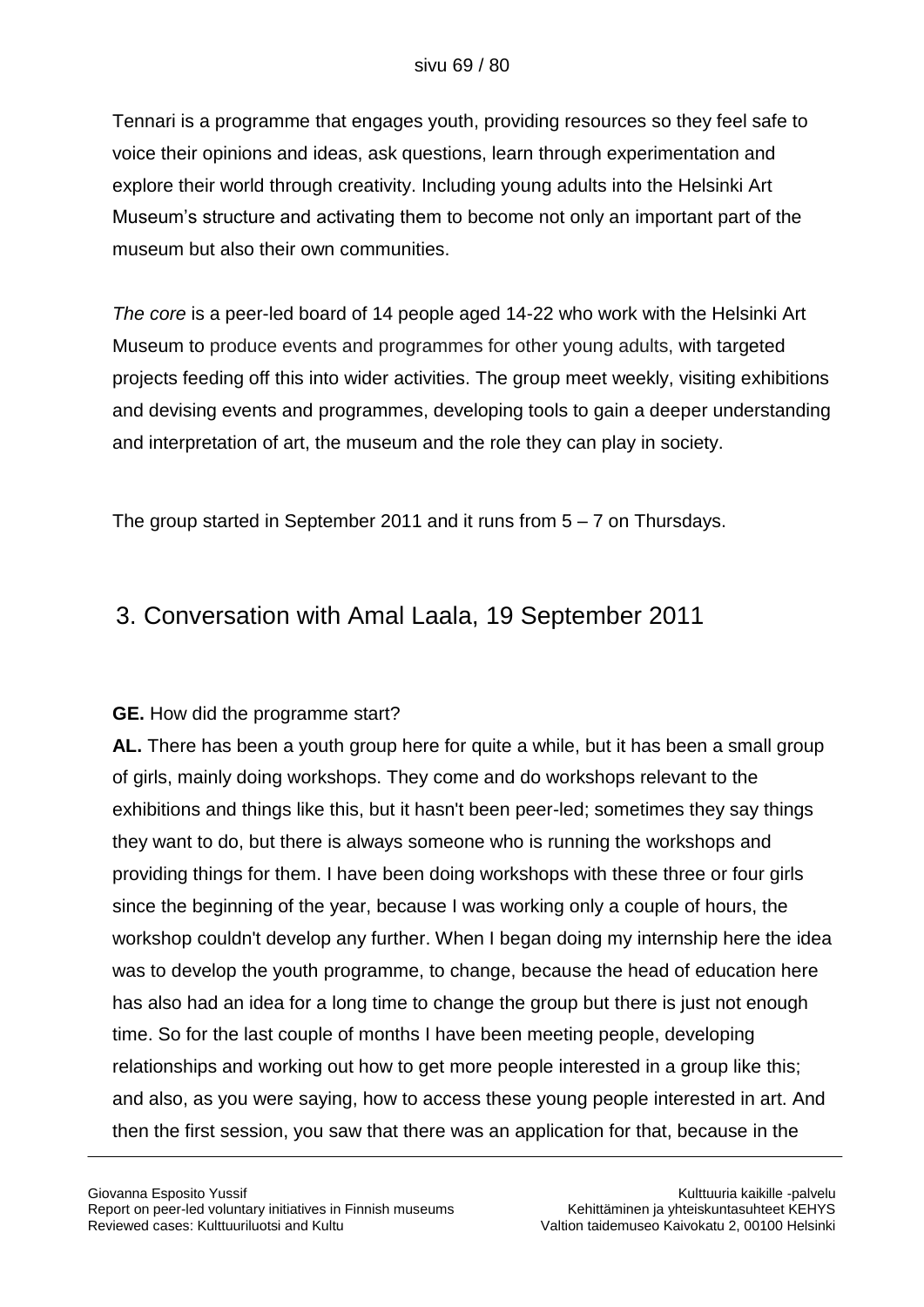beginning we thought we'll do it with a mix of hand-picking and online applications, but because we already have four participants from the previous group it ended up only being an online application and e-mailing and letting as many people know as possible that this was happening.

**GE.** I have seen, also in Kultu, this pattern of dissemination of information: sending it to people we know, and sometimes there are people who are interested in art but don't necessary relate to other persons working with art; so, how do we attract people from outside the circuit and let them know that they can participate in these kind of activities? **AL.** I was also very interested in getting people from different cultural backgrounds and I know that there are some centres and places like this. In the beginning I was looking for youth centres, but these are already places for young people to go so these kinds of organisations don't really want to give up their kids to another programme.

**GE.** Did you come up against some kind of barrier with them?

**AL.** It was just I mean really it is just making more meetings to meet more people and it is really time consuming, so I kind of have to.. Like I met with Oranssi and other kinds of organisations to look at collaboration with them and see what they knew so I did get in contact with some people, some young people they worked with, from different backgrounds, but there wasn't any response really. Also the idea is because it's peerled, so that means that they are doing all the work so it can"t be me searching for these people because once they are a part of the programme it doesn't show any initiative for those who are willing to do work. So, in the end, I just thought it"s better for the group to become bigger in this way and then we can do more activities with this group for different people and audiences. At the moment the main idea is just to have this core group of people interested in doing things, and even from the first meeting, it's not a selfish kind of thing, they all want to do events and for young people to have a voice and not just between the group but to open it up to more people in Helsinki. **GE.** How many young people did you get for the first meeting?

**AL.** 14

**GE.** Besides the four girls, did some of them knew each other previously?

**AL.** Only two sisters.

**GE.** Do you have young people from mixed backgrounds?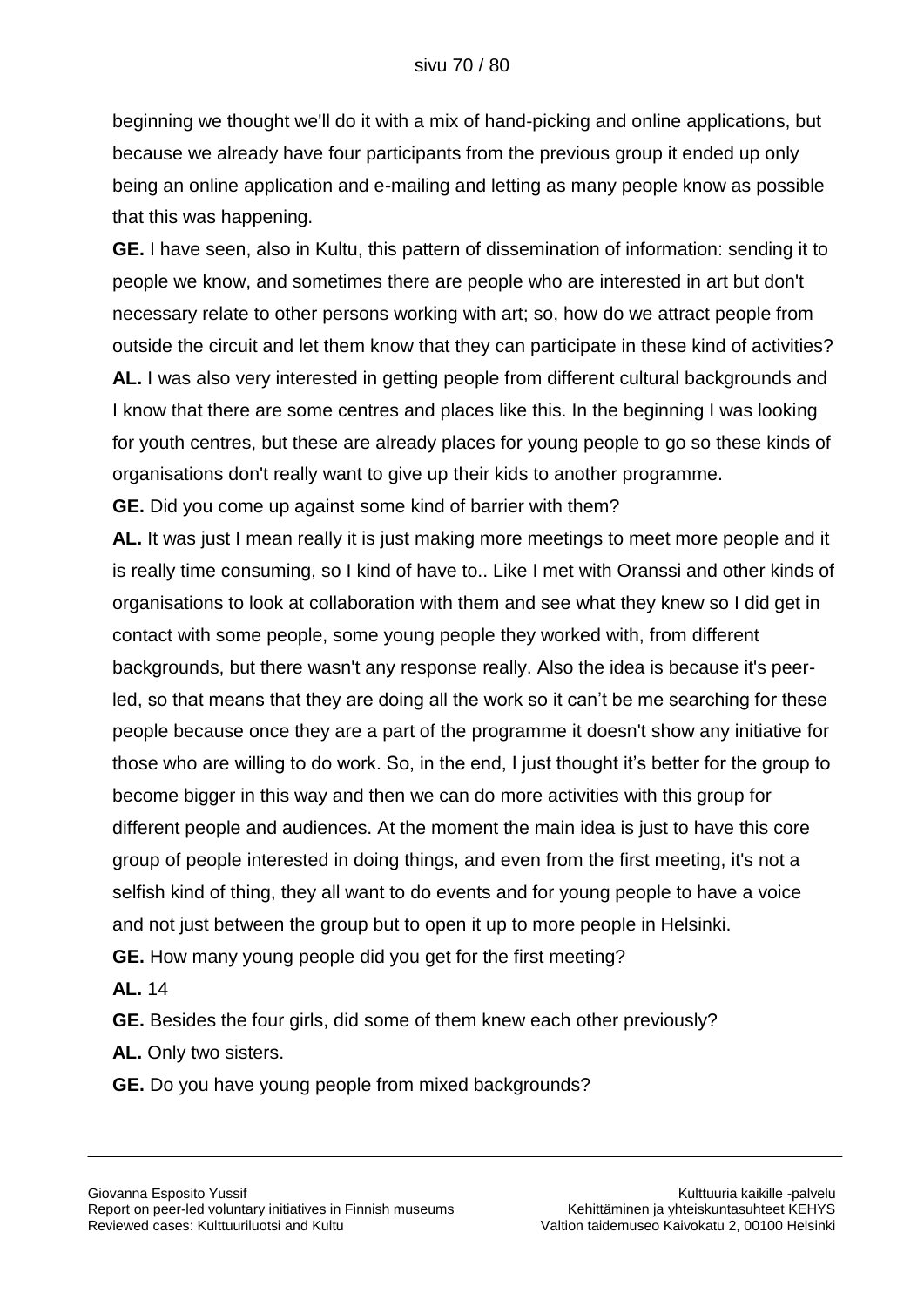**AL.** I have no idea, I haven't asked. I know that in the last session there were some people talking about living and growing up in different countries, but I don't know. **GE.** Regarding the group of girls that were here before…

**AL.** Actually they started at the same time as the Kultu group because they went to Liverpool with them the first time, but then they are actually quite a lot younger because if you imagine they are now like 16, 17. So at that time they were like 13, 14 and the rest of the group are quite a lot older. But they did not continue with the rest of that project. They have been here quite a while but the group never actually expanded from there; it has always been the thing like they will bring friends sometimes but not at other times. Because they all go to different schools so it"s just a social thing for them to get together to see each other and they kind of like this small group, the four of them. **GE.** Did they say anything regarding having this other group, like expanding in a way? **AL.** Well, when I started working on the first workshop here, I think it was really free before that, they would come and just draw or paint; sometimes there would be projects. So when I came in I had this structured kind of thing and introducing myself and blah blah blah, and after that like half of them didn't come back; they were like six or something, because they were just so used to it, and they didn't want us and the structure. They just wanted to be there and hang out and like this, so..

**GE.** They just wanted an open space..

**AL.** Yeah, they didn't actually want to work on projects and do things like this. But then also the Head of Education was talking a lot of times about ending the group, not having the group anymore and every time she mentioned this to them they were "No, no, no!" but because it was so small it was just too difficult.. You know, it has just been staying the same for so long that it needed to develop a little bit further, so I wasn't sure. And they actually produced the little flyer for the new group; so this was a way to integrate them also rather than this new session starting off. I got them to come beforehand and three of them came, and I told them "this is what is happening with the group now, and I'm doing an internship here and what do you think". I spoke with them beforehand and told them that we'll make a flyer for the new group so they kind of took it as a session; they knew what was happening before the group came and I told them to apply online.

**GE.** Did they have some output on what they were interested in for this new group?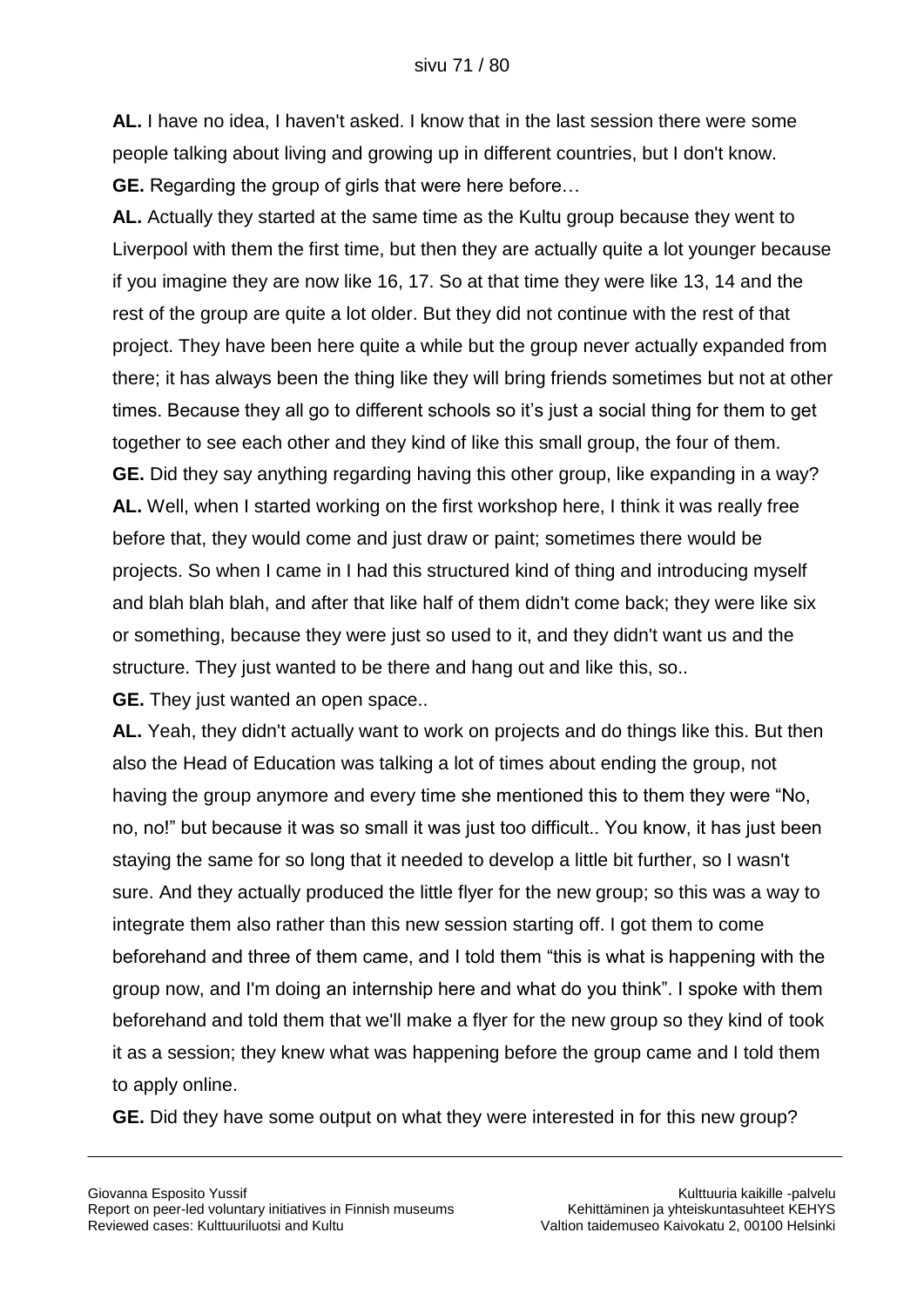**AL.** Well, I kind of just had a random list of possible things to do, just like these dream kind of things that you could do, so they went through the list and said that they were interested in this and that and I kind of said that we wanted it to be 10 or 12 people and things like this, but other than that they didn't have too many, like "oh, we want it like this or that". But last week I was really surprised actually, because now they feel comfortable with me because I have been with them since the beginning of the year, I thought they would stick together, but they really separated; when we separated into different groups they separated and integrated with different groups and they have more like this kind of powerful proud role like "oh, this is what we have done before, we have done this and that" and kind of like speaking to the rest of the group of what had happened before so they seem very happy. I think they also like it now there is a position for them not just in the background but also as a way that they understand a little bit more about the museum and how things work here.

**GE.** How was the application and selection process?

**AL.** We didn't get so many that we had to pick and choose because I was feeling really bad that if we got a lot then we would have to say no. But then I thought also if we got a lot there was the possibility of splitting them into two groups or something. Maybe some are more interested in the techniques and some in organising events and curatorial stuff.

**GE.** What was the interest that you noticed in this first meeting? What topics were they interested in discussing, how often are they planning to meet? What is the age range? **AL.** The ages are from 14 to 22, it was open for applicants up to 25 but we didn't have applications for the higher ones, and the main age is like 16, 17 and 18, so it is a much younger age, which I know from the Kultu group that they are quite a lot older and they feel like is mainly people from Taik, art schools and things like this, so it is a very different professional field. With this group they are very much like "oh, we don't have anywhere to go and we want more active kind of things happening" rather than "well, I want to put this on my CV and I want to produce things". They meet once a week and it is from 17:00 to 19:00, so it's two hours, this is as a beginning thing. Last week when I met with them we mainly just did activities to get to know each other and things like that. My role in the group…at the moment I'm just kind of constructing the group and running the workshops and things, but this is a changing role and in the end it is going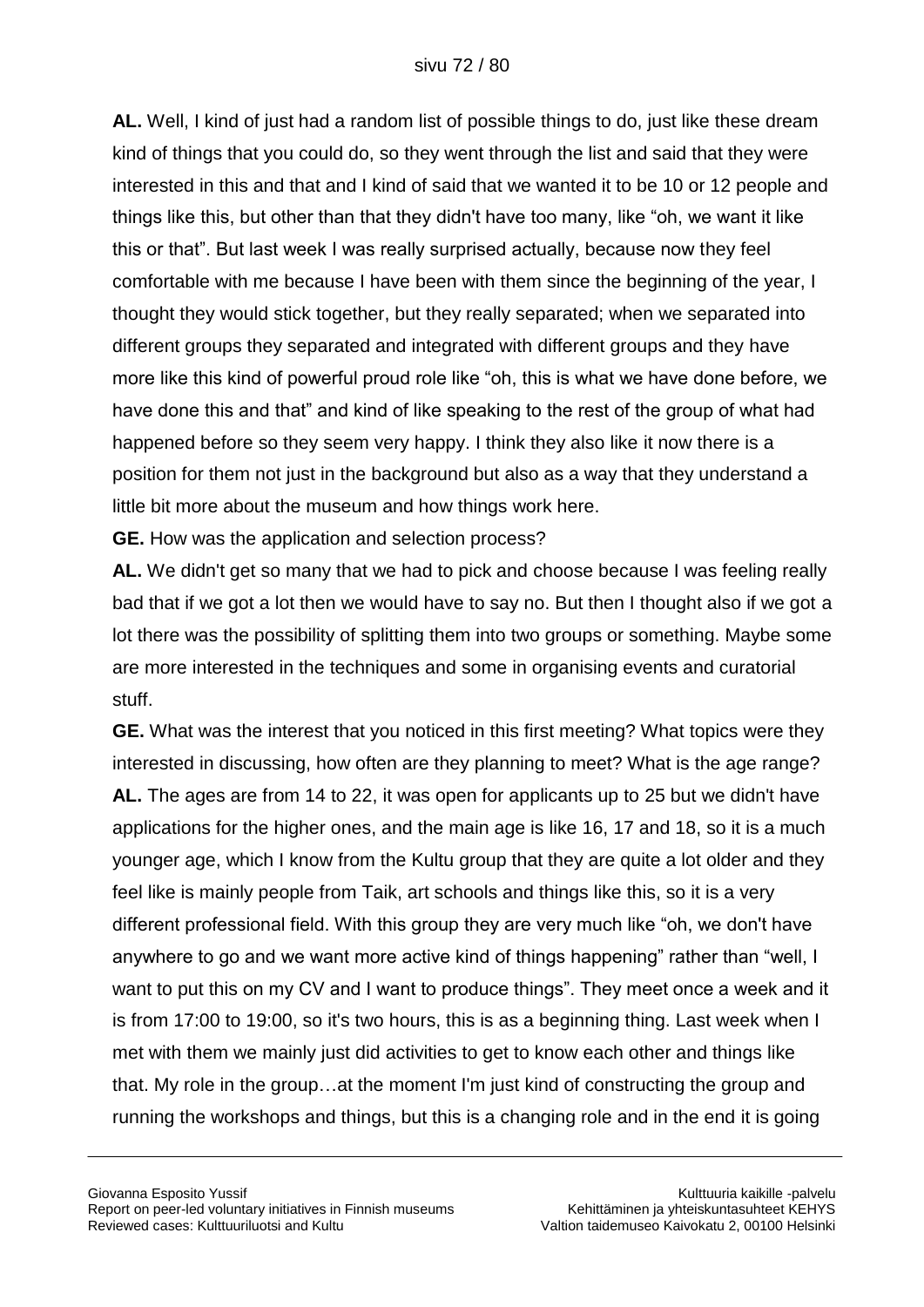to be them running the group and I'm just there as a support. But because obviously they don't know each other from the beginning it is very difficult for them to just come and start doing things, so it's going to be kind of a more structured, brainstorming and working on what they want to do and develop more workshops; and by the end of the year there are going to be more projects, if it is an event or if it's a zine or a photographic kind of thing or an exhibition, just whatever the group decides on itself. **GE.** What are your motivations for working with them?

**AL.** I also talked about that last week with them because I'm also an artist and I am interested in this collaborative community-based work and also all my work is about activation and about giving people a voice, so I mentioned to them that this is also very interesting being here to support you guys, to give you guys a voice. The thing I would be happier about it if I could come and didn't have to do anything, they did everything and if they need practical things they would ask me or if they needed support or something with some areas and to contact people, so this would be more my role and they will be running things themselves.

**GE.** How will your role as supervisor work if you are now an intern at the museum? **AL.** I plan to stay with them until; I mean I don't know when. The internship is just in the office but I'll still be doing the workshops and developing elements of that. Not like a full-time kind of position, just to be working with them and another project. Also part of the workshops idea is that every week they get to meet a different group of the museum, so this week they are going to meet the pedagogical staff and next week it will be the exhibition staff and the collection staff, so they will go around so they can actually see faces, who works here, and then they could give also a little introduction of what they do, hoping this would give more connections between, not only for them but also for the staff here, to get more of this collaboration going on so they are not so much relying on me being the contact point, obviously that contact point is also important, but also so they know who else is working and what kind of opportunities are here. Because I cannot give them everything because my area of expertise is obviously just one area, with other people they'll find other project ideas that could come from this. So it is about opening up the kids, but also about opening up the museum. **GE.** How do you fund and support this activity to, in a way, ensure that it has continuity?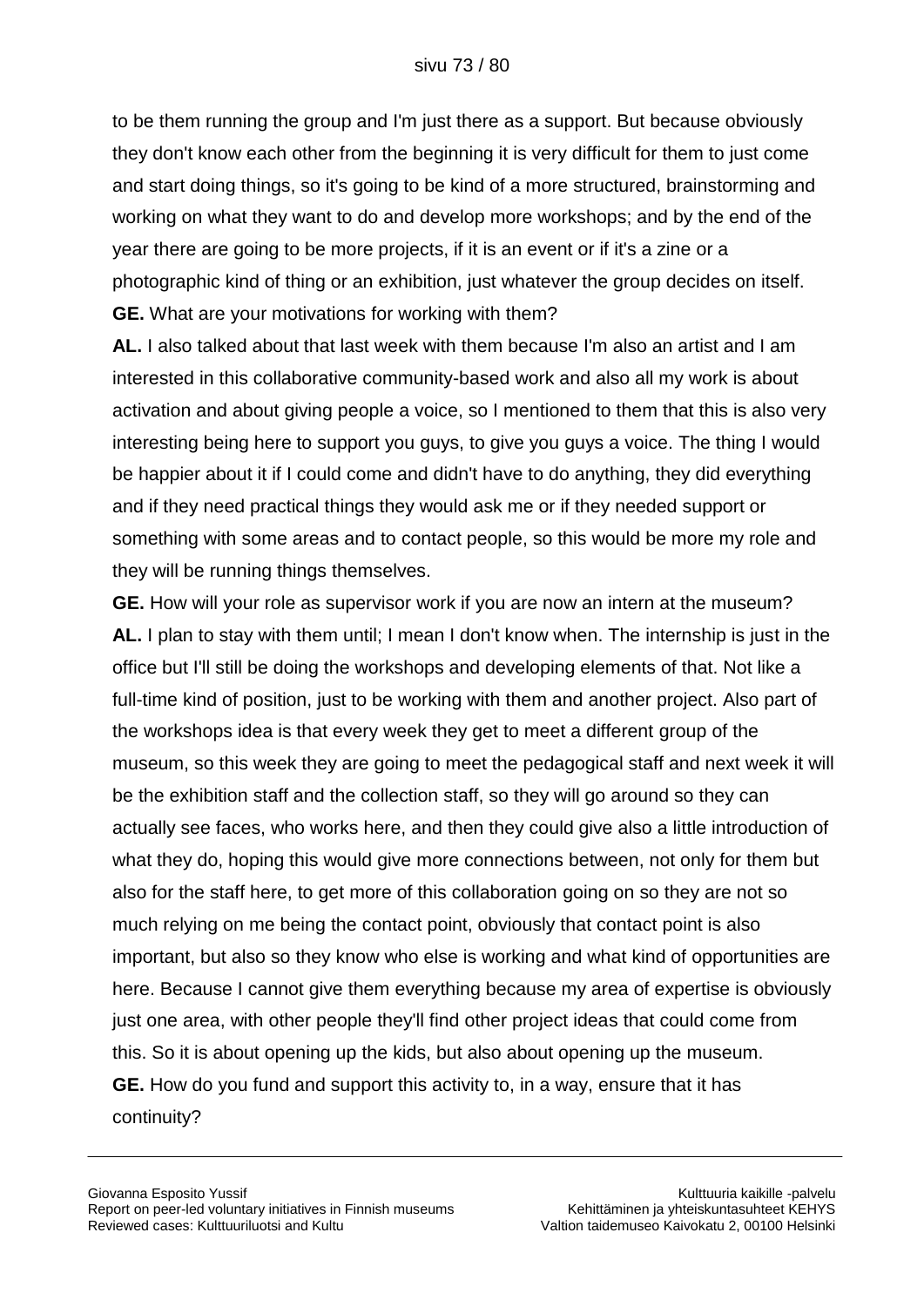**AL.** There is a budget here at the museum for the youth group, but it is quite low this year and the Head of Education said that she'll see next year about getting more funding for the project in general. And also we are keen to do more partnership work with some galleries and museums in the Nordic Region or in the UK, so this is also extra funding that I need to find, to build these partnerships. I was looking at the Youth in Action programme as a way too, because all the kids want to travel and it is also good experience for them: to experience somebody else's culture and to develop different relationships between different groups.

**GE.** If you want to apply to the Youth in Action programme, like the Kultu group did through the Art Interchange programme, there are certain precepts, like having a dialogue with European identity, democracy and multiculturalism, which are part of the European funding. Is this something that you consider interesting for the kids, since you are leaving them an open game, to get into this kind of discussion, or to allow them to have their own particular set of discussions? On one side is getting funds, but on the other is putting concepts to them beforehand and whether the freedom of choice you are interested in them having can be affected by aligning their thoughts and guiding their dialogues? Because how can a teenager feel or not feel European when they are dealing with their own identity crisis…Should it be something that they must be thinking about? Within this construction there is also the idea of active citizenship which is interesting, so if you are maintaining this openness would this be part of the discussion? It these are subjects they are interested in getting involved in? **AL.** I think it is a possibility also, but at this stage it is just difficult to get them to talk about anything, it is a very different process and the way I'm thinking about it is more by doing, doing stuff that they want to see and do, and through this, we will have discussions and conversations. It"s just to get people more proactive about their own lives and their own communities, about art and culture and about being in the museum; taking them away from hanging out in Kamppi and doing something active. So I think this kind of entails the whole democratic feeling, because once they feel their voice is heard they will go on to voicing their opinions and doing other things. In terms of directing or instigating discussions on these kinds of things, I don't know. As much as you'd like to stay neutral in some things when you show them certain elements it is very much your own perspective and very much your own style which you show them, you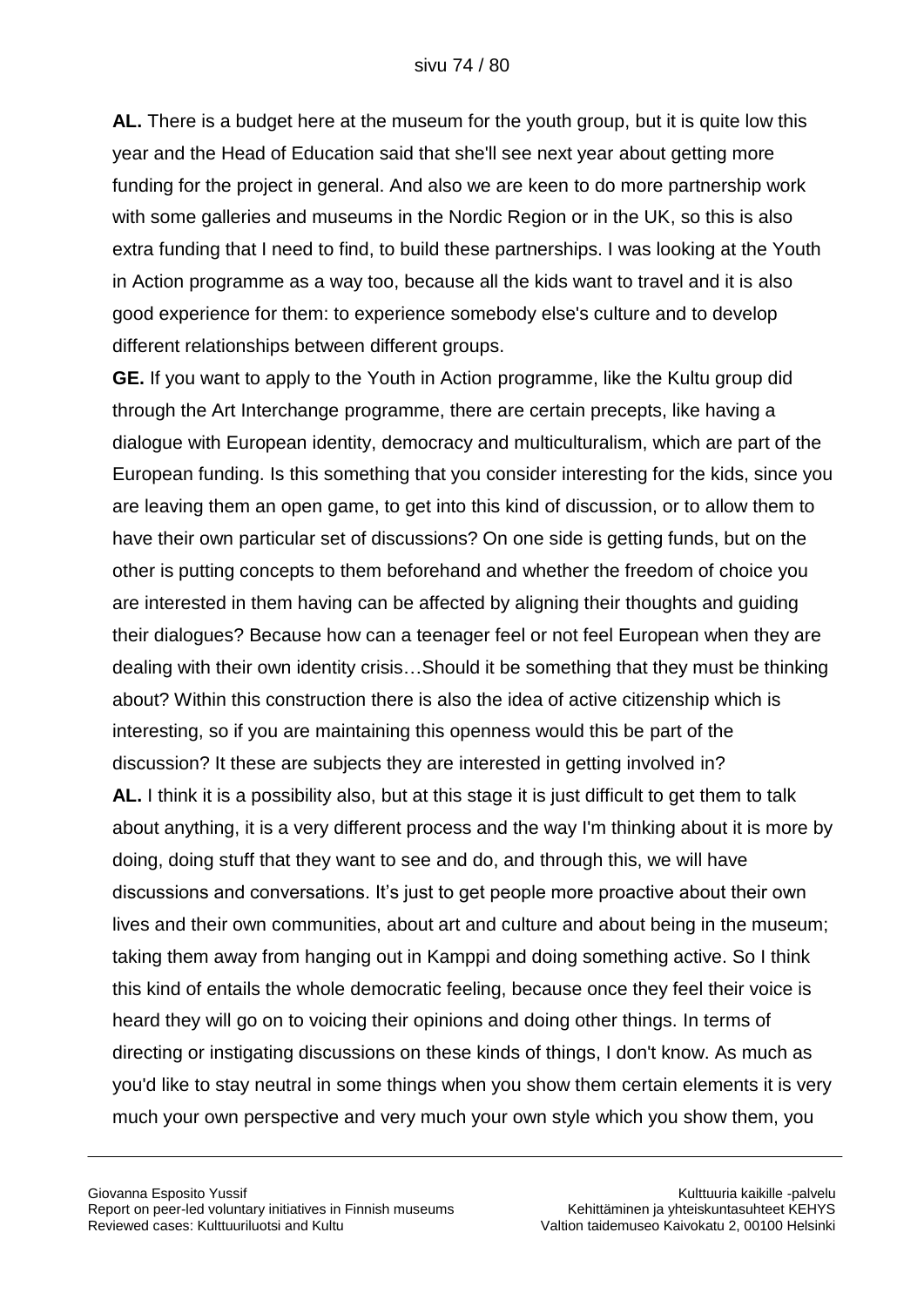try to show them things without being too influential, I think. I don't know, I think the discussions are important but I think in Finland discussions happen too much, like there is not enough action and things happen by themselves so at the moment I'm not thinking of developing those kinds of things, more about action. And maybe that is what they are interested in, what I saw about their brainstorming, what they want is more of these places to be able to communicate with other people and to be comfortable in and to be able to be more active, to be able to have a voice and to do more things. **GE.** What else where they interested in?

**AL.** Quite a few of them were interested in certain simple things like setting up a dark room to be able to produce some photographic images, just really basic stuff like that. And then there was another group who was interested in starting their own bar, kind of like a club where young people could go. They were like "yeah, we don't want it just to be art, we want music", a place where they could develop all different kinds of art forms and they could mix with each other and a place they could go. They also mentioned the youth centres, saying they are so structured and they don't feel very comfortable in them, so this is one thing they thought that this group could be more open to, like what they could maybe do, rather than just coming and doing a workshop. And also another group was interested in doing more like this TateLoud kind of thing, with these different kinds of elements happening, because there are quite a few that are interested in drawing, quite a few that are very interested in reading and poetry, so it's not so much these painting elements, also photography and video kind of elements, because at that stage I think they are experimenting and interested in many art forms so it's nice to be able to have these events were they can mix many elements together. Some of them are interested in music; they play musical instruments with bands and stuff like that. **GE.** Do they have their own space in the museum?

**AL.** Yes they have the studio. But that is also the thing that we need to see what they are interested in doing because there is a kitchen and some things, but there is not much space where they can be comfortable and set up to make it more cosy for themselves.

**GE.** Have you seen the Louis Vuitton Young Art project? The kids are younger, which relates them more to your group, and they are also doing exhibitions and some other interesting things: they have their webpage and they comment not only on the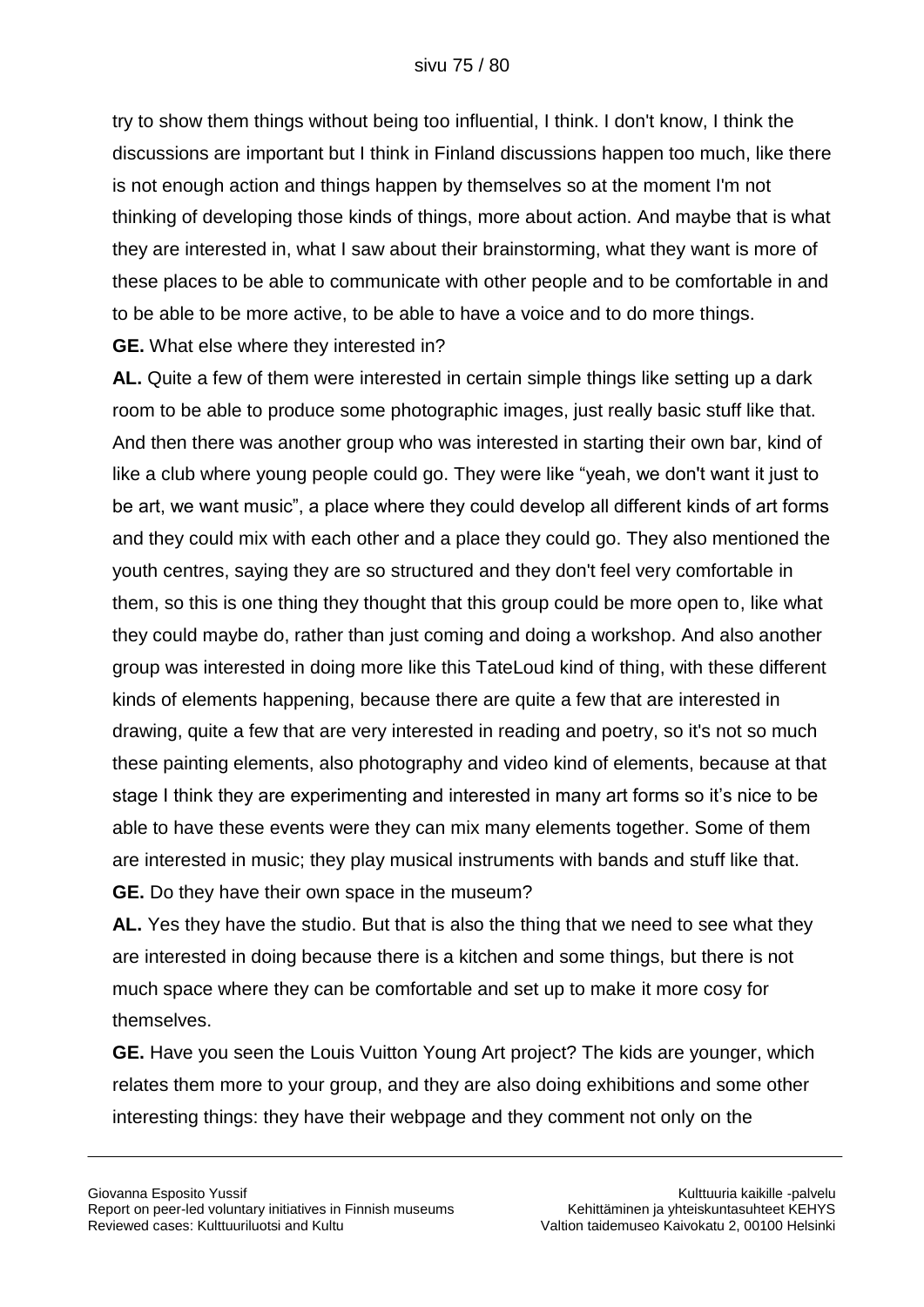exhibition in their galleries but also on other exhibitions as well and they have a podcast and different things that allow more visibility in terms of how the programme is being run. Because with some other groups, like the one at Pompidou or here, it is just the afterwards of what happens, but the construction of the day-to-day of the group and how it is going on, and how the kids are thinking, so it becomes a way of having their voices out there. Filming their exhibitions and doing interviews to head curators and other cultural actors. Are you planning for them to have a blog?

**AL.** We are at the beginning so at this moment it is all so vague even in the webpage it doesn't say anything about the group and the whole thing is, for them to do it and not about me saying we should do a blog or we should do this or that; at the moment it"s just getting them to know each other more and getting them to see how they want to represent themselves. If they want to be a group that doesn't want to let people see what they are doing, it is their choice. Or if they want to be more open or have a blog and these kinds of things, updating all the time, I think it is nicer the more the people know about it because it opens things out more but I'm trying to take as little control as possible so they'll feel comfortable and that it's their project rather than me telling them what to do.

**GE.** I understand you want to keep things open and what they want to do, but do you have certain guidelines about how will the group form, like how often will you receive new members?

**AL.** No and this needs to be talked about too, because there are other people that are saying I want to join the group, one girl was saying "my friend wants to join but she found out late, is it possible that she can come?", and this has to be spoken about because it's not my decision, it"s a group decision. There is no structure from another place that I'm using, I'm just trying to work with the teenagers here and see what they are like. Obviously there is a lot of experience in these kinds of areas in the UK, and I have taken a lot of interesting elements and shown them what is happening there, but I don't know, maybe teenagers here are totally different.

**GE.** Would you be interested in making a bridge at some point and have the Tennari meeting the kultus?

**AL.** Yeah, I have spoken to Minna and Sanna from Kiasma and they were also interested in the two groups meeting to try to work out different things they want to do.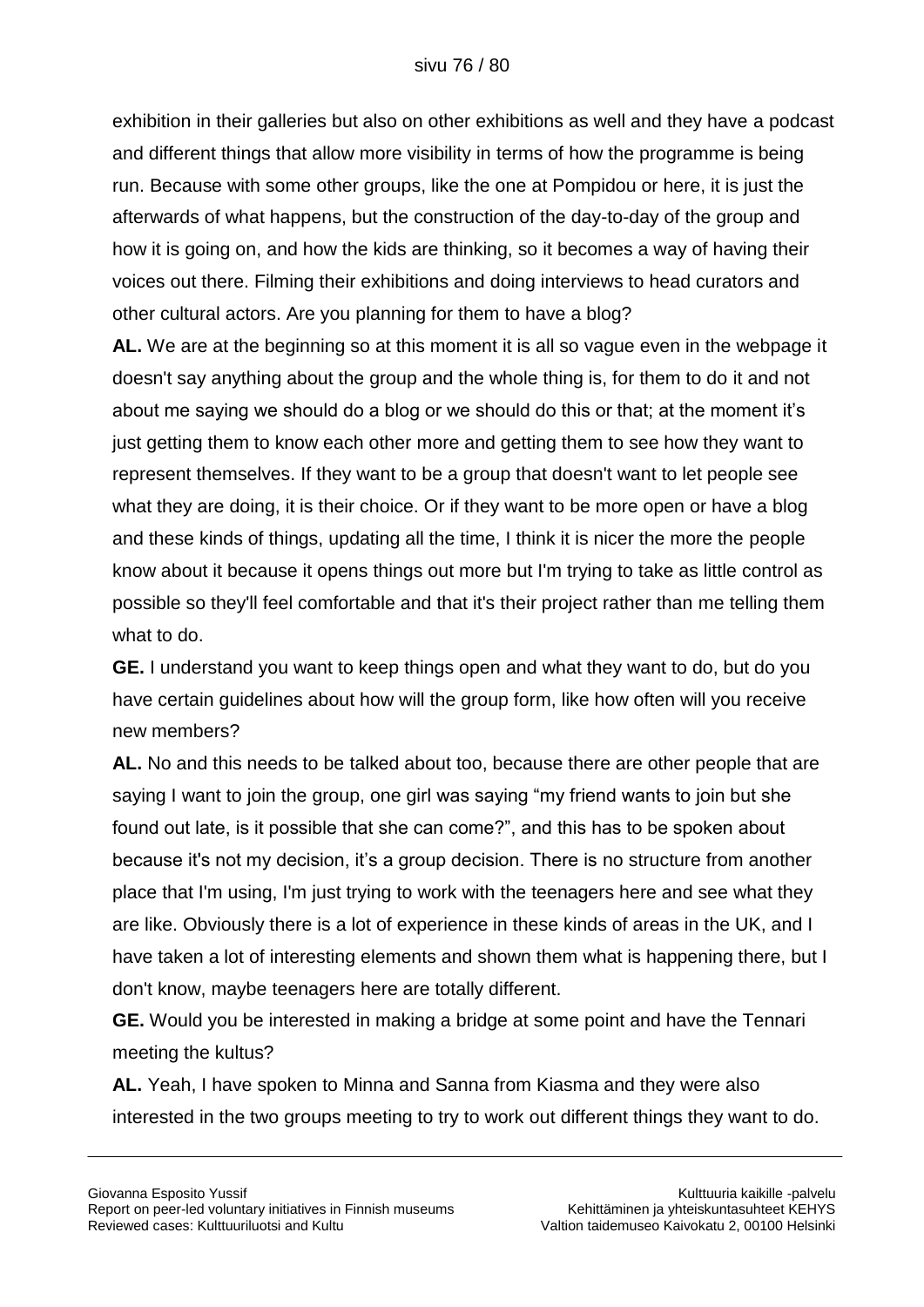So, yeah, there are many things in the future to be done but at the moment and until the end of the year I just want this group to work very tightly with each other just so they get to know each other and they can actually produce things, and then the next year is more open for collaborations and different kinds of things that can happen within the community, because also the idea is not just that they are based in the museum, but that they also do many other things, this is not just an individualistic thing, they need to work as a group and these things take time, just to get to know other people.

**GE.** Are there other volunteer activities here in the museum?

**AL.** I'm not sure about the plan, but with the group, obviously in the beginning they'll do small projects, but if they start running events and doing bigger things, then the head of education mentioned that they will need to get paid, so it"s not just them working for free within the museum, if they are running events and doing things that are part of the museum programme, they would get paid for it. In a way it is kind of a job, to be able to do these kinds of things. So it is not always a volunteer position just because you love the arts, it is also if you are putting in a lot of work then you should get paid for it, and also the opportunities for some travel and things with funding, so it just depends, in how interested you are and how much you want to work on things so…But as volunteering, I know there is the internship and there is also a family workshop on Sundays, but yeah, I don't think there are so many young people involved in volunteering at this time.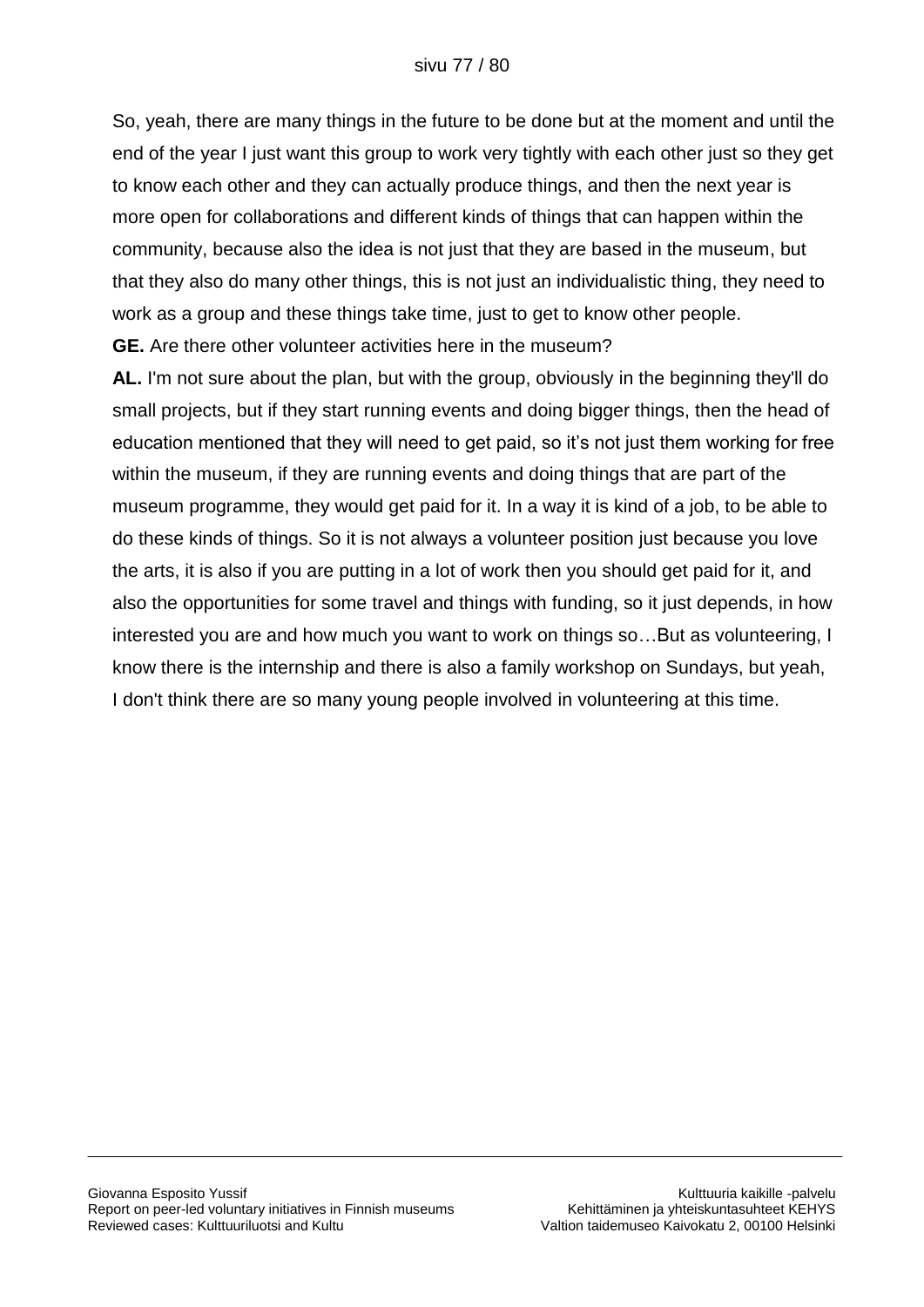## 4. Terminology: Learning processes

The *Terminology of European Education and Training Policy* of the European Centre for the Development of Vocational Training, which is firmly located in a continuous learning policy, defines three types of learning processes**<sup>34</sup>**:

**Formal learning**: Learning that occurs in an organised and structured environment (e.g. in an education or training institution or on the job) and is explicitly designated as learning (in terms of objectives, time or resources). Formal learning is intentional from the learner"s point of view. It typically leads to validation and certification.

**Non-formal learning**: Learning which is embedded in planned activities not explicitly designated as learning (in terms of learning objectives, learning time or learning support). Non-formal learning is intentional from the learner's point of view. Non-formal learning outcomes may be validated and lead to certification. Non-formal learning is sometimes described as semi-structured learning.

**Informal learning**: Learning resulting from daily life activities related to work, family or leisure. It is not organised structured in terms of learning objectives, learning time or learning support. Informal learning is in most cases unintentional from the learner"s perspective. Informal learning outcomes do not usually lead to certification but may be validated and certificated in the framework of recognition of prior learning schemes. Informal learning is also referred to as experiential or incidental/random learning.

<sup>34</sup> Cedefop, 2004. [http://www.cedefop.europa.eu/EN/Files/4064\\_en.pdf](http://www.cedefop.europa.eu/EN/Files/4064_en.pdf) Last reviewed: 26<sup>th</sup> September 2011

. . . . . . . . . . . . . .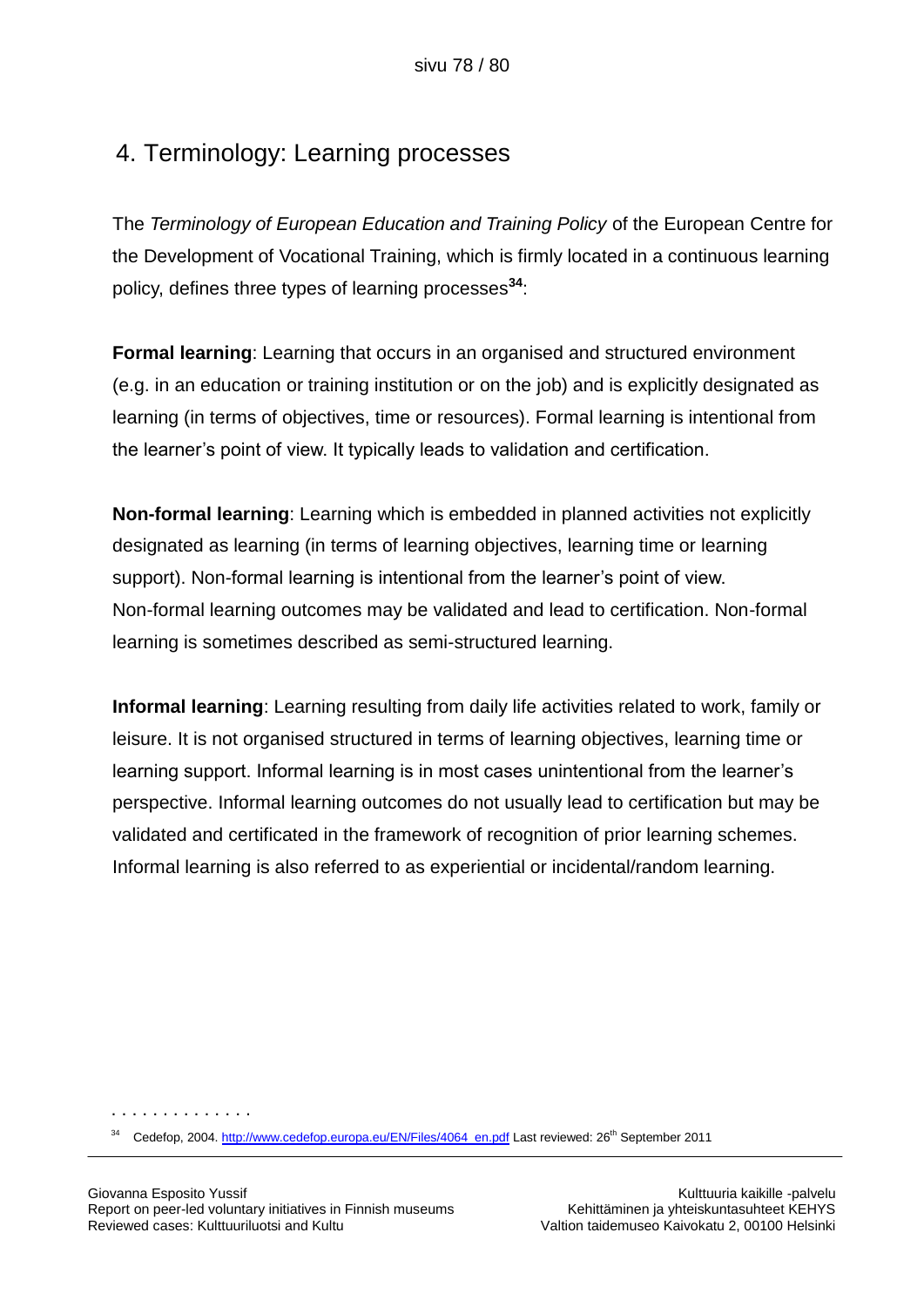## 5. YAI's Groups

# Young Tate

### [young.tate.org.uk](http://young.tate.org.uk/)

Each Tate Gallery has a group of local young creatives who organise events and workshops, discussions and long-term projects for their peers. Young Tate is a youth art initiative run by and for young creatives, giving everyone the opportunity to reach their own conclusions about art.

Young Tate Online – [young.tate.org.uk](http://young.tate.org.uk/) – youth-led platform for young creatives where they can discover, share and discuss art.

**Tate Collective** (formerly Tate Forum) at Tate Britain – meets every two weeks at Tate Britain to plan creative, social and cultural public events for other young creatives. Relevant activities:

- Loud Tate free annual art and music event at Tate Britain, run by young people for young people. The concept for 2010 was SUPERminitinyBIG and the group came up with workshops to explore ideas of scale, hierarchy and the unmeasurable.
- Visual Dialogues ground-breaking programme for young people delivered by Tate and six museums and galleries across the UK between 2004 to 2011. Young people worked with contemporary artists in order to find innovative ways to interpret and engage with art works in the National Collection at Tate and other regional collections.

**Young Tate** at Tate Liverpool – the group runs projects and events for other young people in the area.

Relevant activities:

- Alternative Turner Prize Tate Liverpool set the challenge to create a piece of artwork in any medium inspired by the artwork of one of the four nominated artists for the Turner Prize. A selection of ten entries was on display in the gallery and online.
- *New Perspectives* exhibition of new emerging young artists.  $\bullet$
- Catalogue for the YAI exhibition *A Sense of Perspective*